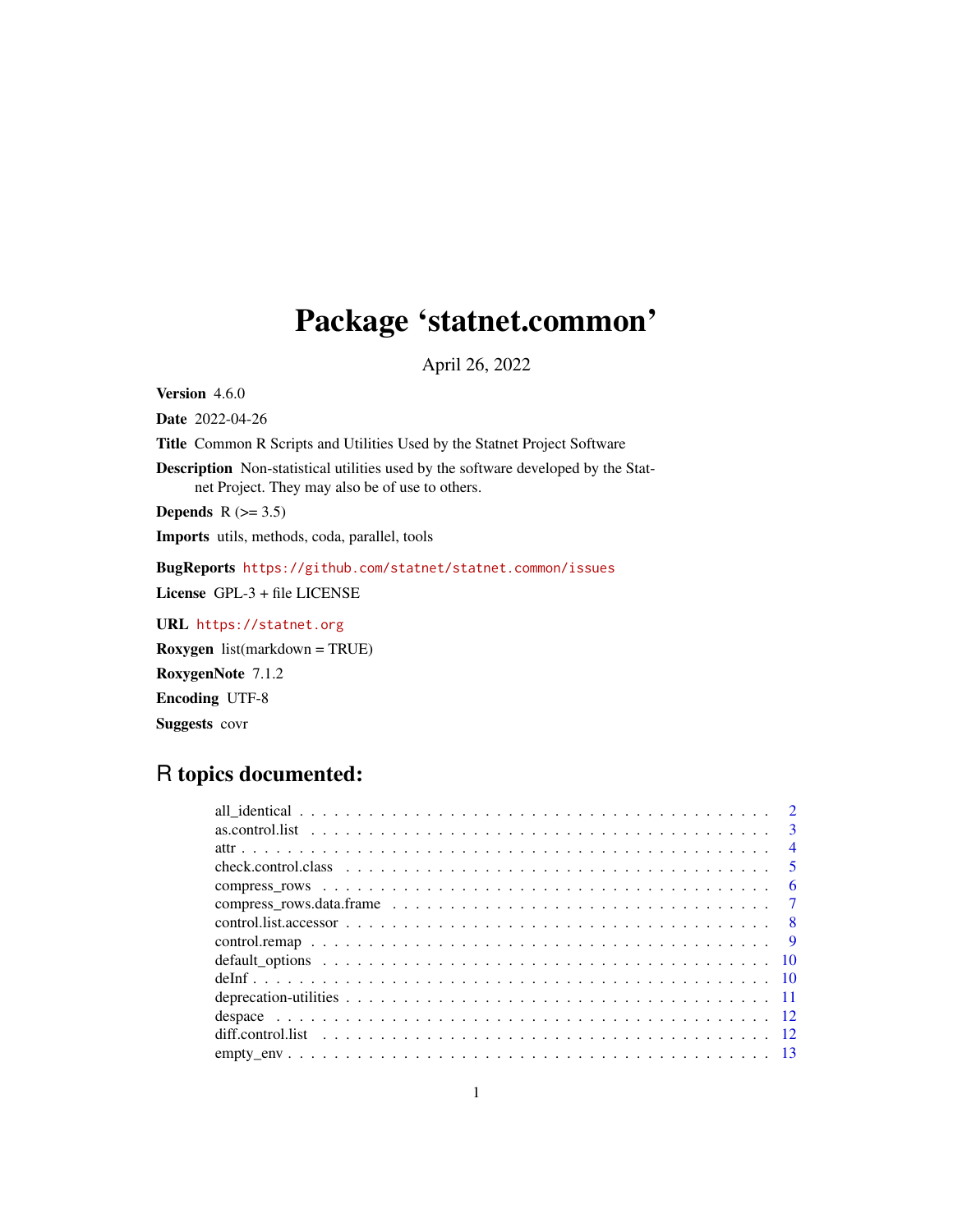<span id="page-1-0"></span>

|                                        | 14  |
|----------------------------------------|-----|
|                                        | 15  |
|                                        | 16  |
|                                        | 17  |
|                                        | 19  |
|                                        | 20  |
| $logspace. units                     $ | 21  |
|                                        | 23  |
|                                        | 24  |
|                                        | 24  |
|                                        | 26  |
|                                        | 28  |
|                                        | 29  |
| paste.and                              | 30  |
|                                        | 31  |
|                                        | 32  |
|                                        | 33  |
| $simplify\_simple$                     | 33  |
| snctrl                                 | 35  |
|                                        | 35  |
|                                        | 37  |
|                                        | 38  |
|                                        | 39  |
|                                        | 40  |
|                                        | 40  |
| ult                                    | 41  |
|                                        | 42. |
|                                        | 43  |
| Welford                                | 44  |
|                                        | 45  |
|                                        | 48  |
|                                        |     |
|                                        | 50  |

## **Index**

all\_identical

Test if all items in a vector or a list are identical.

## **Description**

Test if all items in a vector or a list are identical.

## **Usage**

all\_identical(x)

## **Arguments**

a vector or a list  $\mathsf X$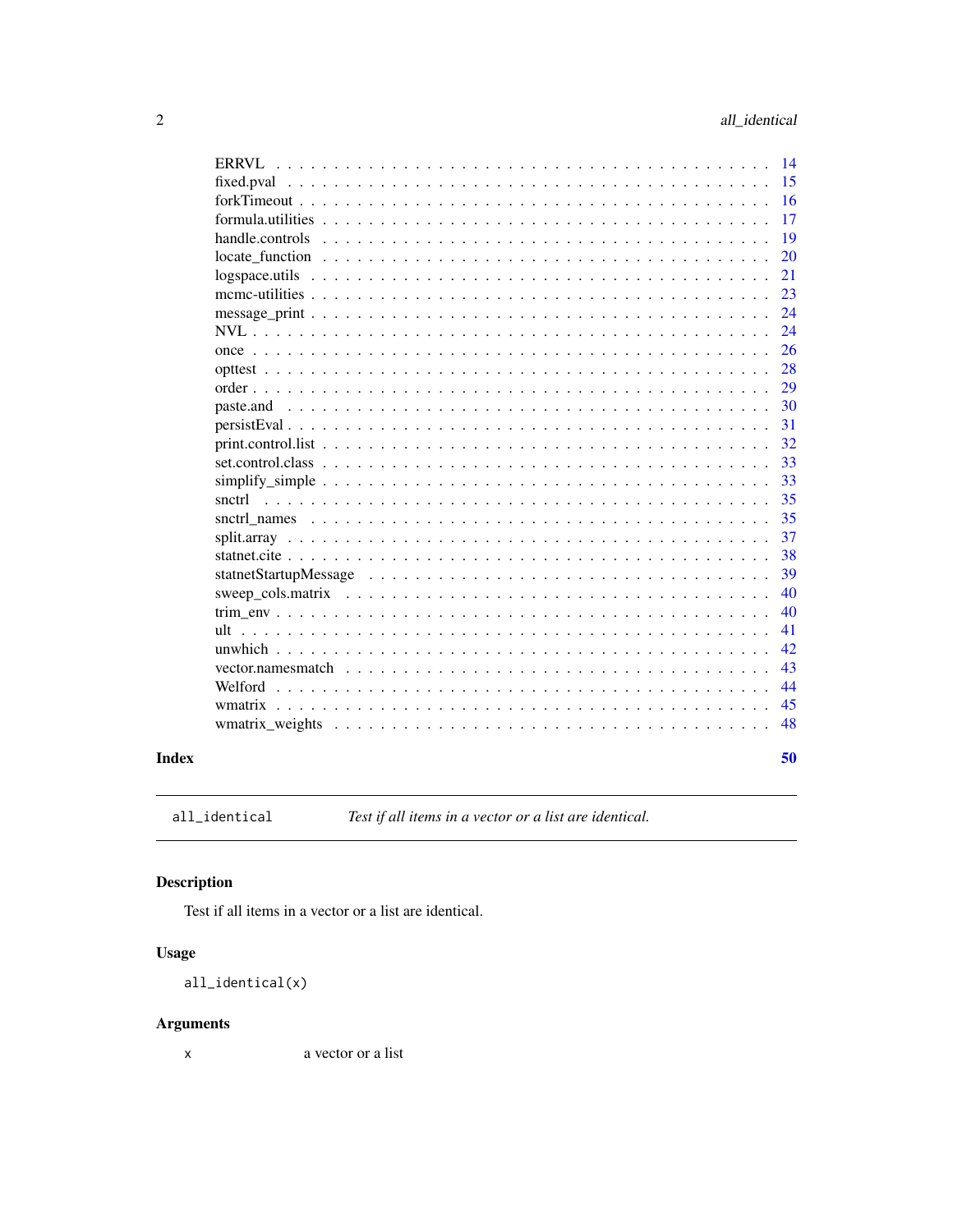## <span id="page-2-0"></span>as.control.list 3

## Value

TRUE if all elements of x are identical to each other.

## See Also

[identical](#page-0-0)

## Examples

```
stopifnot(!all_identical(1:3))
```
stopifnot(all\_identical(list("a", "a", "a")))

<span id="page-2-1"></span>as.control.list *Convert to a control list.*

## Description

Convert to a control list.

## Usage

```
as.control.list(x, ...)
## S3 method for class 'control.list'
as.control.list(x, ...)
## S3 method for class 'list'
as.control.list(x, FUN = NULL, unflat = TRUE, ...)
```
## Arguments

| X          | An object, usually a list, to be converted to a control list.                                                                                                                                                                                                                                                                             |
|------------|-------------------------------------------------------------------------------------------------------------------------------------------------------------------------------------------------------------------------------------------------------------------------------------------------------------------------------------------|
| $\ddots$ . | Additional arguments to methods.                                                                                                                                                                                                                                                                                                          |
| <b>FUN</b> | Either a control.*() function or its name or suffix (to which "control." will<br>be prepended); defaults to taking the nearest (in the call traceback) function<br>that does not begin with "as.control.list", and prepending "control." to<br>it. (This is typically the function that called as control. list() in the first<br>place.) |
| unflat     | Logical, indicating whether an attempt should be made to detect whether some<br>of the arguments are appropriate for a lower-level control function and pass them<br>down.                                                                                                                                                                |

## Value

a control.list object.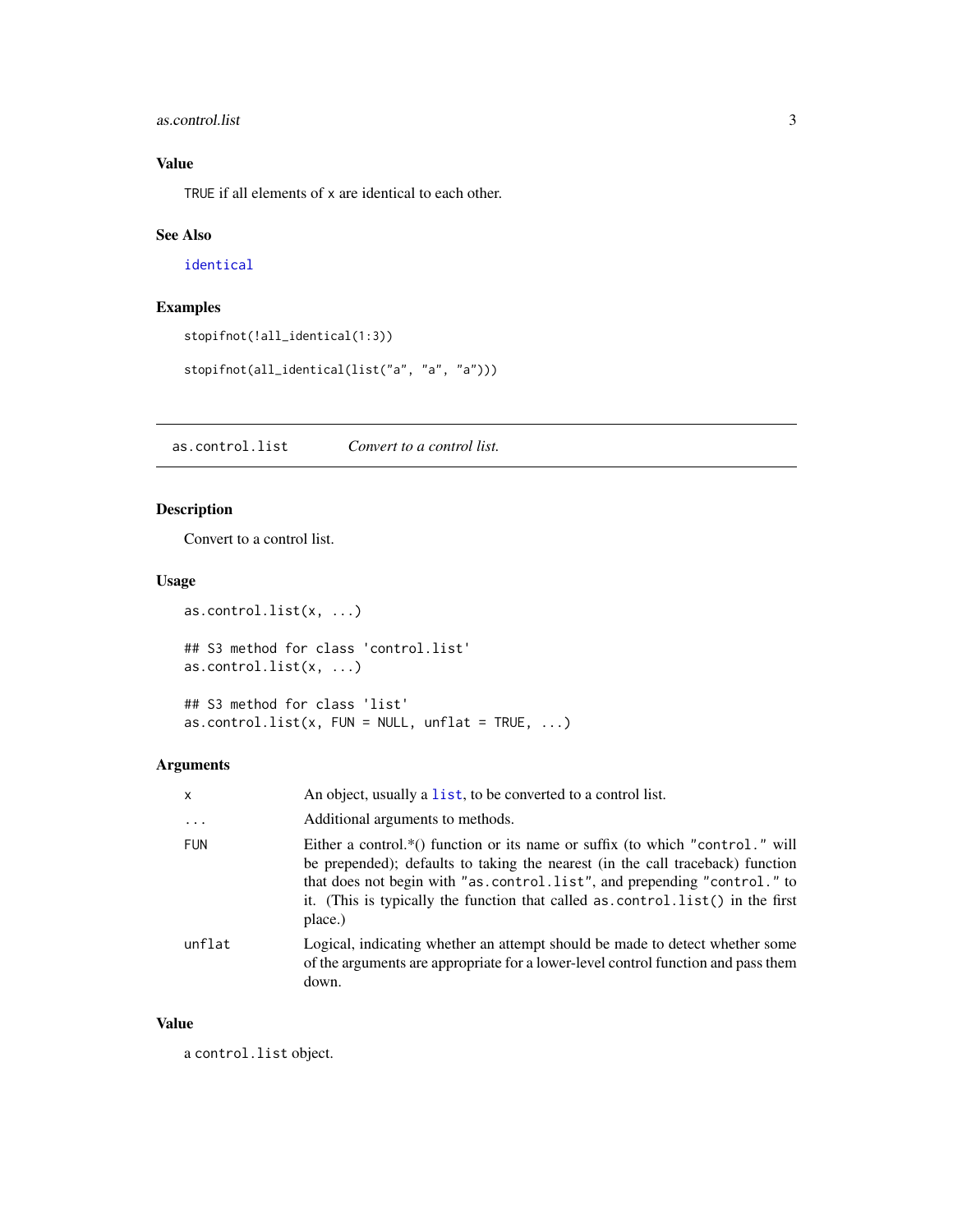## <span id="page-3-0"></span>Methods (by class)

- control.list: Idempotent method for control lists.
- list: The method for plain lists, which runs them through FUN.

#### Examples

```
myfun <- function(..., control=control.myfun()){
  as.control.list(control)
}
control.myfun <- function(a=1, b=a+1){
  list(a=a,b=b)
}
myfun()
myfun(control = list(a=2))
myfun2 <- function(..., control=control.myfun2()){
  as.control.list(control)
}
control.myfun2 <- function(c=3, d=c+2, myfun=control.myfun()){
  list(c=c,d=d,myfun=myfun)
}
myfun2()
# Argument to control.myfun() (i.e., a) gets passed to it, and a
# warning is issued for unused argument e.
myfun2(control = list(c=3, a=2, e=3))
```

| $\sim$ | $\sim$ | $\sim$ | × |
|--------|--------|--------|---|

A wrapper for base: : attr which defaults to exact matching.

## Description

A wrapper for base::attr which defaults to exact matching.

#### Usage

```
attr(x, which, exact = TRUE)
```
#### Arguments

x, which, exact as in base::attr, but with exact defaulting to TRUE in this implementation

#### Value

as in base::attr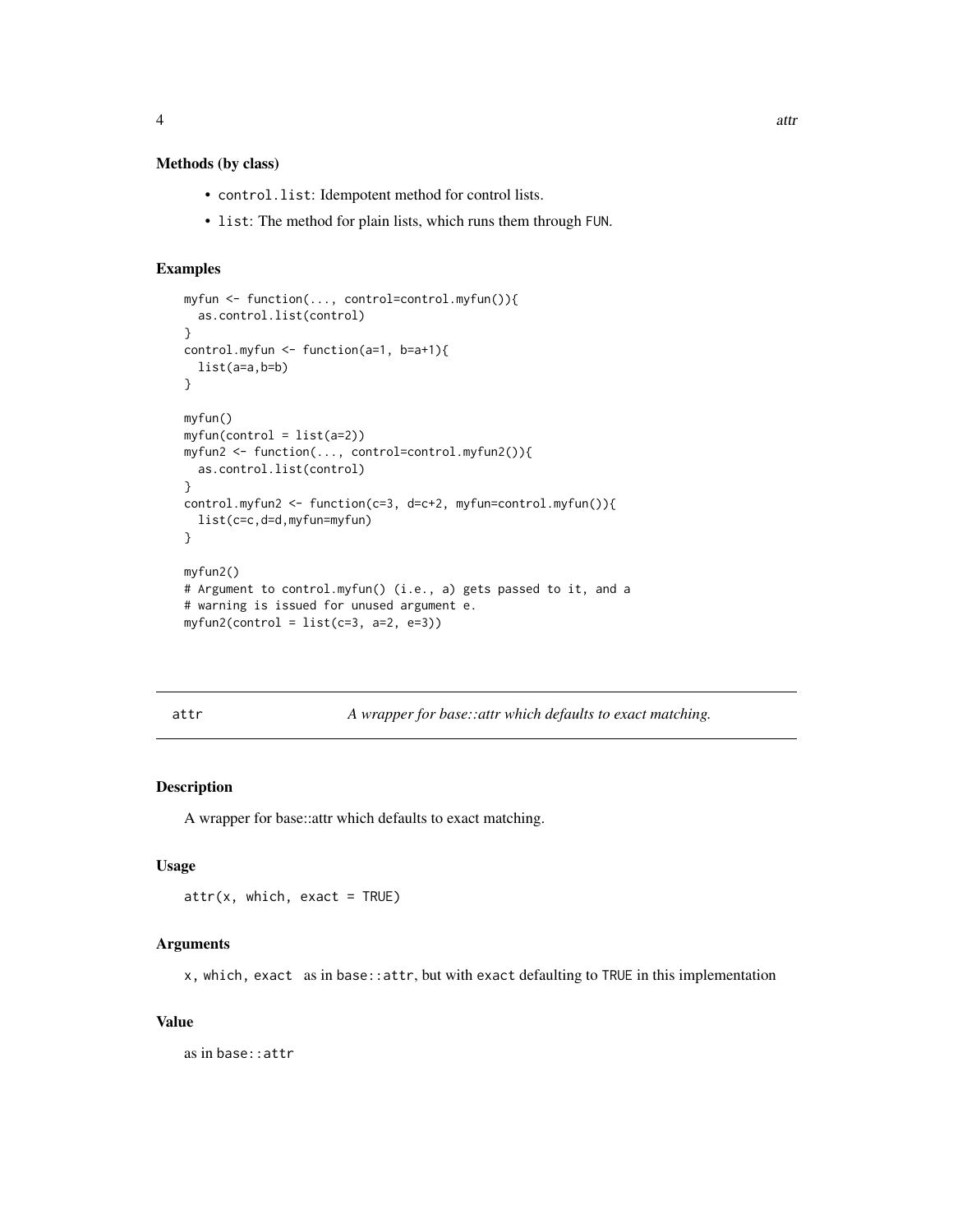## <span id="page-4-0"></span>check.control.class 5

#### Examples

```
x \leftarrow list()
attr(x, "name") < -10base::attr(x, "n")
stopifnot(is.null(attr(x, "n")))
base::attr(x, "n", exact = TRUE)
```
<span id="page-4-1"></span>check.control.class *Ensure that the class of the control list is one of those that can be used by the calling function*

## Description

This function converts an ordinary list into a control list (if needed) and checks that the control list passed is appropriate for the function to be controlled.

#### Usage

```
check.control.class(
  OKnames = as.character(ult(sys.calls(), 2)[[1L]]),
 myname = as.character(ult(sys.calls(), 2)[[1L]]),
  control = get("control", pos = parent.find()))
```
## Arguments

| OKnames | List of control function names which are acceptable.                                                                                                                                        |
|---------|---------------------------------------------------------------------------------------------------------------------------------------------------------------------------------------------|
| myname  | Name of the calling function (used in the error message).                                                                                                                                   |
| control | The control list or a list to be converted to a control list using control. $myname()$ .<br>Defaults to the control variable in the calling function. See Details for detailed<br>behavior. |

#### Details

check.control.class() performs the check by looking up the class of the control argument (defaulting to the control variable in the calling function) and checking if it matches a list of acceptable given by OKnames.

Before performing any checks, the control argument (including the default) will be converted to a control list by calling [as.control.list\(\)](#page-2-1) on it with the first element of OKnames to construct the control function.

If control is missing, it will be assumed that the user wants to modify it in place, and a variable with that name in the parent environment will be overwritten.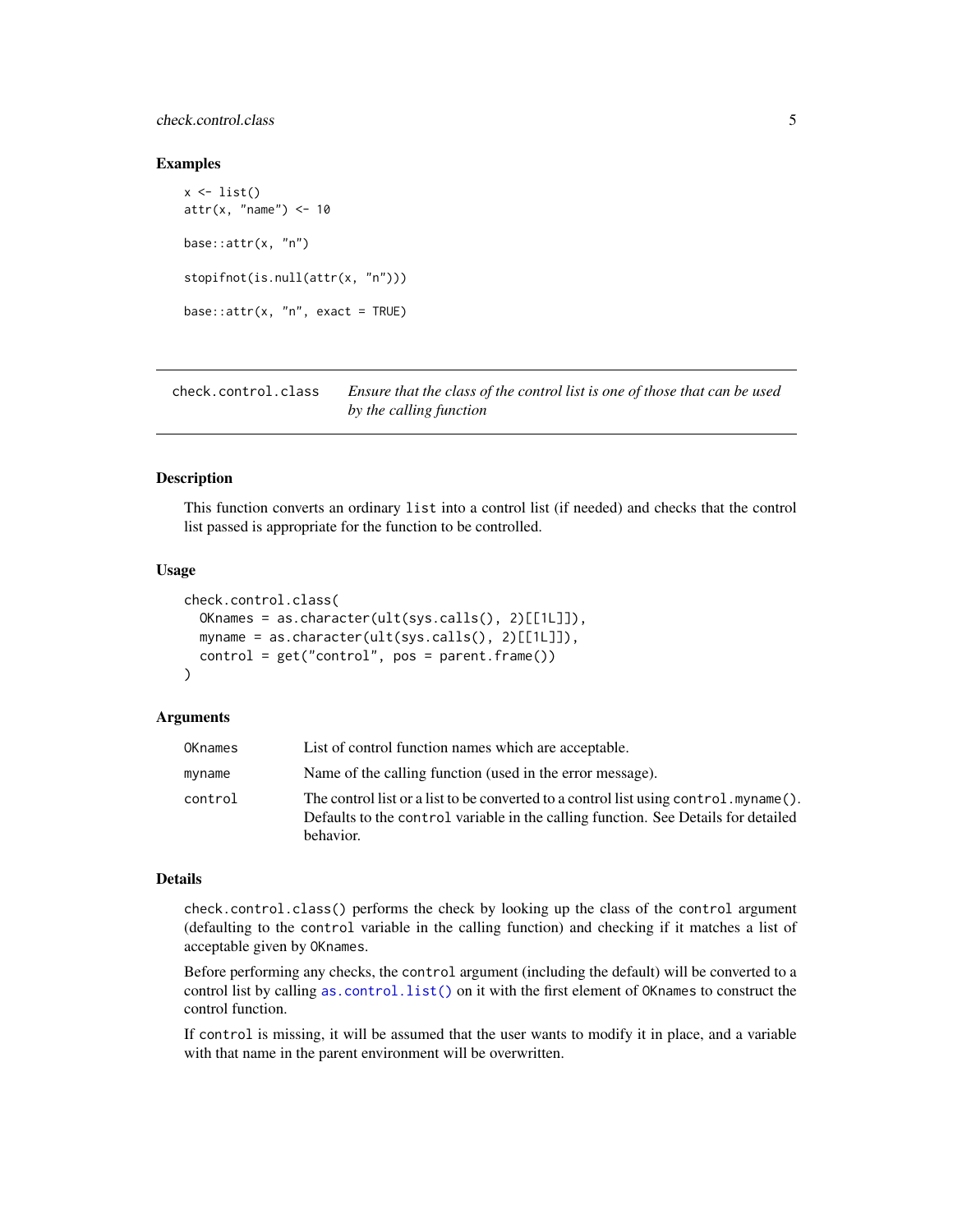## <span id="page-5-0"></span>Value

A valid control list for the function in which it is to be used. If control argument is missing, it will also overwrite the variable control in the calling environment with it.

## Note

In earlier versions, OKnames and myname were autodetected. This capability has been deprecated and results in a warning issued once per session. They now need to be set explicitly.

## See Also

[set.control.class\(\)](#page-32-1), [print.control.list\(\)](#page-31-1), [as.control.list\(\)](#page-2-1)

<span id="page-5-1"></span>compress\_rows *A generic function to compress a row-weighted table*

## Description

Compress a matrix or a data frame with duplicated rows, updating row weights to reflect frequencies, or reverse the process, reconstructing a matrix like the one compressed (subject to permutation of rows and weights not adding up to an integer).

#### Usage

```
compress_rows(x, ...)
decompress_rows(x, ...)
```
#### Arguments

|          | a weighted matrix or data frame. |
|----------|----------------------------------|
| $\cdots$ | extra arguments for methods.     |

## Value

For compress\_rows A weighted matrix or data frame of the same type with duplicated rows removed and weights updated appropriately.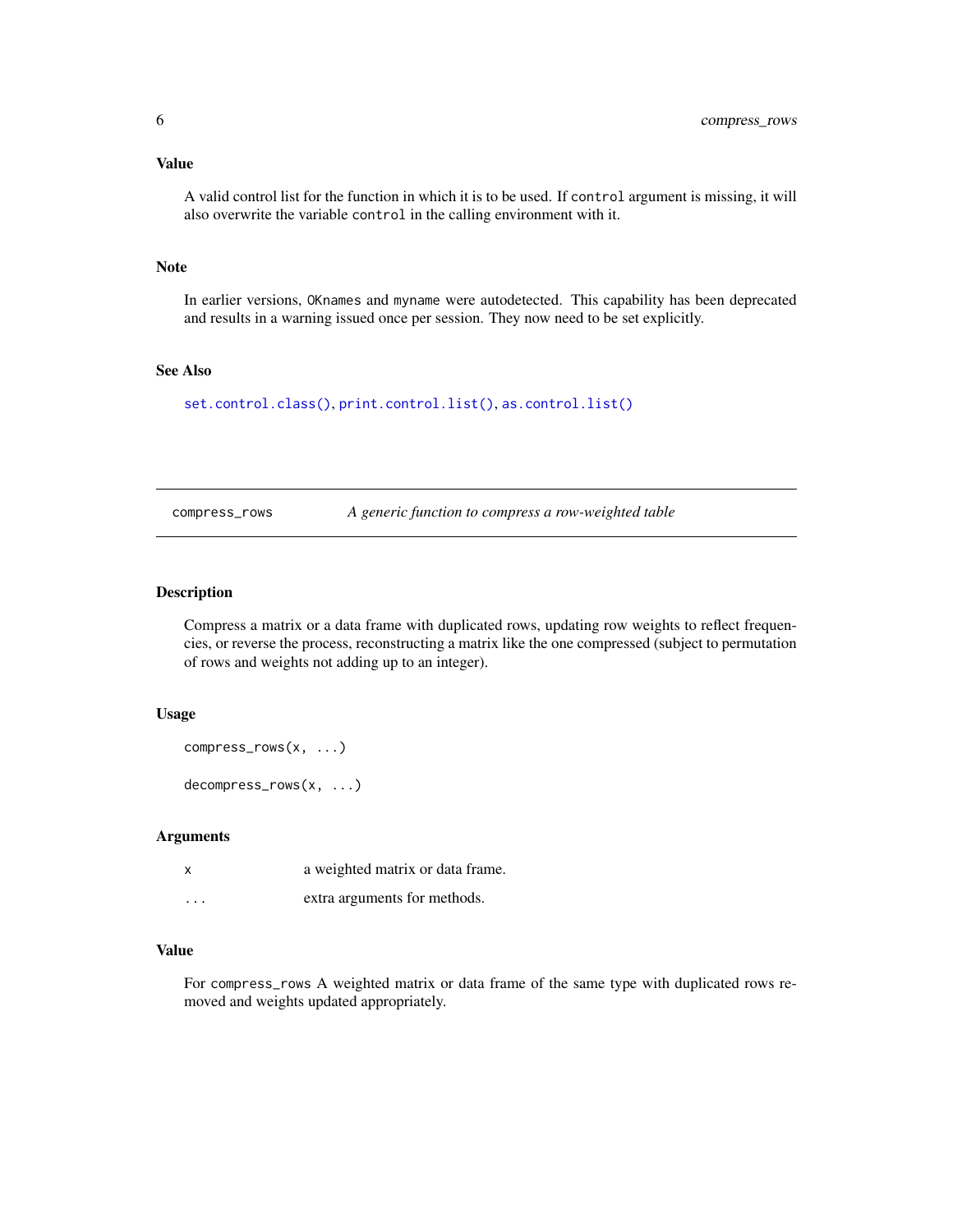<span id="page-6-0"></span>compress\_rows.data.frame

*"Compress" a data frame.*

## Description

compress\_rows.data.frame "compresses" a data frame, returning unique rows and a tally of the number of times each row is repeated, as well as a permutation vector that can reconstruct the original data frame. decompress\_rows.compressed\_rows\_df reconstructs the original data frame.

## Usage

## S3 method for class 'data.frame' compress\_rows(x, ...)

## S3 method for class 'compressed\_rows\_df' decompress\_rows(x, ...)

## Arguments

|          | For compress_rows.data.frame a data.frame to be compressed. For decompress_rows.compress_ro |
|----------|---------------------------------------------------------------------------------------------|
|          | a list as returned by compress_rows.data.frame.                                             |
| $\cdots$ | Additional arguments, currently unused.                                                     |

### Value

For compress\_rows.data.frame, a [list](#page-0-0) with three elements:

| rows        | Unique rows of x                                                                                                                                |
|-------------|-------------------------------------------------------------------------------------------------------------------------------------------------|
| frequencies | A vector of the same length as the number or rows, giving the number of times<br>the corresponding row is repeated                              |
| ordering    | A vector such that if c is the compressed data frame, c\$rows[c\$ordering,, drop=FALSE]<br>equals the original data frame, except for row names |
| rownames    | Row names of x                                                                                                                                  |

For decompress\_rows.compressed\_rows\_df, the original data frame.

## See Also

[data.frame](#page-0-0)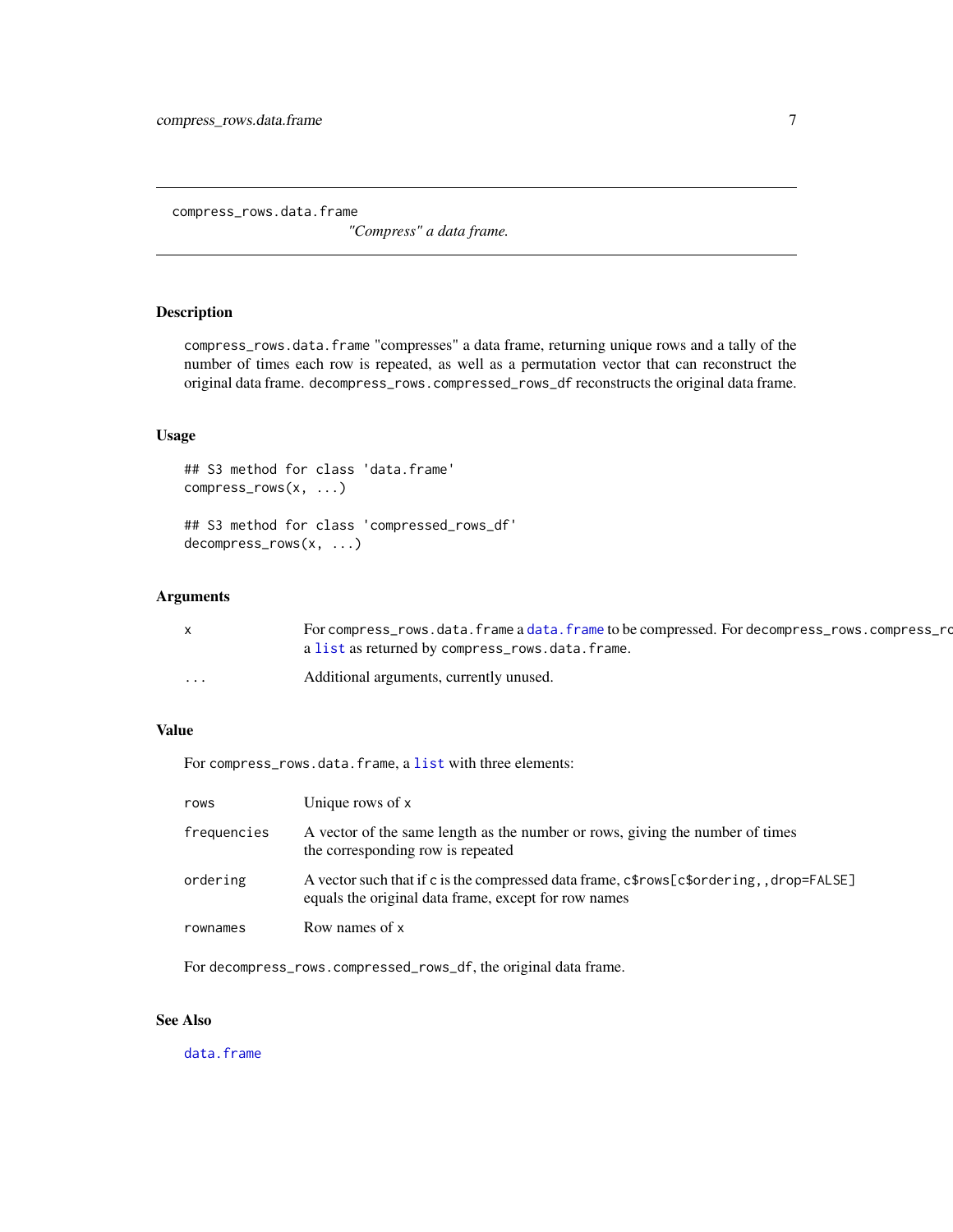#### Examples

```
(x <- data.frame(V1=sample.int(3,30,replace=TRUE),
                  V2=sample.int(2,30,replace=TRUE),
                  V3=sample.int(4,30,replace=TRUE)))
(c \leq - \text{compress\_rows}(x))
```
stopifnot(all(decompress\_rows(c)==x))

control.list.accessor *Named element accessor for ergm control lists*

## Description

Utility method that overrides the standard '\$' list accessor to disable partial matching for ergm control.list objects

## Usage

```
## S3 method for class 'control.list'
object$name
```
## Arguments

| object | list-coearceable object with elements to be searched            |
|--------|-----------------------------------------------------------------|
| name   | literal character name of list element to search for and return |

## Details

Executes [getElement](#page-0-0) instead of [\\$](#page-0-0) so that element names must match exactly to be returned and partially matching names will not return the wrong object.

#### Value

Returns the named list element exactly matching name, or NULL if no matching elements found

## Author(s)

Pavel N. Krivitsky

#### See Also

see [getElement](#page-0-0)

<span id="page-7-0"></span>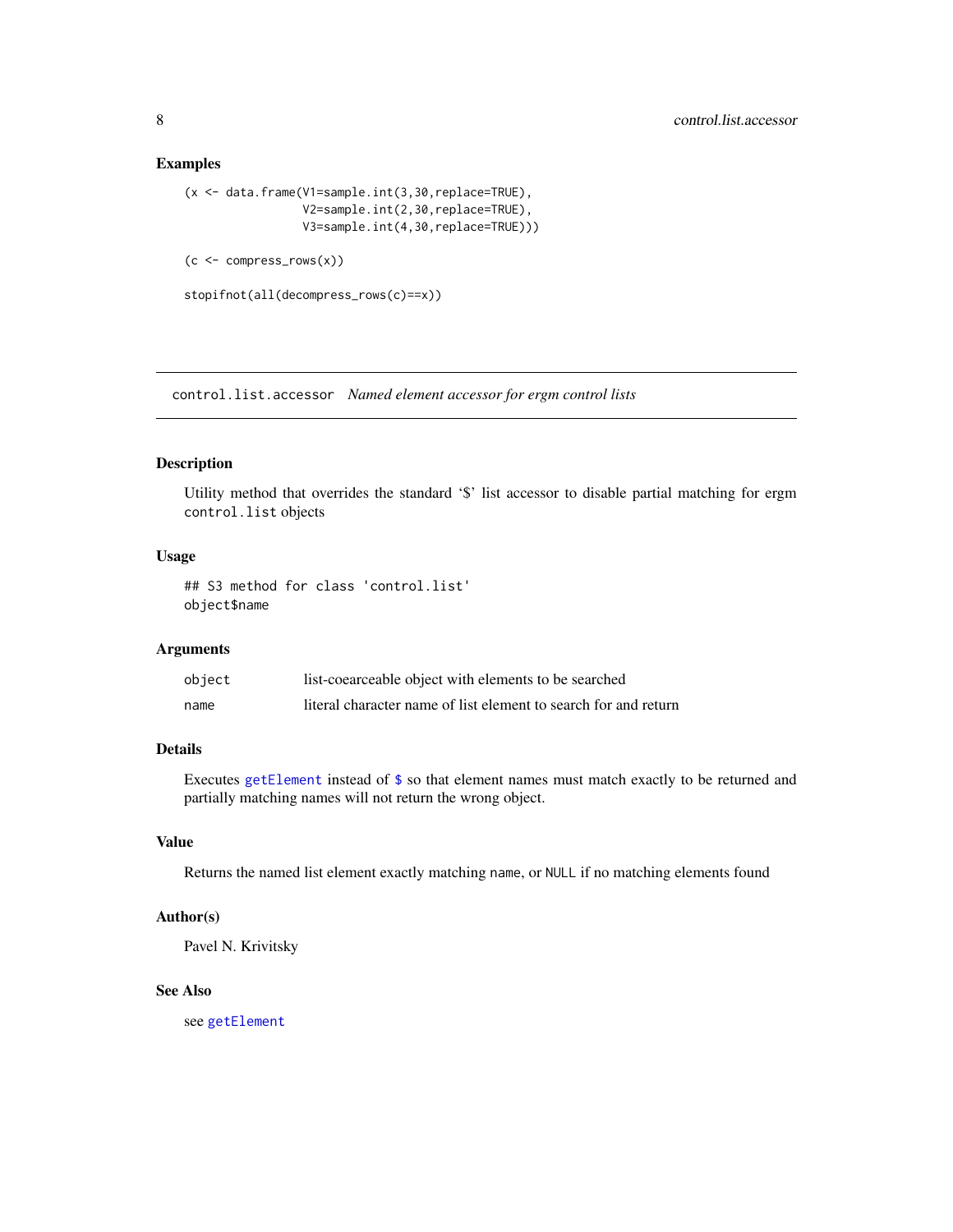<span id="page-8-0"></span>

Given a control.list, and two prefixes, from and to, overwrite the elements starting with to with the corresponding elements starting with from.

## Usage

control.remap(control, from, to)

## Arguments

| control | An object of class control. list.                |
|---------|--------------------------------------------------|
| from    | Prefix of the source of control parameters.      |
| to      | Prefix of the destination of control parameters. |

## Value

An control.list object.

#### Author(s)

Pavel N. Krivitsky

## See Also

[print.control.list](#page-31-1)

```
(l <- set.control.class("test", list(a.x=1, a.y=2)))
control.remap(l, "a", "b")
```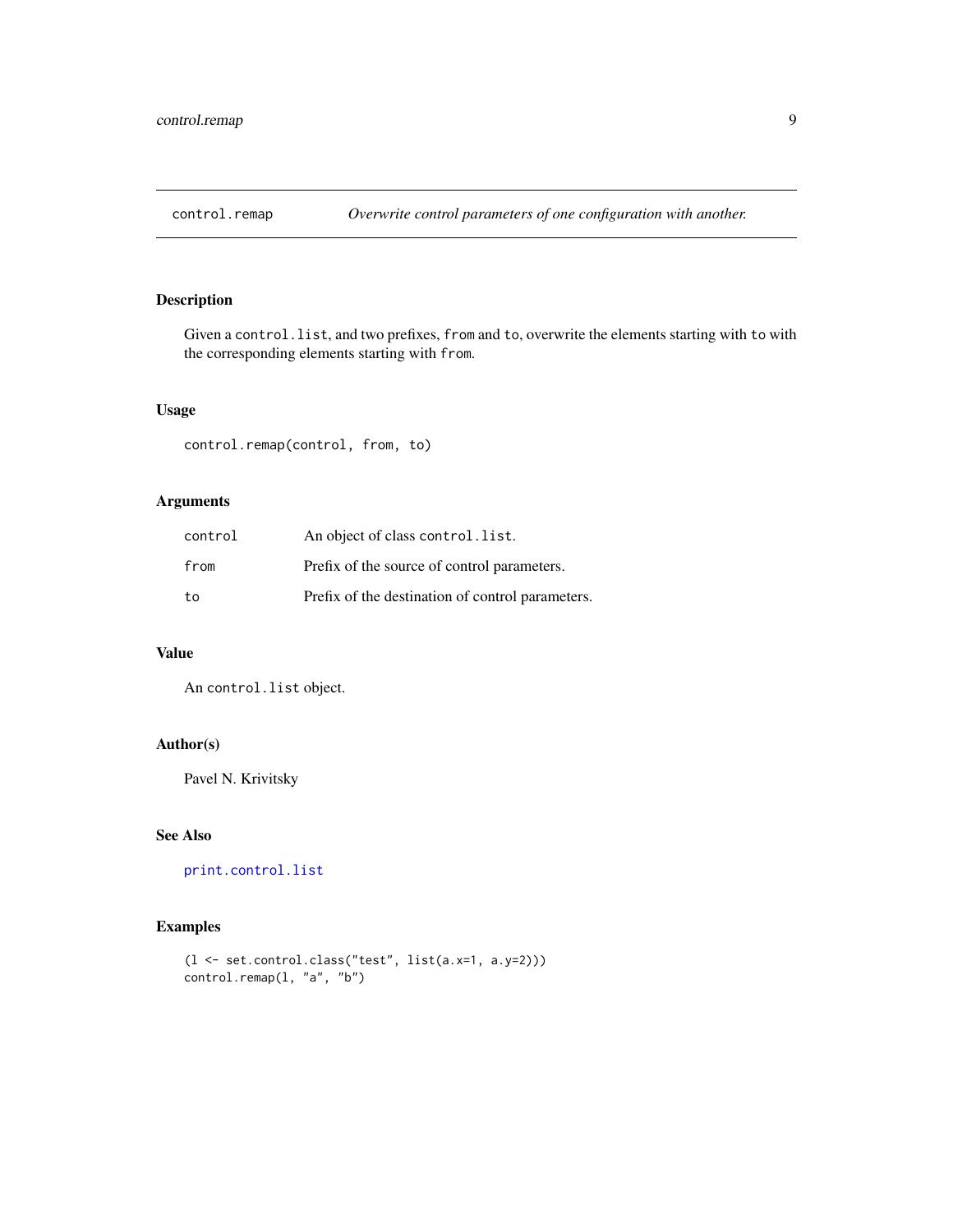<span id="page-9-0"></span>

This function can be useful for setting default options, which do not override options set elsewhere.

## Usage

```
default_options(...)
```
#### Arguments

... see [options\(\)](#page-0-0): either a list of name=value pairs or a single unnamed argument giving a named list of options to set.

## Value

The return value is same as that of [options\(\)](#page-0-0) (omitting options already set).

## Examples

```
options(onesetting=1)
```

```
default_options(onesetting=2, anothersetting=3)
stopifnot(getOption("onesetting")==1) # Still 1.
stopifnot(getOption("anothersetting")==3)
default_options(list(yetanothersetting=5, anothersetting=4))
stopifnot(getOption("anothersetting")==3) # Still 3.
stopifnot(getOption("yetanothersetting")==5)
```
deInf *Truncate values of high magnitude in a vector.*

#### Description

Truncate values of high magnitude in a vector.

## Usage

deInf(x, replace = 1/.Machine\$double.eps)

## Arguments

| $\boldsymbol{\mathsf{x}}$ | a numeric or integer vector.               |
|---------------------------|--------------------------------------------|
| replace                   | a number or a string "maxint" or "intmax". |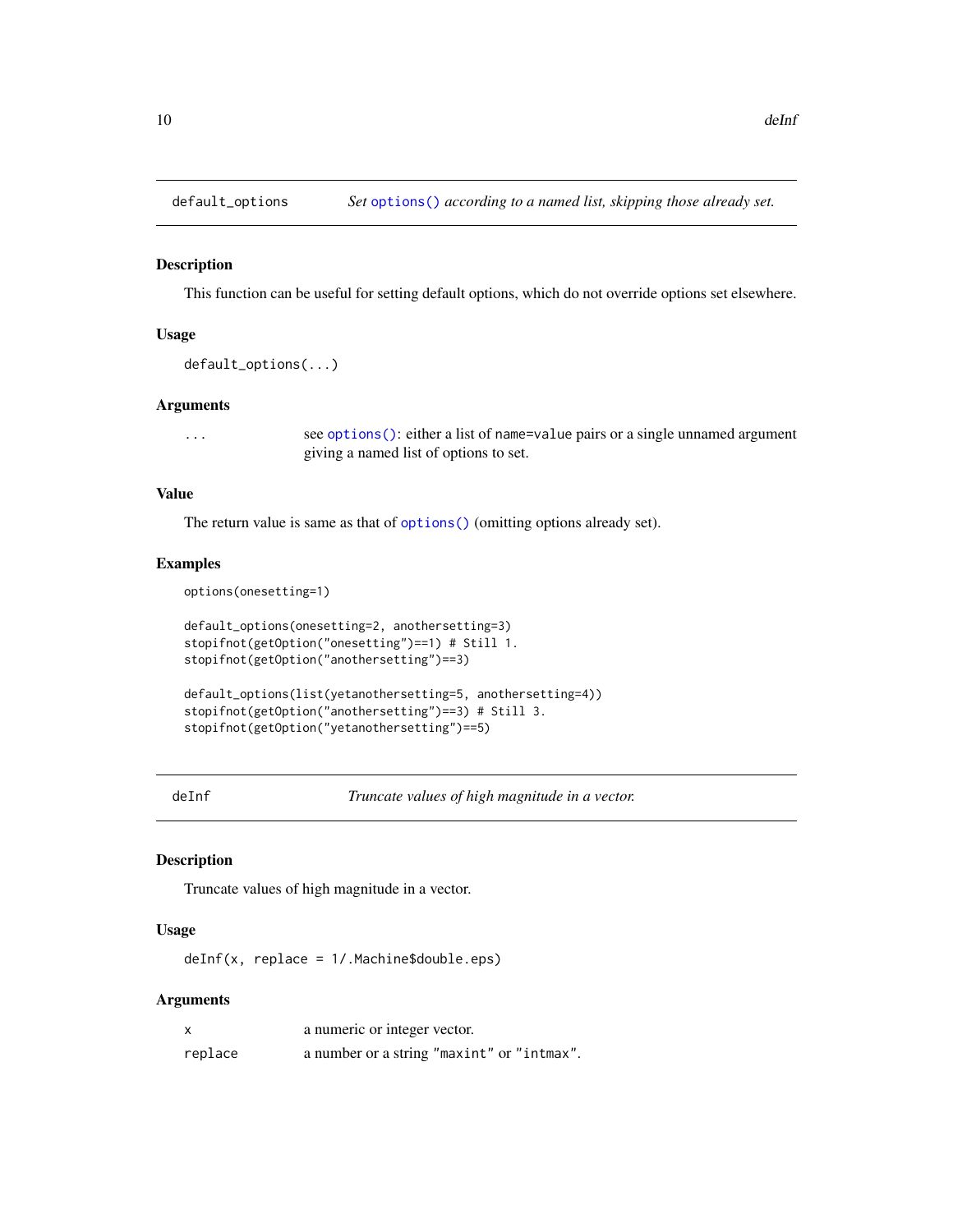## <span id="page-10-0"></span>Value

Returns x with elements whose magnitudes exceed replace replaced replaced by replace (or its negation). If replace is "maxint" or "intmax", .Machine\$integer.max is used instead. NA and NAN values are preserved.

deprecation-utilities *Utilities to help with deprecating functions.*

## Description

.Deprecate\_once calls [.Deprecated\(\)](#page-0-0), passing all its arguments through, but only the first time it's called.

.Deprecate\_method calls [.Deprecated\(\)](#page-0-0), but only if a method has been called by name, i.e., METHOD.CLASS. Like .Deprecate\_once it only issues a warning the first time.

#### Usage

```
.Deprecate_once(...)
```
.Deprecate\_method(generic, class)

#### Arguments

... arguments passed to [.Deprecated\(\)](#page-0-0).

generic, class strings giving the generic function name and class name of the function to be deprecated.

## Examples

```
## Not run:
options(warn=1) # Print warning immediately after the call.
f \leftarrow function().Deprecate_once("new_f")
}
f() # Deprecation warning
f() # No deprecation warning
## End(Not run)
## Not run:
options(warn=1) # Print warning immediately after the call.
summary.packageDescription <- function(object, ...){
   .Deprecate_method("summary", "packageDescription")
   invisible(object)
}
summary(packageDescription("statnet.common")) # No warning.
```
summary.packageDescription(packageDescription("statnet.common")) # Warning.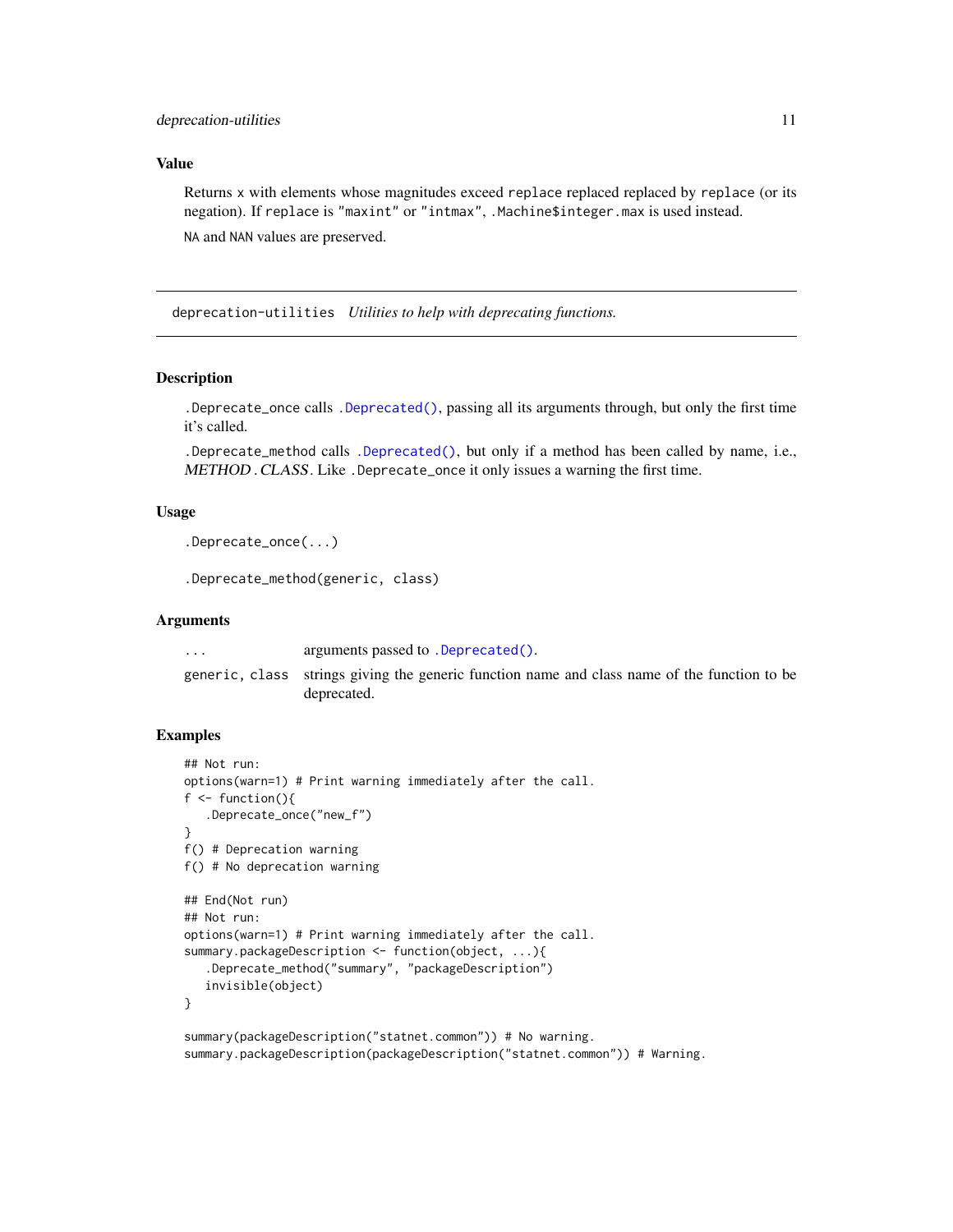summary.packageDescription(packageDescription("statnet.common")) # No warning.

## End(Not run)

despace *A one-line function to strip whitespace from its argument.*

## Description

A one-line function to strip whitespace from its argument.

## Usage

despace(s)

## Arguments

s a character vector.

## Examples

stopifnot(despace("\n \t ")=="")

diff.control.list *Identify and the differences between two control lists.*

#### Description

Identify and the differences between two control lists.

## Usage

```
## S3 method for class 'control.list'
diff(x, y = eval(call(class(x)[[1L]])), ignore.environment = TRUE, ...)
## S3 method for class 'diff.control.list'
print(x, ..., indent = "")
```
#### Arguments

| <b>x</b>           | a control.list                                                                                                                  |
|--------------------|---------------------------------------------------------------------------------------------------------------------------------|
| v                  | a reference control. list; defaults to the default settings for x.                                                              |
| ignore.environment |                                                                                                                                 |
|                    | whether environment for environment-bearing parameters (such as formulas and<br>functions) should be considered when comparing. |
| $\ddots$           | Additional arguments to methods.                                                                                                |
| indent             | an argument for recursive calls, to facilitate indentation of nested lists.                                                     |

<span id="page-11-0"></span>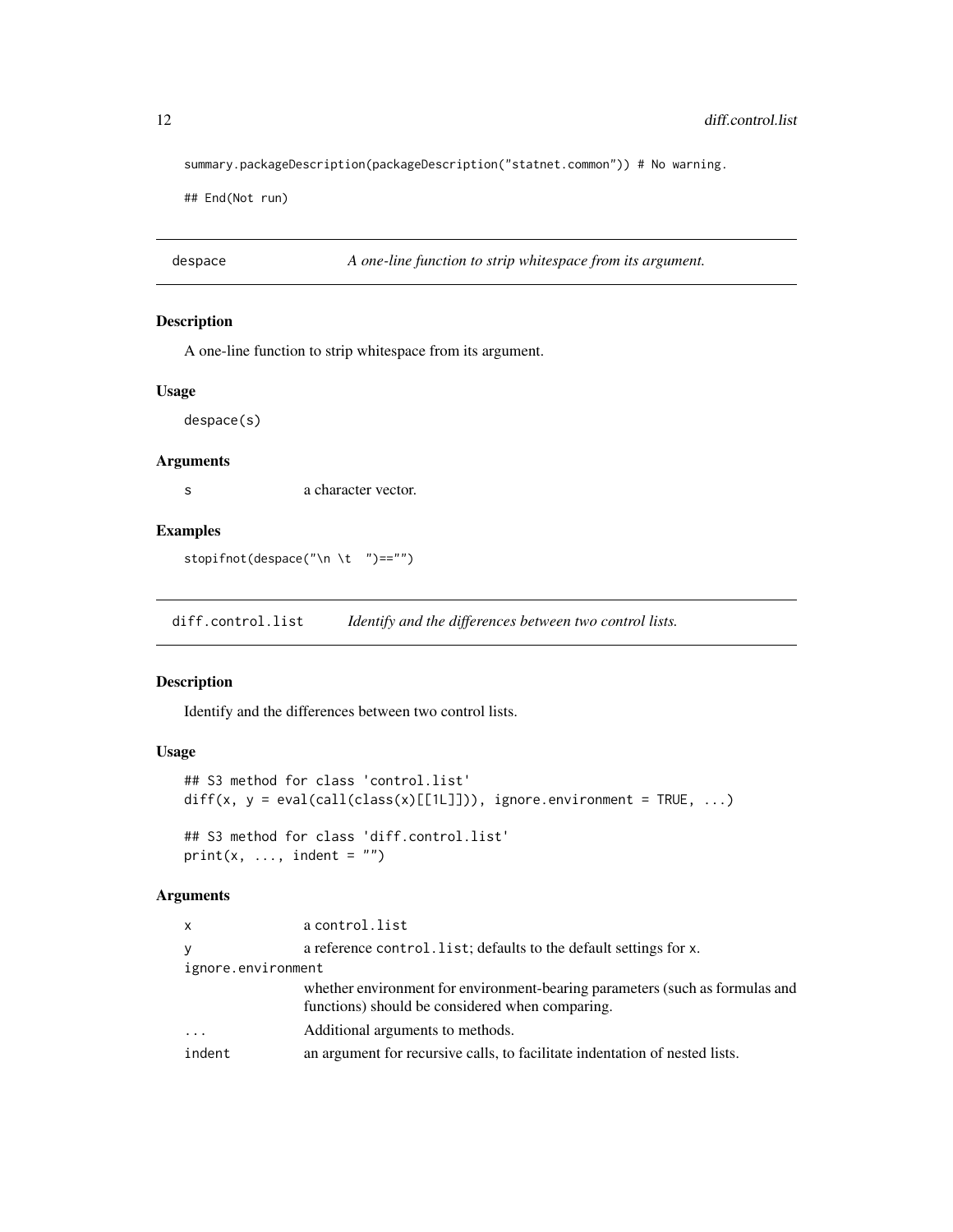## <span id="page-12-0"></span>empty\_env 13

## Value

An object of class diff.control.list: a named list with an element for each non-identical setting. The element is either itself a diff.control.list (if the setting is a control list) or a named list with elements x and y, containing x's and y's values of the parameter for that setting.

## Functions

• print.diff.control.list: A print method.

## Description

Replace an object's environment with a simple, static environment.

#### Usage

```
empty_env(object)
```
base\_env(object)

#### Arguments

object  $\Delta n$  object with the environment( $\epsilon$ - method.

## Value

An object of the same type as object, with updated environment.

## Examples

```
f \lt- y\approxx
environment(f) # GlobalEnv
```

```
environment(empty_env(f)) # EmptyEnv
```
environment(base\_env(f)) # base package environment

empty\_env *Replace an object's environment with a simple, static environment.*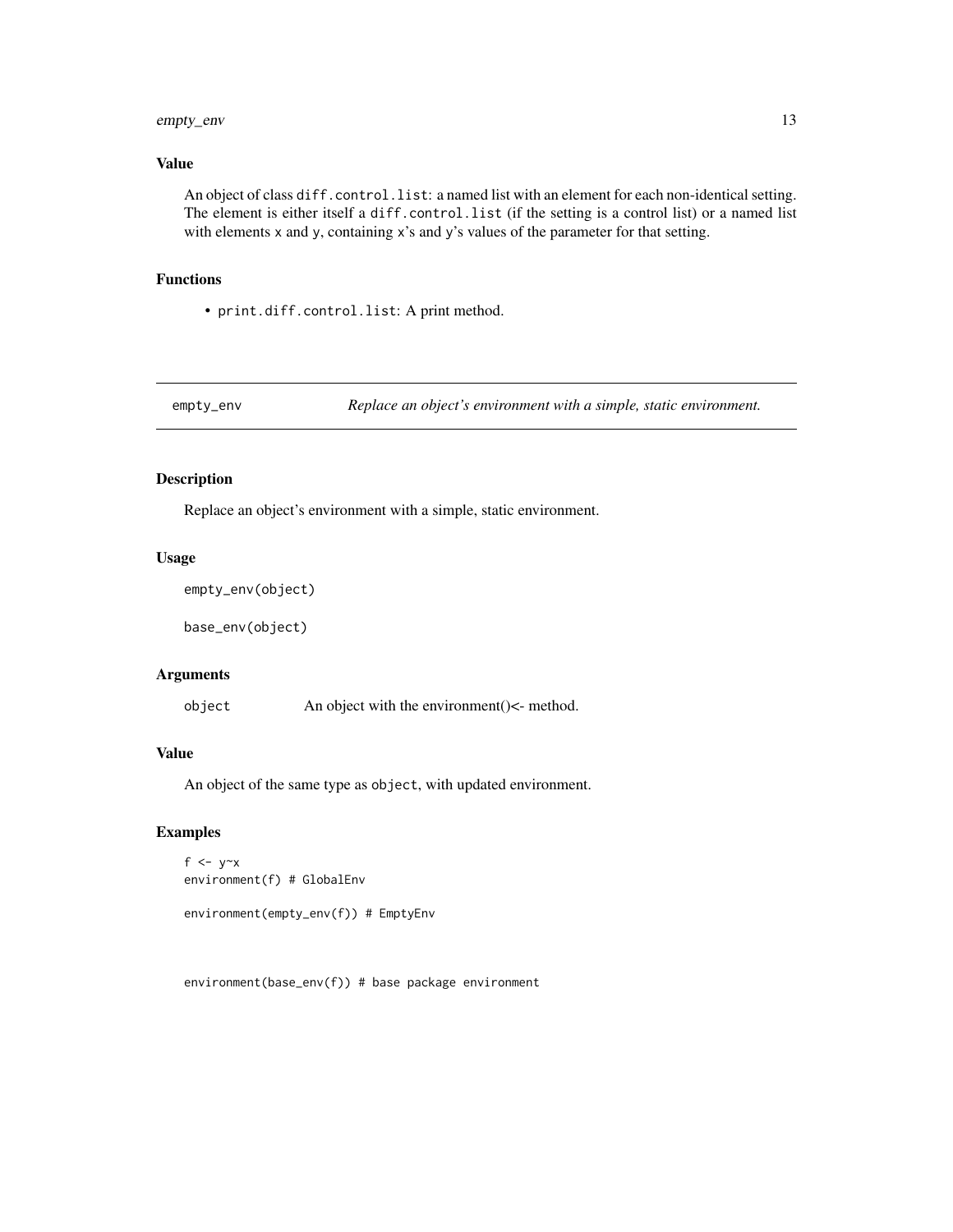<span id="page-13-0"></span>

This function is inspired by [NVL](#page-23-1), and simply returns the first argument that is not a try-error, raising an error if all arguments are try-errors.

#### Usage

ERRVL(...)

#### Arguments

... Expressions to be tested; usually outputs of [try](#page-0-0).

## Value

The first argument that is not a try-error. Stops with an error if all are.

## Note

This function uses lazy evaluation, so, for example ERRVL(1,stop("Error!")) will never evaluate the [stop](#page-0-0) call and will not produce an error, whereas ERRVL(try(solve(0)),stop("Error!")) would.

In addition, all expressions after the first may contain a ., which is substituted with the try-error object returned by the previous expression.

#### See Also

[try](#page-0-0), [inherits](#page-0-0)

## Examples

```
print(ERRVL(1,2,3)) # 1
print(ERRVL(try(solve(0)),2,3)) # 2
print(ERRVL(1, stop("Error!"))) # No error
```

```
## Not run:
# Error:
print(ERRVL(try(solve(0), silent=TRUE),
            stop("Error!")))
```

```
# Error with an elaborate message:
print(ERRVL(try(solve(0), silent=TRUE),
            stop("Stopped with an error: ", .)))
```
## End(Not run)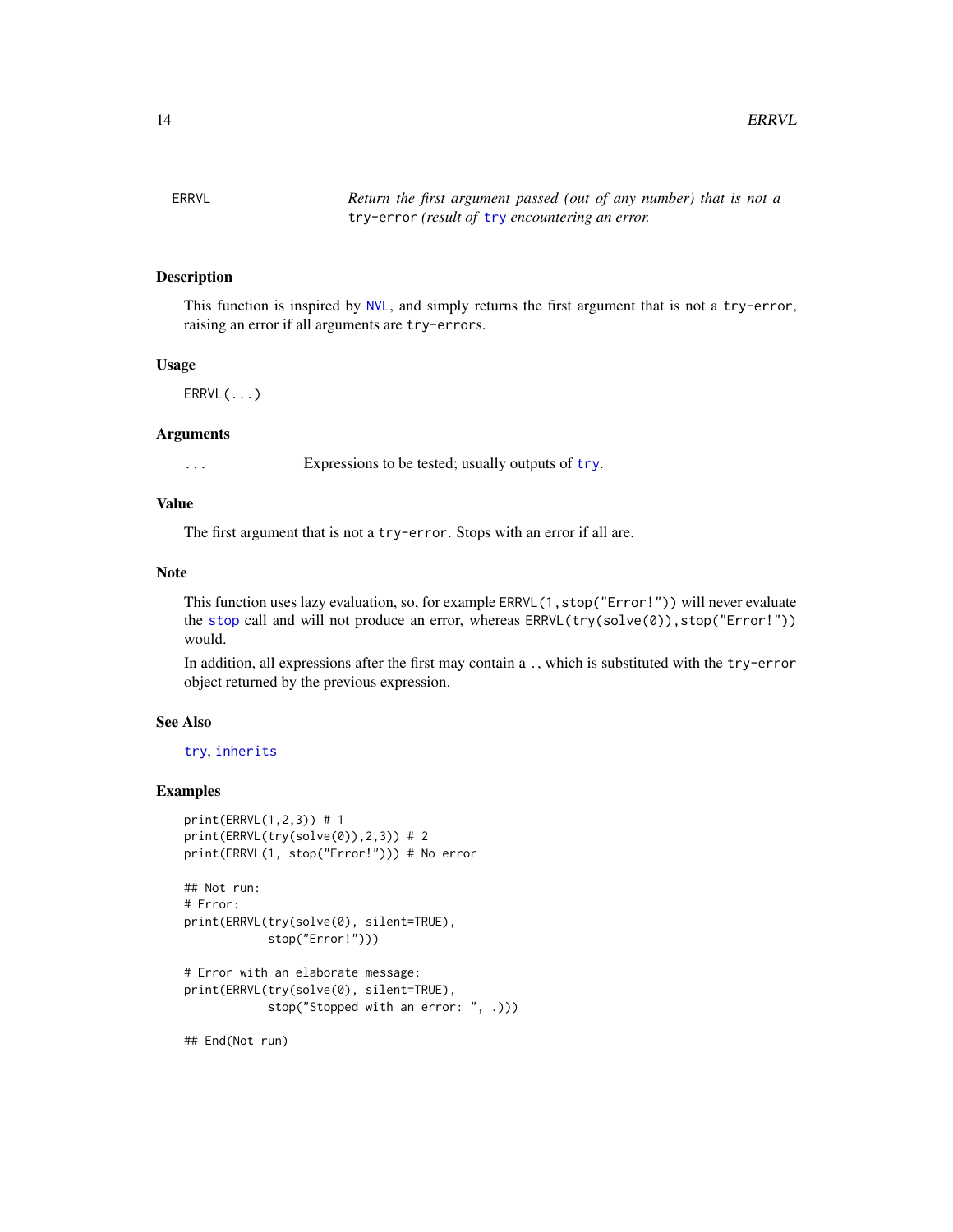<span id="page-14-0"></span>

This is a thin wrapper around [format.pval\(\)](#page-0-0) that guarantees fixed (not scientific) notation, links (by default) the eps argument to the digits argument and vice versa, and sets nsmall to equal digits.

#### Usage

```
fixed.pval(
  pv,
  digits = max(1, getOption("digits") - 2),
  eps = 10^{\circ}-digits,
  na.form = "NA",
  ...
)
```
## Arguments

pv, digits, eps, na.form, ... see [format.pval\(\)](#page-0-0).

#### Value

A character vector.

```
pvs <- 10^{\circ}((0:-12)/2)# Jointly:
fpf <- fixed.pval(pvs, digits = 3)
fpf
format.pval(pvs, digits = 3) # compare
# Individually:
fpf <- sapply(pvs, fixed.pval, digits = 3)
fpf
sapply(pvs, format.pval, digits = 3) # compare
# Control eps:
fpf <- sapply(pvs, fixed.pval, eps = 1e-3)
fpf
```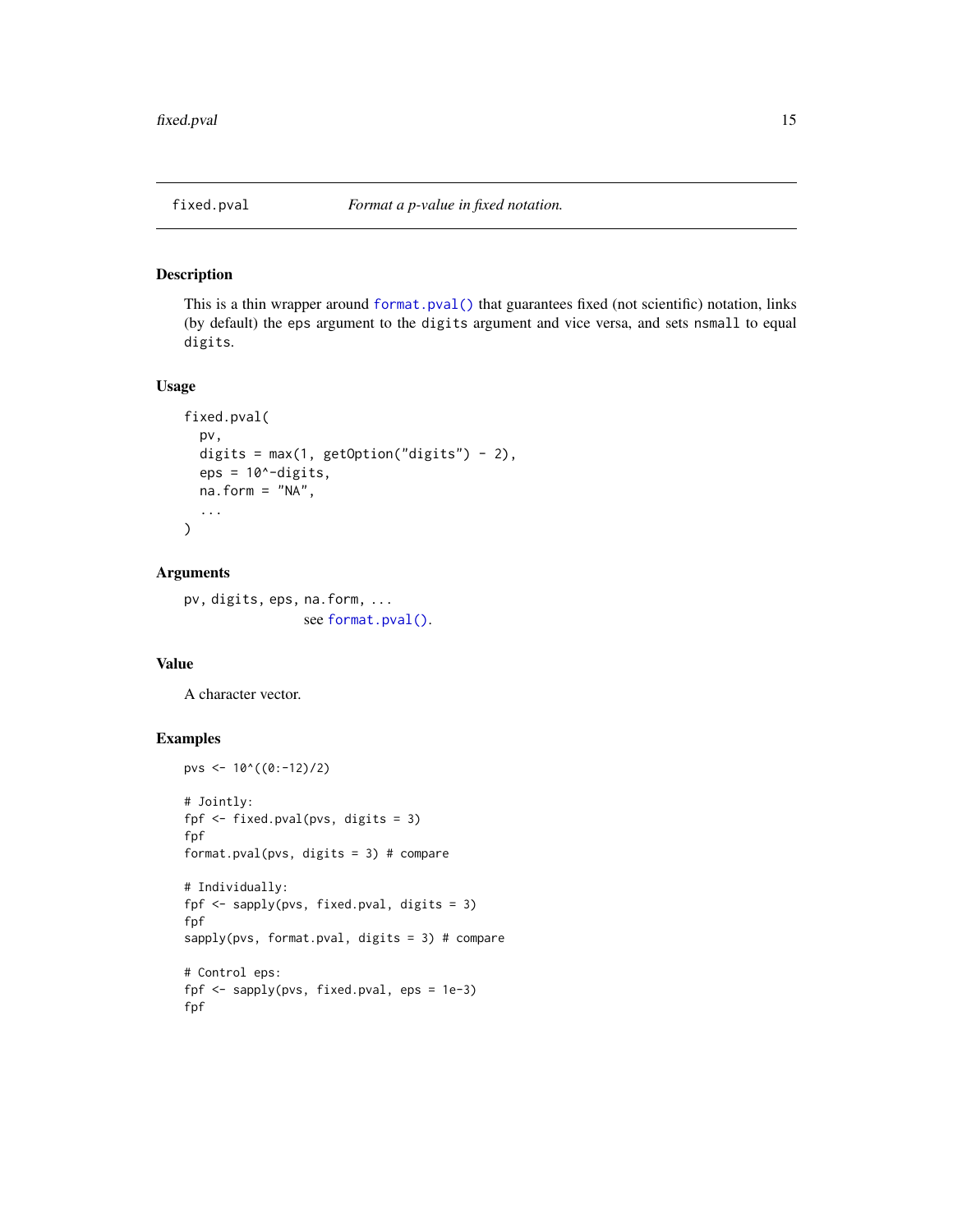<span id="page-15-0"></span>

This function uses [parallel::mcparallel\(\)](#page-0-0), so the time limit is not enforced on Windows. However, unlike functions using  $setTimeLimit()$ , the time limit is enforced even on native code.

#### Usage

```
forkTimeout(
  expr,
  timeout,
  unsupported = c("warning", "error", "message", "silent"),
  onTimeout = NULL
)
```
## Arguments

| expr        | expression to be evaluated.                                                                                                           |
|-------------|---------------------------------------------------------------------------------------------------------------------------------------|
| timeout     | number of seconds to wait for the expression to evaluate.                                                                             |
| unsupported | a character vector of length 1 specifying how to handle a platform that does not<br>support parallel::mcparallel(),                   |
|             | "warning" or "message" Issue a warning or a message, respectively, then eval-<br>uate the expression without the time limit enforced. |
|             | "error" Stop with an error.                                                                                                           |
|             | "silent" Evaluate the expression without the time limit enforced, without any<br>notice.                                              |
|             | Partial matching is used.                                                                                                             |
| onTimeout   | Value to be returned on time-out.                                                                                                     |

## Value

Result of evaluating expr if completed, onTimeout otherwise.

## Note

onTimeout can itself be an expression, so it is, for example, possible to stop with an error by passing onTimeout=stop().

Note that this function is not completely transparent: side-effects may behave in unexpected ways. In particular, RNG state will not be updated.

```
forkTimeout({Sys.sleep(1); TRUE}, 2) # TRUE
forkTimeout({Sys.sleep(1); TRUE}, 0.5) # NULL (except on Windows)
```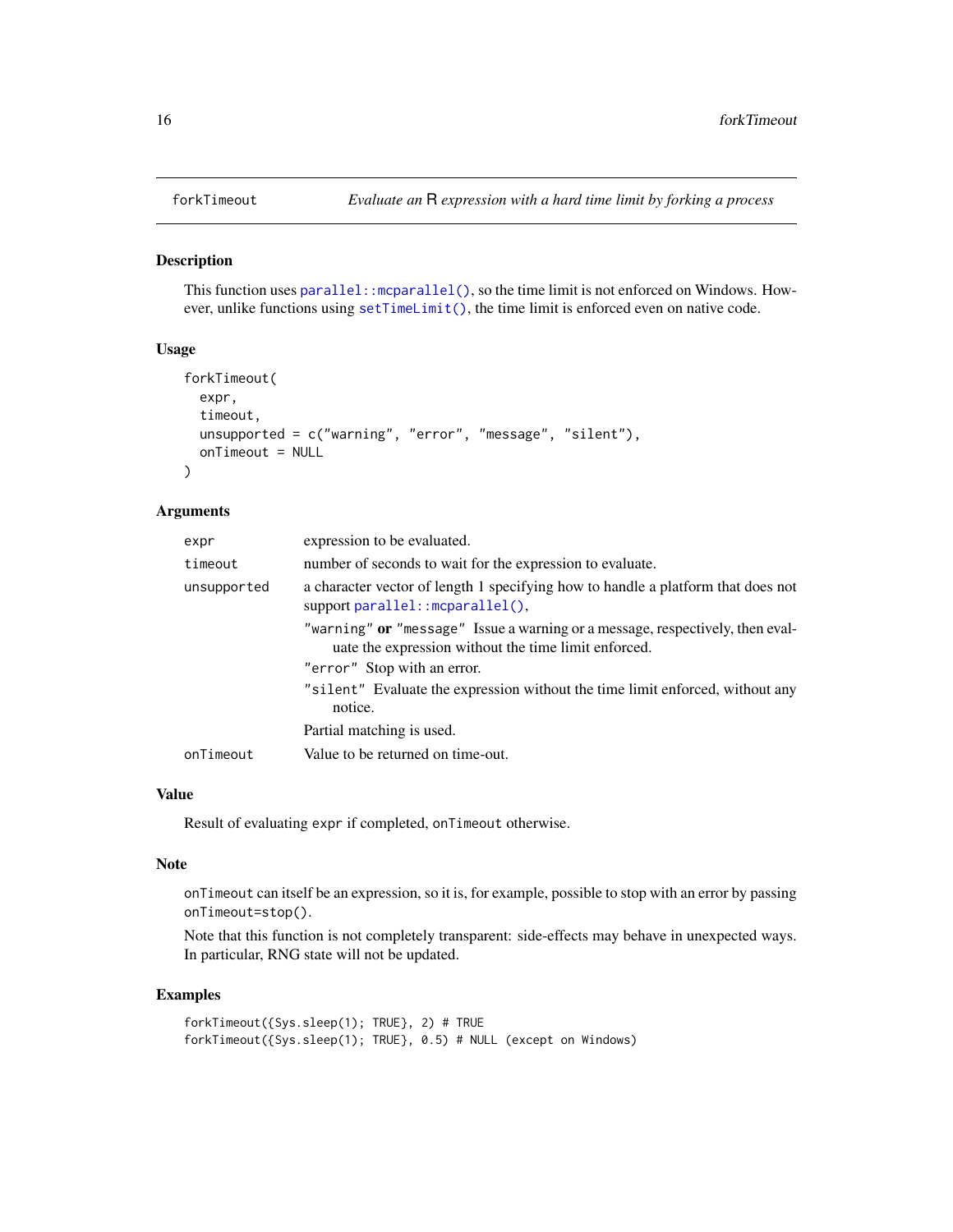<span id="page-16-0"></span>formula.utilities *Functions for Querying, Validating and Extracting from Formulas A suite of utilities for handling model formulas of the style used in Statnet packages.*

## Description

Functions for Querying, Validating and Extracting from Formulas

A suite of utilities for handling model formulas of the style used in Statnet packages.

## Usage

```
append_rhs.formula(
 object = NULL,newterms,
 keep.onesided = FALSE,
 env = environment(object)
)
append.rhs.formula(object, newterms, keep.onesided = FALSE)
filter_rhs.formula(object, f, ...)
nonsimp_update.formula(object, new, ..., from.new = FALSE)
nonsimp.update.formula(object, new, ..., from.new = FALSE)
term.list.formula(rhs, sign = +1)
list_summands.call(object)
list_rhs.formula(object)
eval_lhs.formula(object)
```
#### Arguments

| object        | formula object to be updated or evaluated                                                                                                                                                                                       |
|---------------|---------------------------------------------------------------------------------------------------------------------------------------------------------------------------------------------------------------------------------|
| newterms      | list of terms (names) to append to the formula, or a formula whose RHS terms<br>will be used; either may have a "sign" attribute vector of the same length as the<br>list, giving the sign of each term $(+1 \text{ or } -1)$ . |
| keep.onesided | if the initial formula is one-sided, keep it whether to keep it one-sided or whether<br>to make the initial formula the new LHS                                                                                                 |
| env           | an environment for the new formula, if object is NULL                                                                                                                                                                           |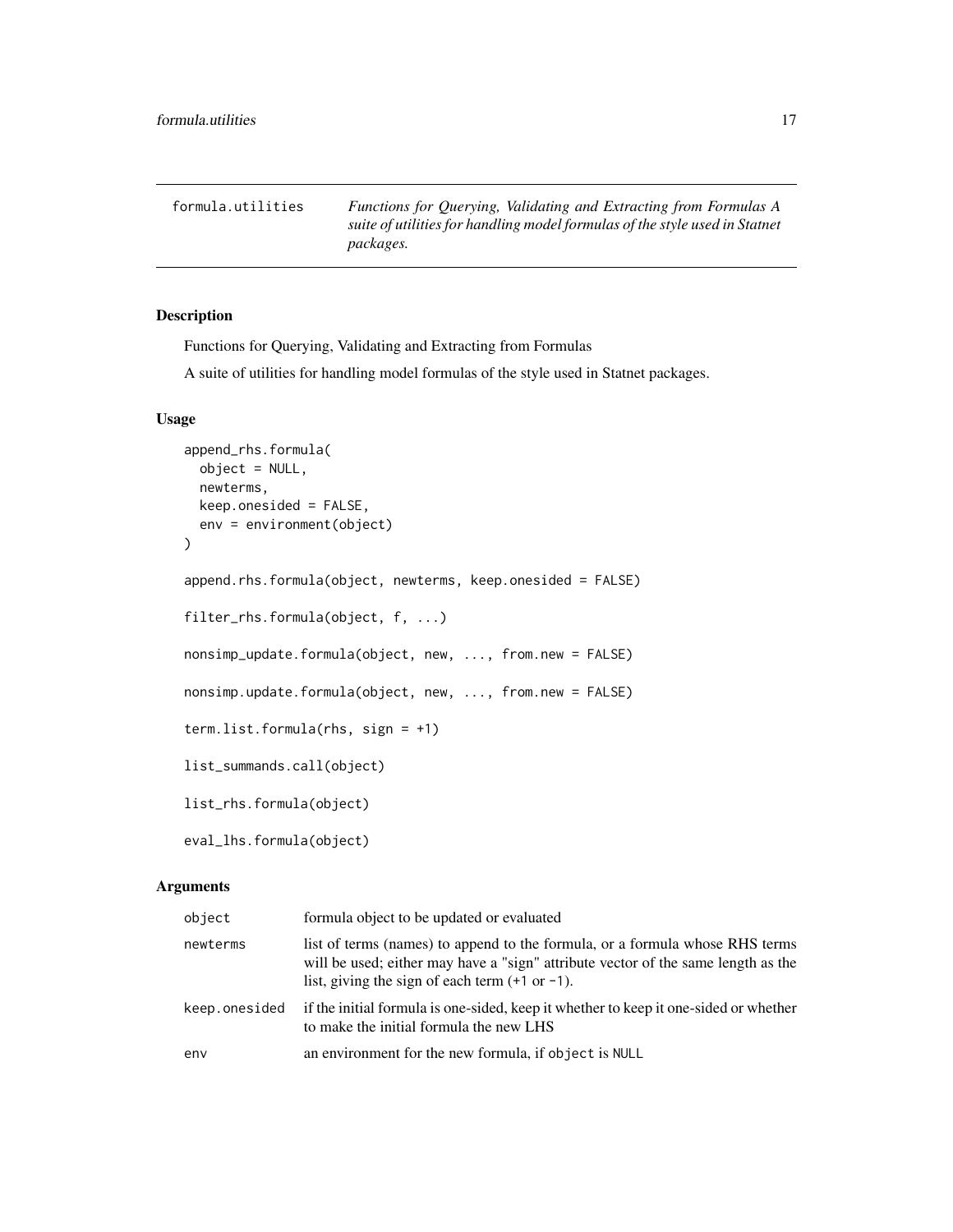<span id="page-17-0"></span>

| $\mathbf{f}$ | a function whose first argument is the term and whose additional arguments are<br>forwarded from  that returns either TRUE or FALSE, for whether that term<br>should be kept. |
|--------------|-------------------------------------------------------------------------------------------------------------------------------------------------------------------------------|
| $\cdots$     | Additional arguments. Currently unused.                                                                                                                                       |
| new          | new formula to be used in updating                                                                                                                                            |
| from.new     | logical or character vector of variable names. controls how environment of for-<br>mula gets updated.                                                                         |
| rhs, sign    | Arguments to the deprecated term.list.formula.                                                                                                                                |

#### Value

append\_rhs.formula each return an updated formula object; if object is NULL (the default), a one-sided formula containing only the terms in newterms will be returned.

nonsimp\_update.formula each return an updated formula object

list\_summands.call returns a list of unevaluated calls, with an additional numerical vector attribute "sign" with of the same length, giving the corresponding term's sign as +1 or -1.

list\_rhs.formula returns a list of formula terms, with an additional numerical vector attribute "sign" with of the same length, giving the corresponding term's sign as +1 or -1.

eval\_lhs.formula an object of whatever type the LHS evaluates to.

#### Functions

- append\_rhs.formula: append\_rhs.formula appends a list of terms to the RHS of a formula. If the formula is one-sided, the RHS becomes the LHS, if keep.onesided==FALSE (the default).
- append.rhs.formula: append.rhs.formula has been renamed to append\_rhs.formula.
- filter\_rhs.formula: filter\_rhs.formula filters through the terms in the RHS of a formula, returning a formula without the terms for which function f(term,...) is FALSE. Terms inside another term (e.g., parentheses or an operator other than + or -) will be unaffected.
- nonsimp\_update.formula: nonsimp\_update.formula is a reimplementation of [update.formula](#page-0-0) that does not simplify. Note that the resulting formula's environment is set as follows. If from.new==FALSE, it is set to that of object. Otherwise, a new sub-environment of object, containing, in addition, variables in new listed in from.new (if a character vector) or all of new (if TRUE).
- nonsimp.update.formula: nonsimp.update.formula has been renamed to nonsimp\_update.formula.
- term.list.formula: term.list.formula is an older version of list\_rhs.formula that required the RHS call, rather than the formula itself.
- list\_summands.call: list\_summands.call, given an unevaluated call or expression containing the sum of one or more terms, returns a list of the terms being summed, handling + and - operators and parentheses, and keeping track of whether a term has a plus or a minus sign.
- list\_rhs.formula: list\_rhs.formula returns a list containing terms in a given formula, handling + and - operators and parentheses, and keeping track of whether a term has a plus or a minus sign.
- eval\_lhs.formula: eval\_lhs.formula extracts the LHS of a formula, evaluates it in the formula's environment, and returns the result.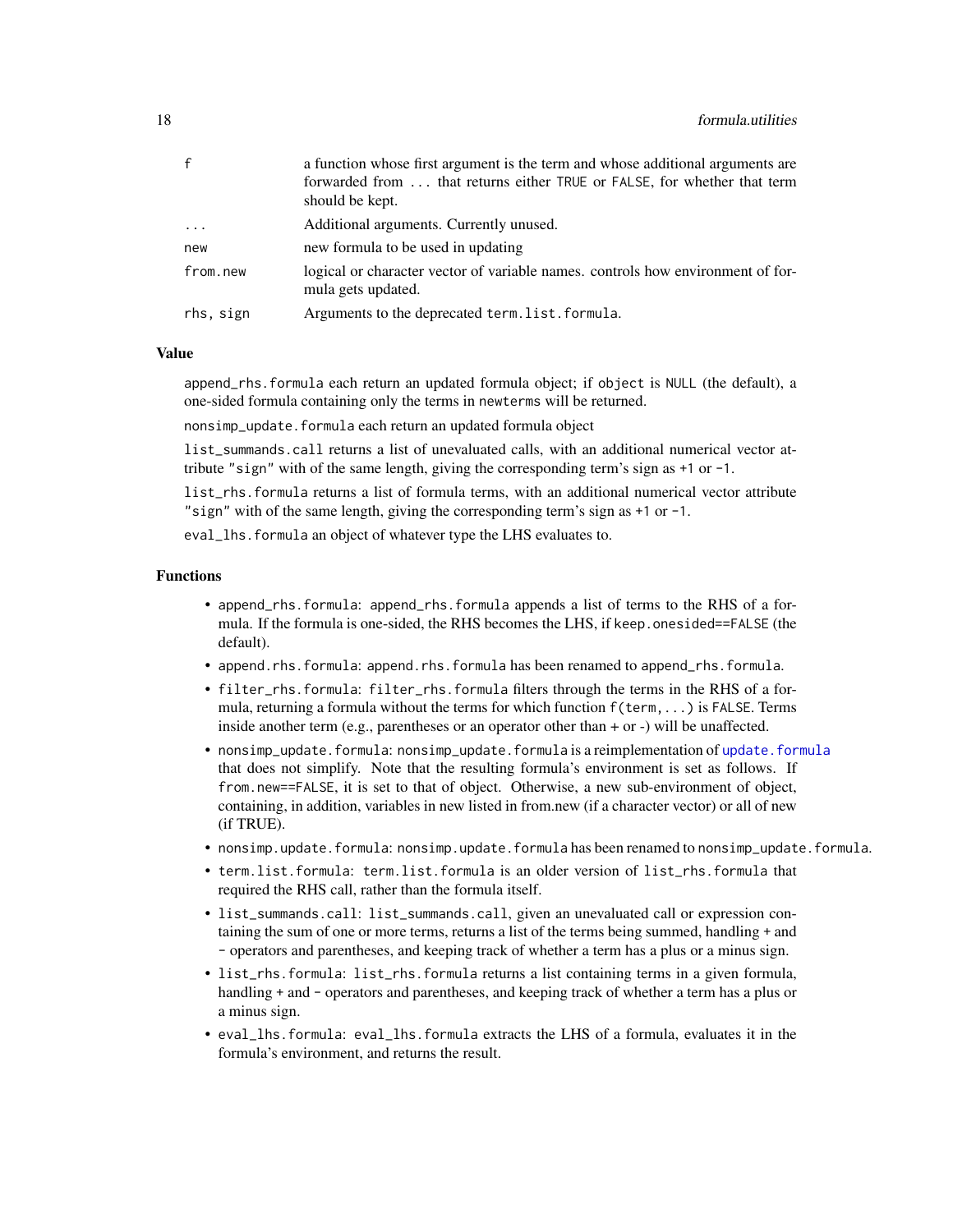## <span id="page-18-0"></span>handle.controls 19

#### Examples

## append\_rhs.formula

```
(f1 \leftarrow append_{r}hs.formula(y~x,list(as.name("z1"),as.name("z2"))))
(f2 \leq - append_rhs.formula(\gamma,list(as.name("z"))))
(f3 <- append_rhs.formula(~y+x,structure(list(as.name("z")),sign=-1)))
(f4 <- append_rhs.formula(~y,list(as.name("z")),TRUE))
(f5 <- append_rhs.formula(y~x,~z1-z2))
(f6 <- append_rhs.formula(NULL,list(as.name("z"))))
(f7 <- append_rhs.formula(NULL,structure(list(as.name("z")),sign=-1)))
```

```
## filter_rhs.formula
(f1 <- filter_rhs.formula(~a-b+c, `!=`, "a"))
(f2 \leq-filter_rhs.format(a^--a+b-c, '!=', 'a"))(f3 \leftarrow filter_{rhs} \cdot formula(\neg a-b+c, \neg != \neg "b")(f4 <- filter_rhs.formula(~-a+b-c, `!=`, "b"))
(f5 <- filter_rhs.formula(~a-b+c, `!=`, "c"))
(f6 <- filter_rhs.formula(~-a+b-c, `!=`, "c"))
(f7 <- filter_rhs.formula(~c-a+b-c(a),
                            function(x) (if(is.call(x)) x[[1]] else x)!="c")
```
## eval\_lhs.formula (result <- eval\_lhs.formula((2+2)~1)) stopifnot(identical(result,4))

handle.controls *Handle standard* control.\*() *function semantics.*

#### Description

This function takes the arguments of its caller (whose name should be passed explicitly), plus any ... arguments and produces a control list based on the standard semantics of control.\*() functions, including handling deprecated arguments, identifying undefined arguments, and handling arguments that should be passed through [match.arg\(\)](#page-0-0).

## Usage

```
handle.controls(myname, ...)
```
#### Arguments

| myname   | the name of the calling function.                         |
|----------|-----------------------------------------------------------|
| $\cdots$ | the $\dots$ argument of the control function, if present. |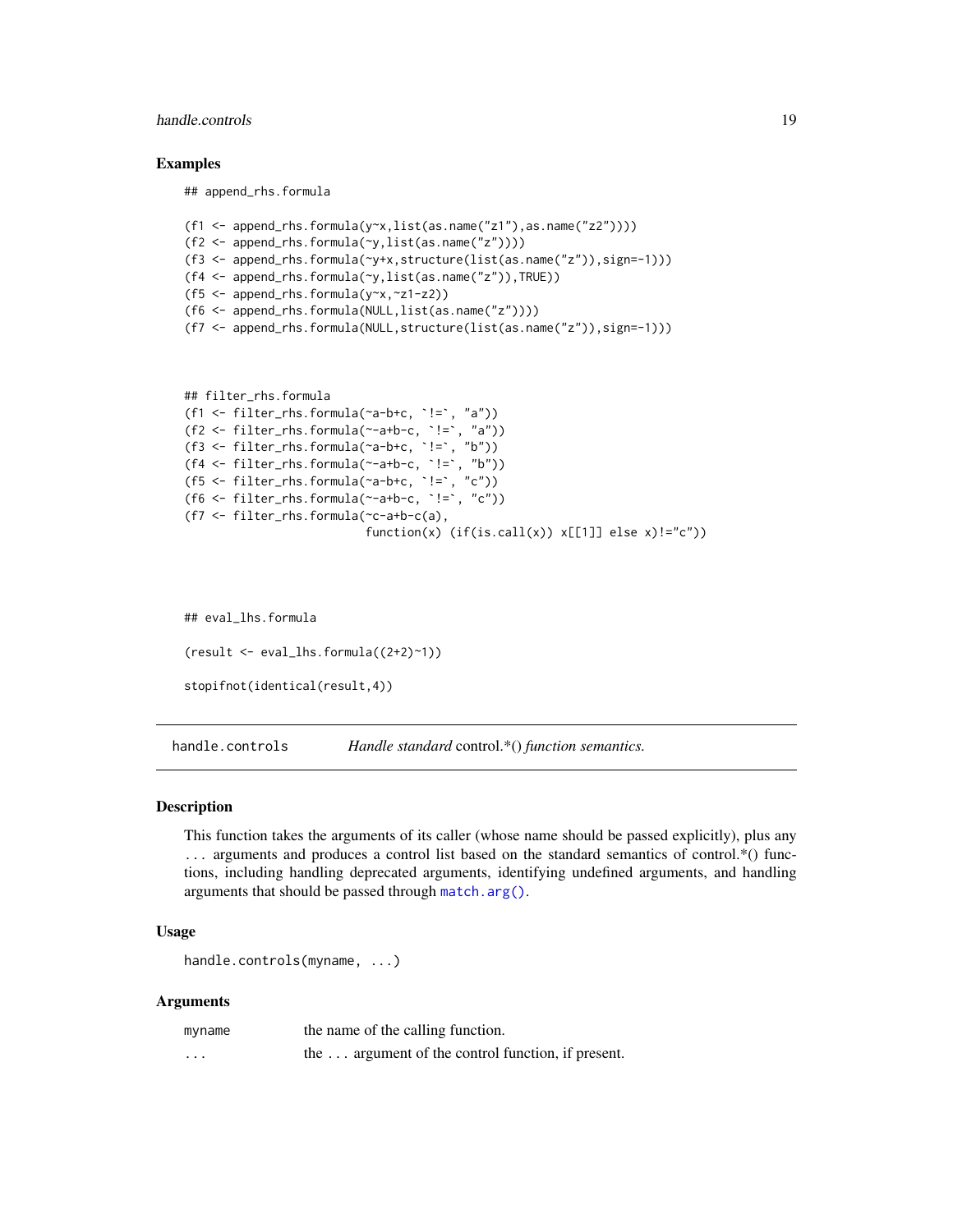## <span id="page-19-0"></span>Details

The function behaves based on the information it acquires from the calling function. Specifically,

- The values of formal arguments (except ..., if present) are taken from the environment of the calling function and stored in the list.
- If the calling function has a ... argument *and* defines an old.controls variable in its environment, then it remaps the names in ... to their new names based on old.controls. In addition, if the value is a list with two elements, action and message, the standard deprecation message will have message appended to it and then be called with action().
- If the calling function has a match.arg.pars in its environment, the arguments in that list are processed through [match.arg\(\)](#page-0-0).

## Value

a list with formal arguments of the calling function.

locate\_function *Locate a function with a given name and return it and its environment.*

#### Description

These functions first search the given environment, then search all loaded environments, including those where the function is not exported. If found, they return an unambiguous reference to the function.

## Usage

```
locate_function(name, env = globalenv(), ...)
locate_prefixed_function(
  name,
 prefix,
  errname,
  env = globalenv(),
  ...,
  call. = FALSE
)
```
#### Arguments

| name     | a character string giving the function's name.                                                                                                                 |
|----------|----------------------------------------------------------------------------------------------------------------------------------------------------------------|
| env      | an environment where it should search first.                                                                                                                   |
| $\cdots$ | additional arguments to the warning and error warning messages. See Details.                                                                                   |
| prefix   | a character string giving the prefix, so the searched-for function is prefix, name.                                                                            |
| errname  | a character string; if given, if the function is not found an error is raised, with<br>errname prepended to the error message.                                 |
| call.    | a logical, whether the call (locate_prefixed_function) should be a part of<br>the error message; defaults to FALSE (which is different from stop()'s default). |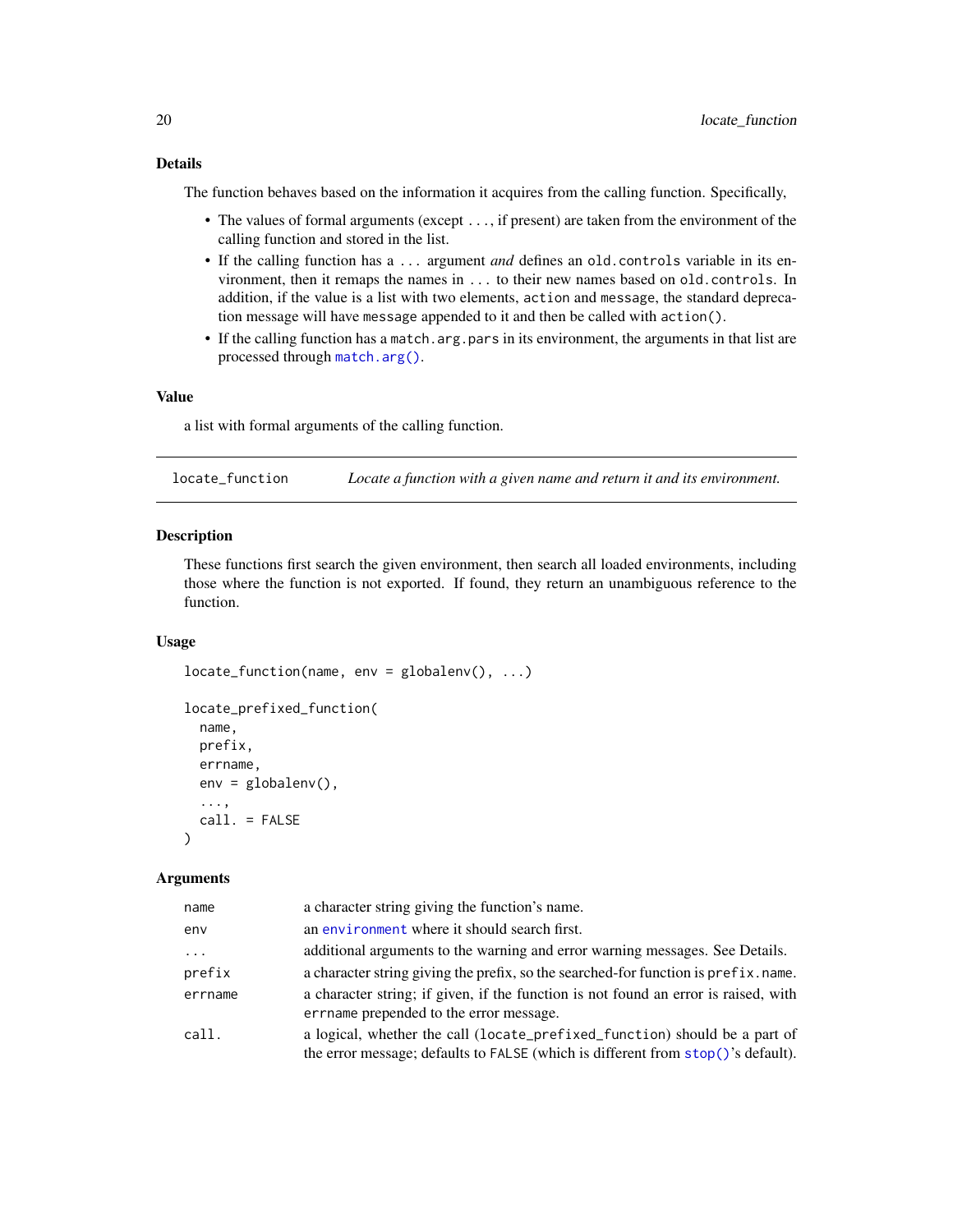#### <span id="page-20-0"></span>logspace.utils 21

## Details

If the initial search fails, a search using [getAnywhere\(\)](#page-0-0) is attempted, with exported ("visible") functions with the specified name preferred over those that are not. When multiple equally qualified functions are available, a warning is printed and an arbitrary one is returned.

Because [getAnywhere\(\)](#page-0-0) can be slow, past searches are cached.

## Value

If the function is found, an unevaluated call of the form ENVNAME:::FUNNAME, which can then be used to call the function even if it is unexported. If the environment does not have a name, or is GlobalEnv, only FUNNAME is returned. Otherwise, NULL is returned.

## Functions

- locate\_function: a low-level function returning the reference to the function named name, or NULL if not found.
- locate\_prefixed\_function: a helper function that searches for a function of the form prefix.name and produces an informative error message if not found.

## Examples

# Locate a random function in base. locate\_function(".row\_names\_info")

logspace.utils *Utilities for performing calculations on logarithmic scale.*

#### Description

A small suite of functions to compute sums, means, and weighted means on logarithmic scale, minimizing loss of precision.

#### Usage

log\_sum\_exp(logx, use\_ldouble = FALSE) log\_mean\_exp(logx, use\_ldouble = FALSE) lweighted.mean(x, logw) lweighted.var(x, logw)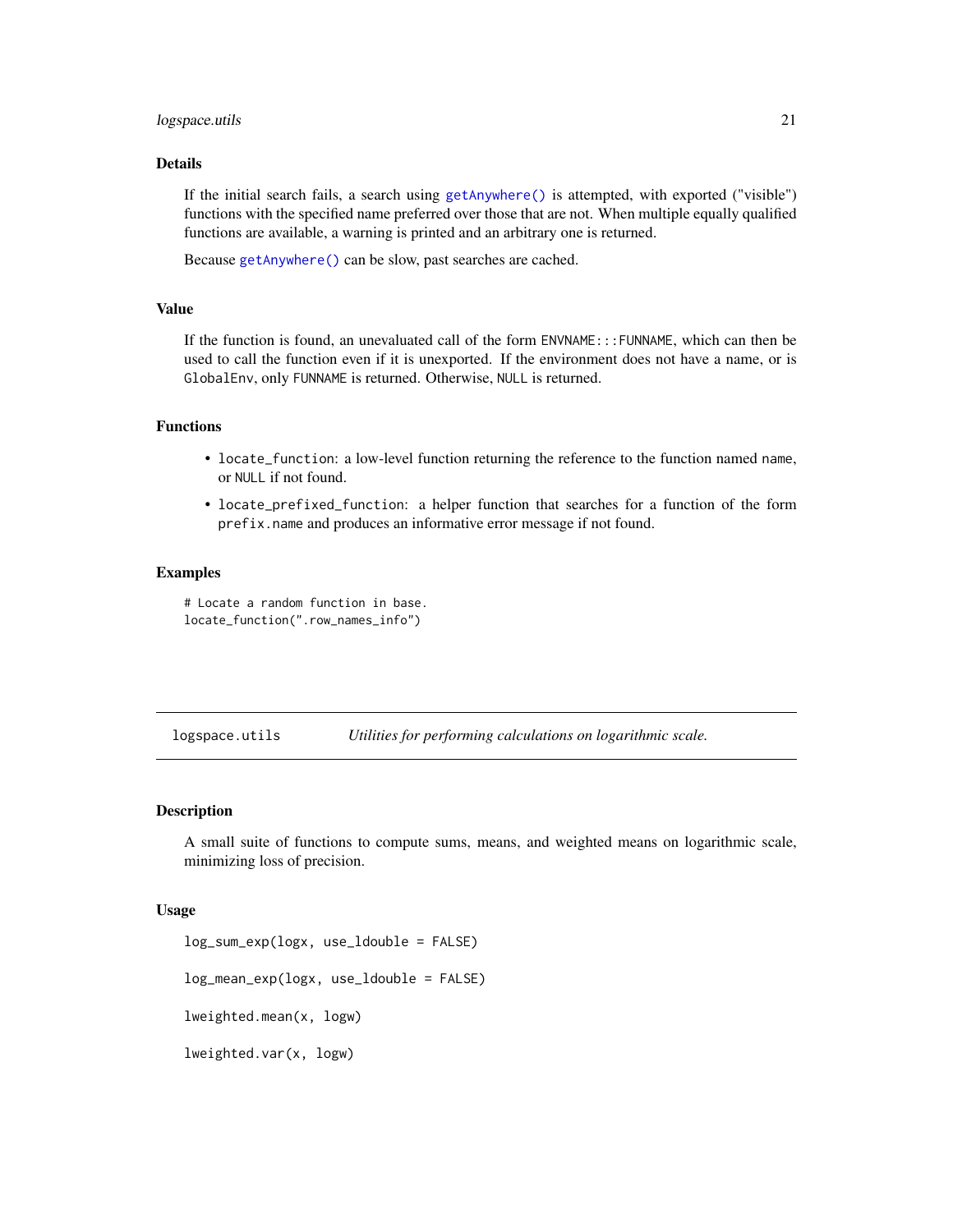#### Arguments

| logx         | Numeric vector of $log(x)$ , the natural logarithms of the values to be summed or<br>averaged.                                                                                                                                                                                                                |
|--------------|---------------------------------------------------------------------------------------------------------------------------------------------------------------------------------------------------------------------------------------------------------------------------------------------------------------|
| use_ldouble  | Whether to use long double precision in the calculation. If TRUE, 's C built-in<br>logspace_sum() is used. If FALSE, the package's own implementation based<br>on it is used, using double precision, which is (on most systems) several times<br>faster, at the cost of precision.                           |
| $\mathsf{x}$ | Numeric vector of x, the (raw) values to be summed or averaged. For lweighted mean<br>and lweighted. var, x may also be a matrix, in which case the weighted mean<br>will be computed for each column of x and the weighted variance-covariance<br>matrix of the columns of x will be returned, respectively. |
| logw         | Numeric vector of $log(w)$ , the natural logarithms of the weights.                                                                                                                                                                                                                                           |
|              |                                                                                                                                                                                                                                                                                                               |

## Value

The functions return the equivalents of the following R expressions, but faster and with less loss of precision:

log\_sum\_exp(logx) log(sum(exp(logx)))

log\_mean\_exp(logx) log(mean(exp(logx)))

lweighted.mean(x,logw) sum(x\*exp(logw))/sum(exp(logw)) for x scalar and colSums(x\*exp(logw))/sum(exp(logw)) for x matrix

lweighted.var(x,logw) crossprod(x\*exp(logw/2))/sum(exp(logw))

## Author(s)

Pavel N. Krivitsky

```
logx <- rnorm(1000)
stopifnot(all.equal(log(sum(exp(logx))), log_sum_exp(logx)))
stopifnot(all.equal(log(mean(exp(logx))), log_mean_exp(logx)))
x < - rnorm(1000)
logw <- rnorm(1000)
stopifnot(all.equal(m <- sum(x*exp(logw))/sum(exp(logw)),lweighted.mean(x, logw)))
stopifnot(all.equal(sum((x-m)^2*exp(logw))/sum(exp(logw)),
                    lweighted.var(x, logw), check.attributes=FALSE))
x \leftarrow \text{cbind}(x, \text{norm}(1000))stopifnot(all.equal(m <- colSums(x*exp(logw))/sum(exp(logw)),
                    lweighted.mean(x, logw), check.attributes=FALSE))
stopifnot(all.equal(crossprod(t(t(x)-m)*exp(logw/2))/sum(exp(logw)),
                    lweighted.var(x, logw), check.attributes=FALSE))
```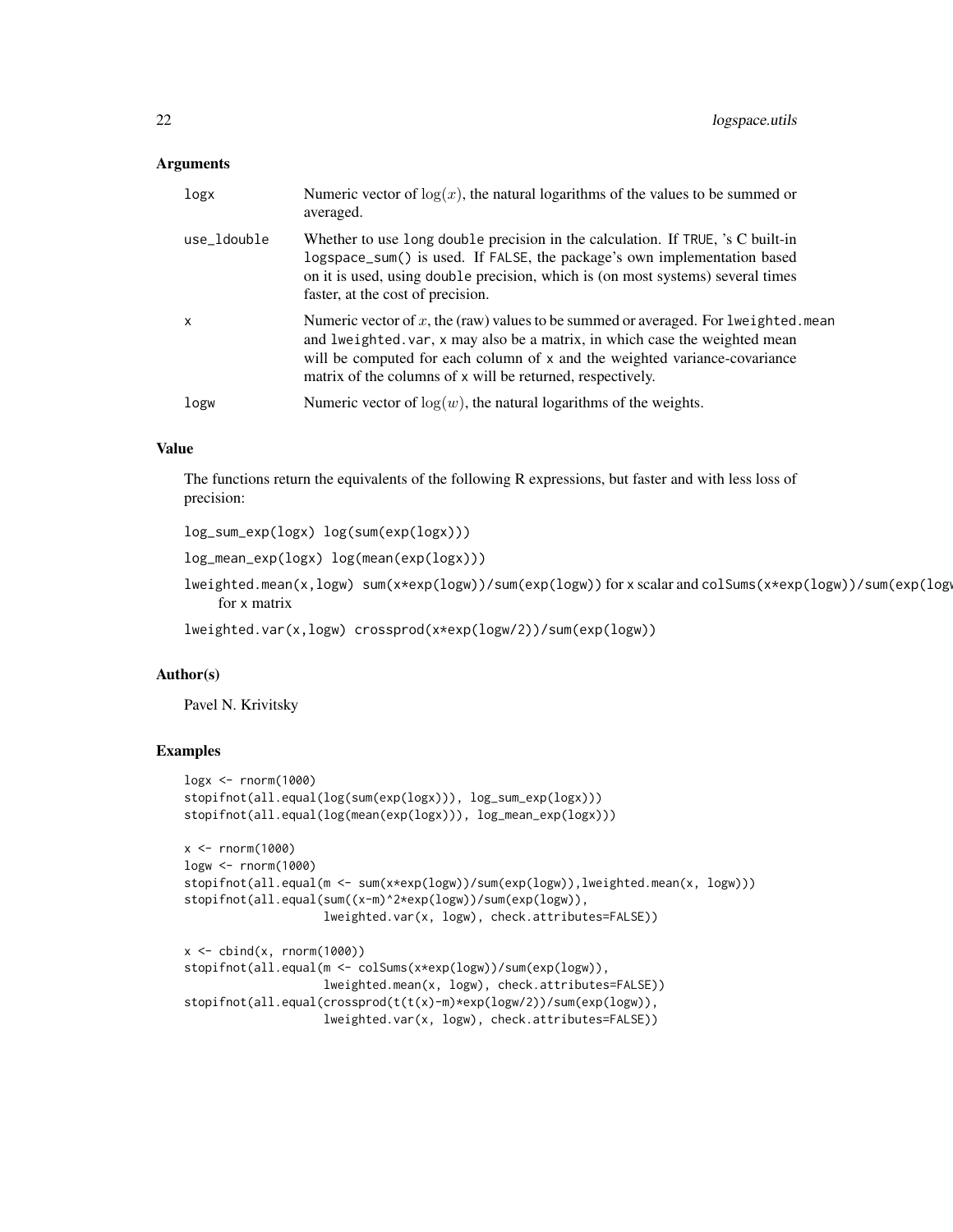<span id="page-22-0"></span>

colMeans.mcmc.list is a "method" for (non-generic) [colMeans](#page-0-0) applicable to [mcmc.list](#page-0-0) objects. [sweep](#page-0-0).[mcmc.list](#page-0-0) is a "method" for (non-generic) sweep applicable to mcmc.list objects. [lapply](#page-0-0).[mcmc.list](#page-0-0) is a "method" for (non-generic) lapply applicable to mcmc.list objects.

#### Usage

```
colMeans.mcmc.list(x, ...)
sweep.mcmc.list(x, STATS, FUN = "-", check.margin = TRUE, ...)
lapply.mcmc.list(X, FUN, ...)
```
## Arguments

| $\mathsf{X}$ | a mcmc. list object.                       |
|--------------|--------------------------------------------|
| .            | additional arguments to colmeans or sweep. |
|              | STATS, FUN, check.margin                   |
|              | See help for sweep.                        |
| X            | An mome. list object.                      |

#### Value

colMeans.mcmc returns a vector with length equal to the number of mcmc chains in x with the mean value for each chain.

sweep.mcmc.list returns an appropriately modified version of x

lapply.mcmc.list returns an [mcmc.list](#page-0-0) each of whose chains had been passed through FUN.

## See Also

[colMeans](#page-0-0), [mcmc.list](#page-0-0) [sweep](#page-0-0) [lapply](#page-0-0)

```
data(line, package="coda")
summary(line) # coda
colMeans.mcmc.list(line) # "Method"
data(line, package="coda")
```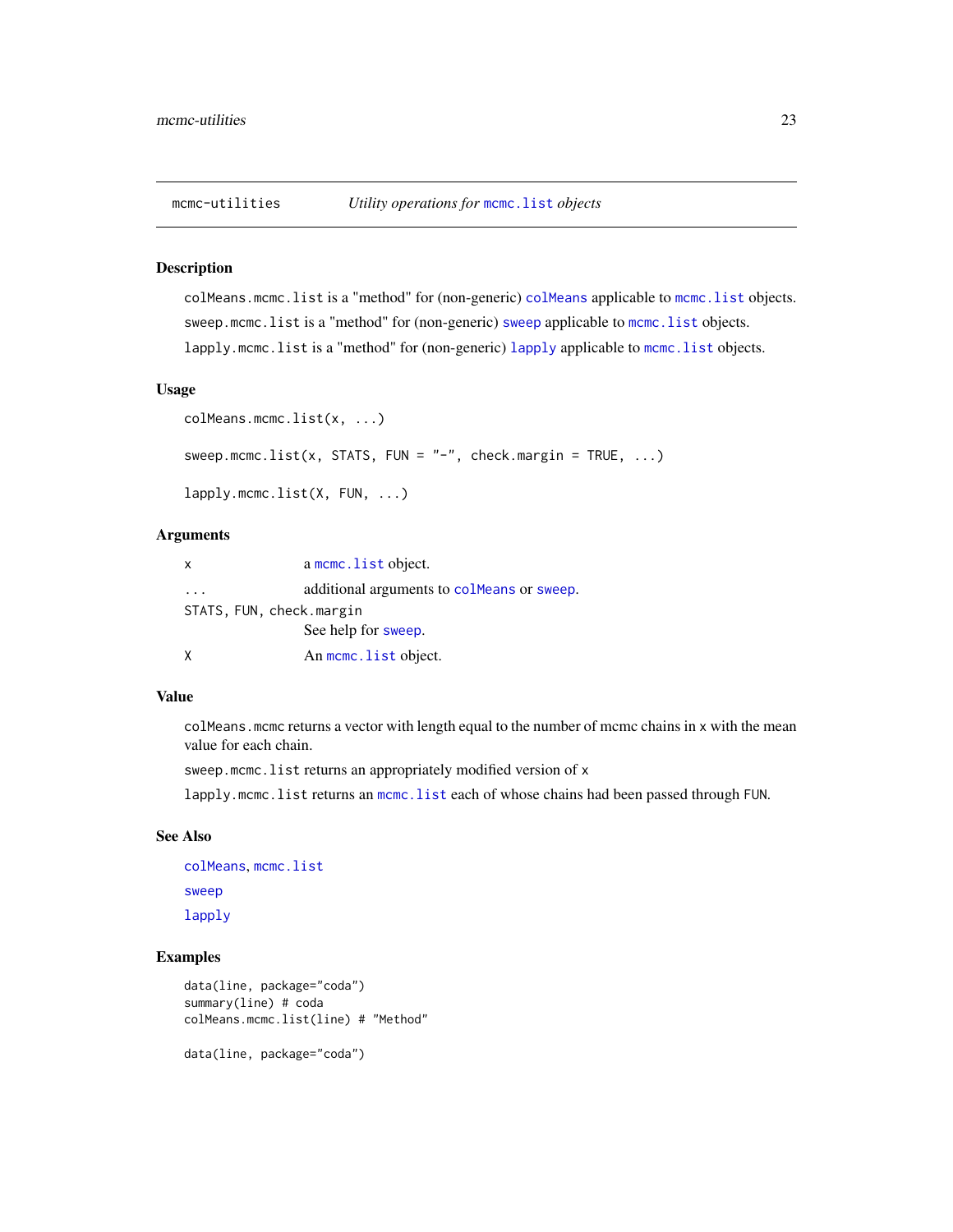```
colMeans.mcmc.list(line)-1:3
colMeans.mcmc.list(sweep.mcmc.list(line, 1:3))
data(line, package="coda")
colMeans.mcmc.list(line)[c(2,3,1)]
colMeans.mcmc.list(lapply.mcmc.list(line, `[`,,c(2,3,1)))
```
message\_print [print](#page-0-0) *objects to the* [message](#page-0-0) *output.*

## Description

A thin wrapper around [print](#page-0-0) that captures its output and prints it as a [message](#page-0-0), usually to STDERR.

## Usage

```
message_print(..., messageArgs = NULL)
```
#### Arguments

| $\cdots$    | arguments to print.                                   |
|-------------|-------------------------------------------------------|
| messageArgs | a list of arguments to be passed directly to message. |

## Examples

```
cat(1:5)
```
print(1:5) message\_print(1:5) # Looks the same (though may be in a different color on some frontends).

```
suppressMessages(print(1:5)) # Still prints
suppressMessages(message_print(1:5)) # Silenced
```
<span id="page-23-1"></span>NVL *Convenience functions for handling* [NULL](#page-0-0) *objects.*

## Description

Convenience functions for handling [NULL](#page-0-0) objects.

<span id="page-23-0"></span>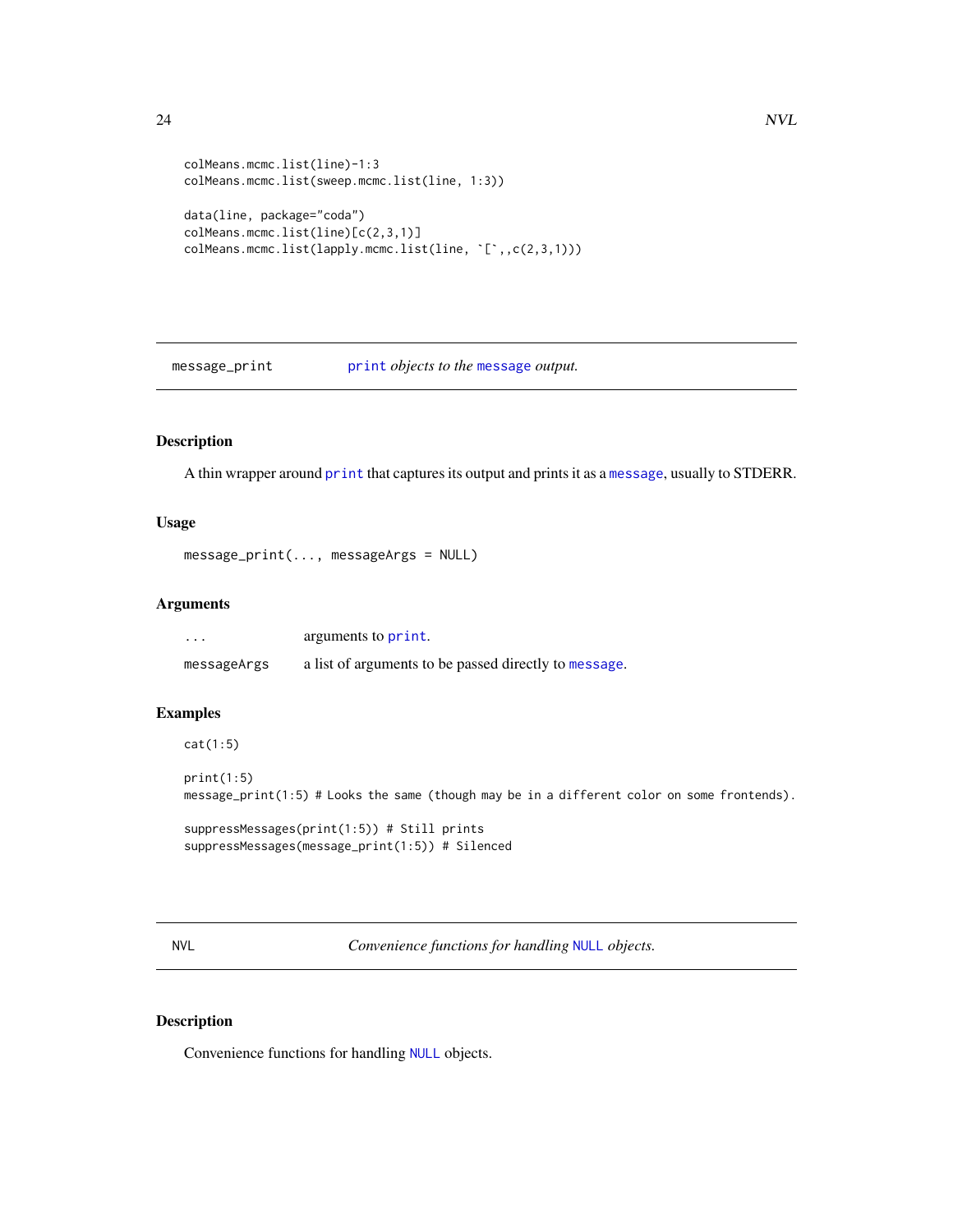<span id="page-24-0"></span> $NVL$  25

## Usage

```
NVL(\ldots)NVL2(test, notnull, null = NULL)
NVL3(test, notnull, null = NULL)
EVL(\ldots)EVL2(test, notnull, null = NULL)
EVL3(test, notnull, null = NULL)
NVL(x) \le -\text{value}EVL(x) <- value
```
## Arguments

| $\ldots$ , test | expressions to be tested.                      |
|-----------------|------------------------------------------------|
| notnull         | expression to be returned if test is not NULL. |
| null            | expression to be returned if test is NULL.     |
| X               | an object to be overwritten if NULL.           |
| value           | new value for x.                               |

## Functions

- NVL: Inspired by SQL function NVL, returns the first argument that is not NULL, or NULL if all arguments are NULL.
- NVL2: Inspired by Oracle SQL function NVL2, returns the second argument if the first argument is not NULL and the third argument if the first argument is NULL. The third argument defaults to NULL, so NVL2( $a$ , $b$ ) can serve as shorthand for ( $if(!is.null(a)) b$ ).
- NVL3: Inspired by Oracle SQL NVL2 function and magittr %>% operator, behaves as NVL2 but .s in the second argument are substituted with the first argument.
- EVL: As NVL, but for any objects of length 0 (*E*mpty) rather than just NULL. Note that if no non-zero-length arguments are given, NULL is returned.
- EVL2: As NVL2, but for any objects of length 0 (*E*mpty) rather than just NULL.
- EVL3: As NVL3, but for any objects of length 0 (*E*mpty) rather than just NULL.
- NVL<-: Assigning to NVL overwrites its first argument if that argument is [NULL](#page-0-0). Note that it will *always* return the right-hand-side of the assignment (value), regardless of what x is.
- EVL<-: As assignment to NVL, but for any objects of length 0 (*E*mpty) rather than just NULL.

## Note

Whenever possible, these functions use lazy evaluation, so, for example NVL(1, stop("Error!")) will never evaluate the [stop](#page-0-0) call and will not produce an error, whereas NVL (NULL, stop("Error!")) would.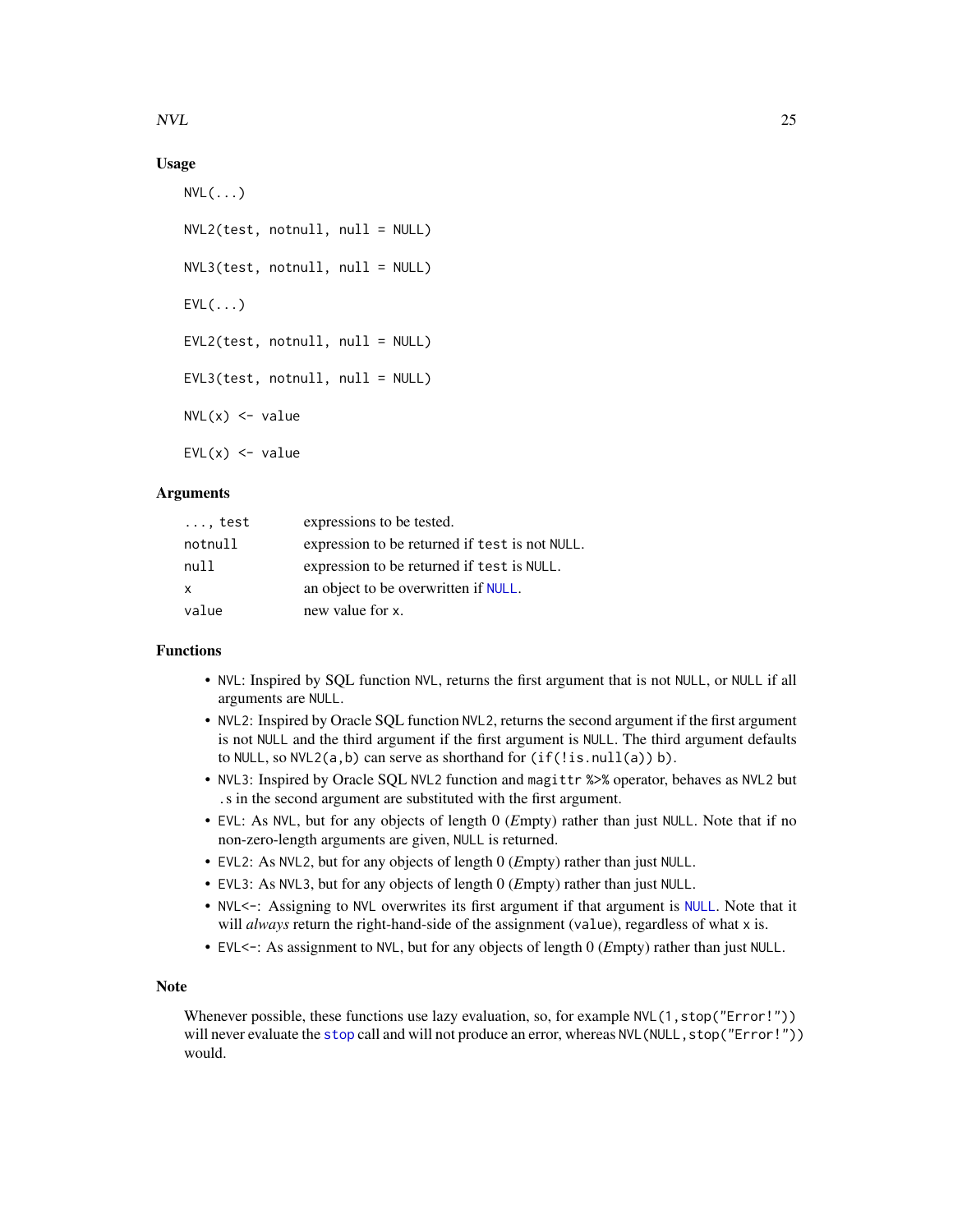## See Also

[NULL](#page-0-0), [is.null](#page-0-0), [if](#page-0-0)

## Examples

```
a \leftarrow \text{NULL}a # NULL
NVL(a,0) # 0
b \le -1b # 1
NVL(b,0) # 1
# Here, object x does not exist, but since b is not NULL, x is
# never evaluated, so the statement finishes.
NVL(b,x) # 1
# Also,
NVL(NULL,1,0) # 1
NVL(NULL,0,1) # 0
NVL(NULL,NULL,0) # 0
NVL(NULL,NULL,NULL) # NULL
NVL2(a, "not null!", "null!") # "null!"
NVL2(b, "not null!", "null!") # "not null!"
NVL3(a, "not null!", "null!") # "null!"
NVL3(b, .+1, "null!") # 2
NVL(NULL*2, 1) # numeric(0) is not NULL
EVL(NULL*2, 1) # 1
NVL(a) <- 2
a # 2
NVL(b) < -2b # still 1
```
once *Evaluate a function once for a given input.*

## Description

This is a purrr-style adverb that checks if a given function has already been called with a given configuration of arguments and skips it if it has.

<span id="page-25-0"></span>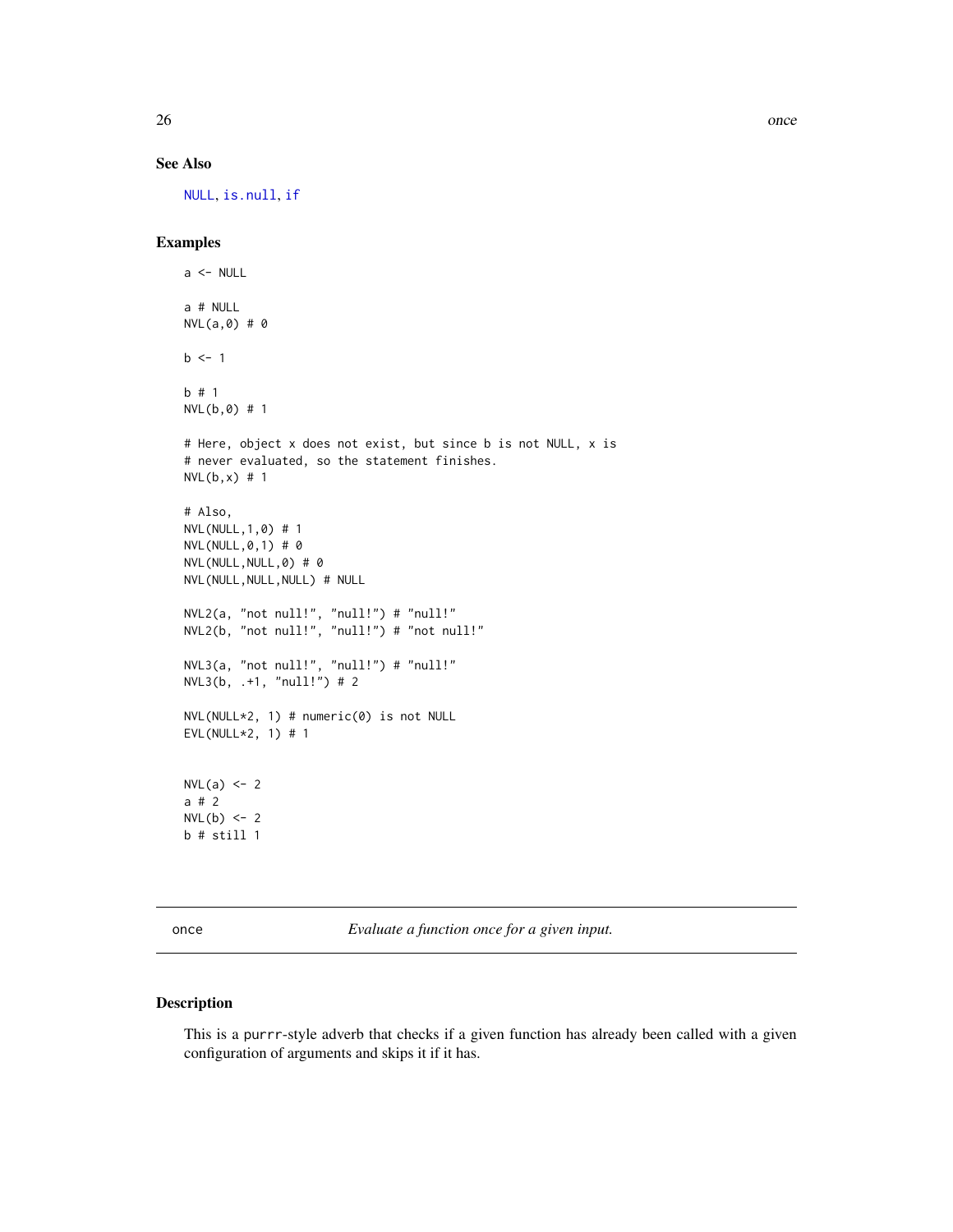once 27

## Usage

once(f, expire\_after = Inf, max\_entries = Inf)

#### Arguments

| f            | A function to modify.                                                                                                                                                                                                     |
|--------------|---------------------------------------------------------------------------------------------------------------------------------------------------------------------------------------------------------------------------|
| expire_after | The number of seconds since it was added to the database before a particular<br>configuration is "forgotten". This can be used to periodically remind the user<br>without overwhelming them.                              |
| max_entries  | The number of distinct configurations to remember. If not Inf, <i>earliest-inserted</i><br>configurations will be removed from the database when capacity is exceeded.<br>(This exact behavior may change in the future.) |

#### Details

Each modified function instance returned by once() maintains a database of previous argument configurations. They are not in any way compressed, so this database may grow over time. Thus, this wrapper should be used with caution if arguments are large objects. This may be replaced with hashing in the future. In the meantime, you may want to set the max\_entries argument to be safe.

Different instances of a modified function do not share databases, even if the function is the same. This means that if you, say, modify a function within another function, the modified function will call once per call to the outer function. Modified functions defined at package level count as the same "instance", however. See example.

#### Note

Because the function needs to test whether a particular configuration of arguments have already been used, do not rely on lazy evaluation behaviour.

```
msg <- once(message)
msg("abc") # Prints.
msg("abc") # Silent.
msg <- once(message) # Starts over.
msg("abc") # Prints.
f \leftarrow function()innermsg <- once(message)
  innermsg("efg") # Prints once per call to f().
  innermsg("efg") # Silent.
  msg("abcd") # Prints only the first time f() is called.
  msg("abcd") # Silent.
}
f() # Prints "efg" and "abcd".
f() # Prints only "efg".
msg3 <- once(message, max_entries=3)
```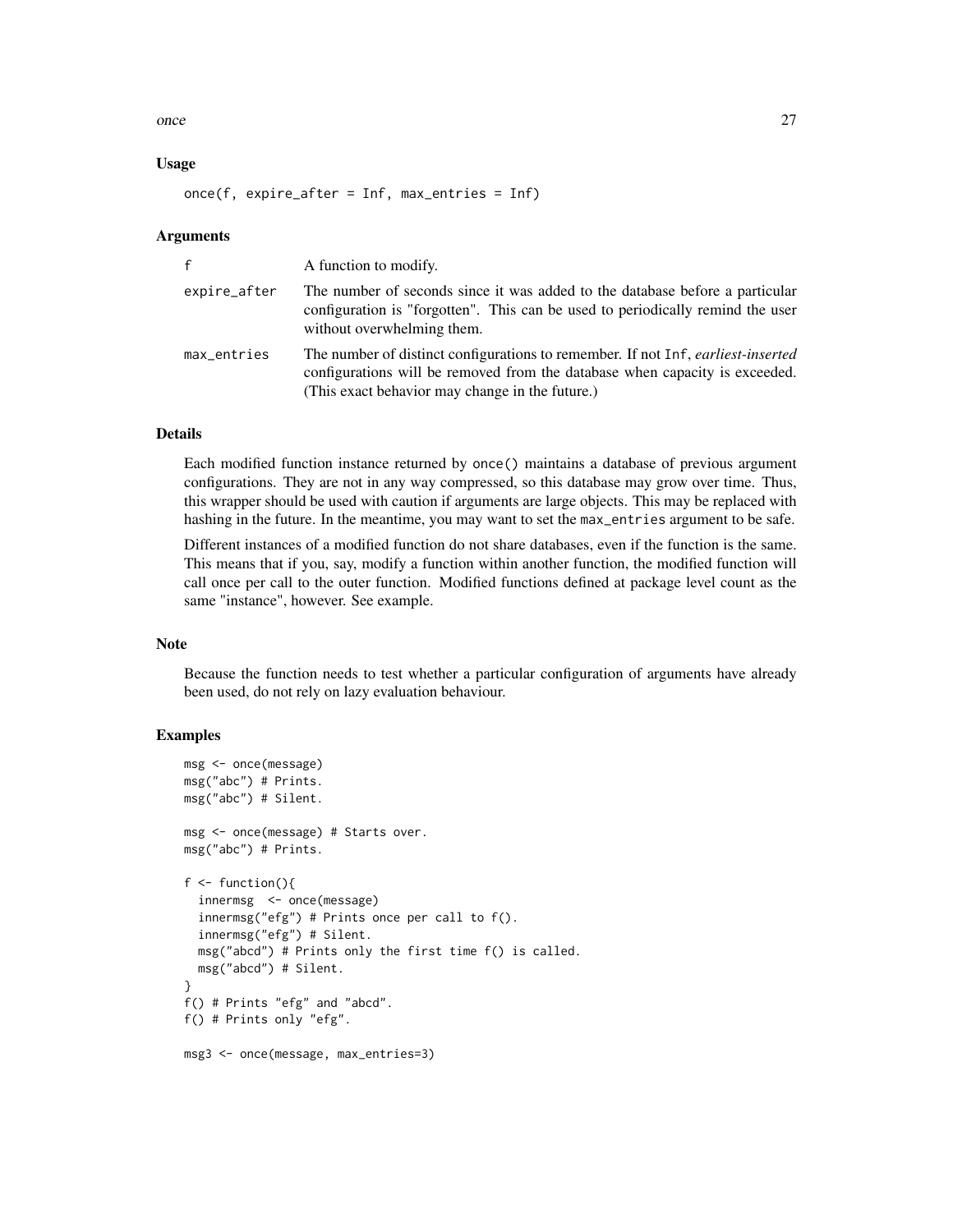28 optiest 2008 optiest 2008 optiest 2008 optiest 2008 optiest 2008 optiest 2008 optiest 2008 optiest 2008 optiest 2008 optiest 2008 optiest 2008 optiest 2008 optiest 2008 optiest 2008 optiest 2008 optiest 2008 optiest 200

```
msg3("a") # 1 remembered.
msg3("a") # Silent.
msg3("b") # 2 remembered.
msg3("a") # Silent.
msg3("c") # 3 remembered.
msg3("a") # Silent.
msg3("d") # "a" forgotten.
msg3("a") # Printed.
msg2s <- once(message, expire_after=2)
msg2s("abc") # Prints.
msg2s("abc") # Silent.
Sys.sleep(1)
msg2s("abc") # Silent after 1 sec.
Sys.sleep(1.1)
msg2s("abc") # Prints after 2.1 sec.
```
opttest *Optionally test code depending on environment variable.*

## Description

A convenience wrapper to run code based on whether an environment variable is defined.

## Usage

```
opttest(
 expr,
  testname = NULL,
  testvar = "ENABLE_statnet_TESTS",
 yesvals = c("y", "yes", "t", "true", "1"),lowercase = TRUE
)
```
## Arguments

| expr      | An expression to be evaluated only if testvar is set to a non-empty value.                                                                                               |
|-----------|--------------------------------------------------------------------------------------------------------------------------------------------------------------------------|
| testname  | Optional name of the test. If given, and the test is skipped, will print a message<br>to that end, including the name of the test, and instructions on how to enable it. |
| testvar   | Environment variable name. If set to one of the yesvals, expr is run. Other-<br>wise, an optional message is printed.                                                    |
| yesvals   | A character vector of strings considered affirmative values for testvar.                                                                                                 |
| lowercase | Whether to convert the value of testvar to lower case before comparing it to<br>yesvals.                                                                                 |

<span id="page-27-0"></span>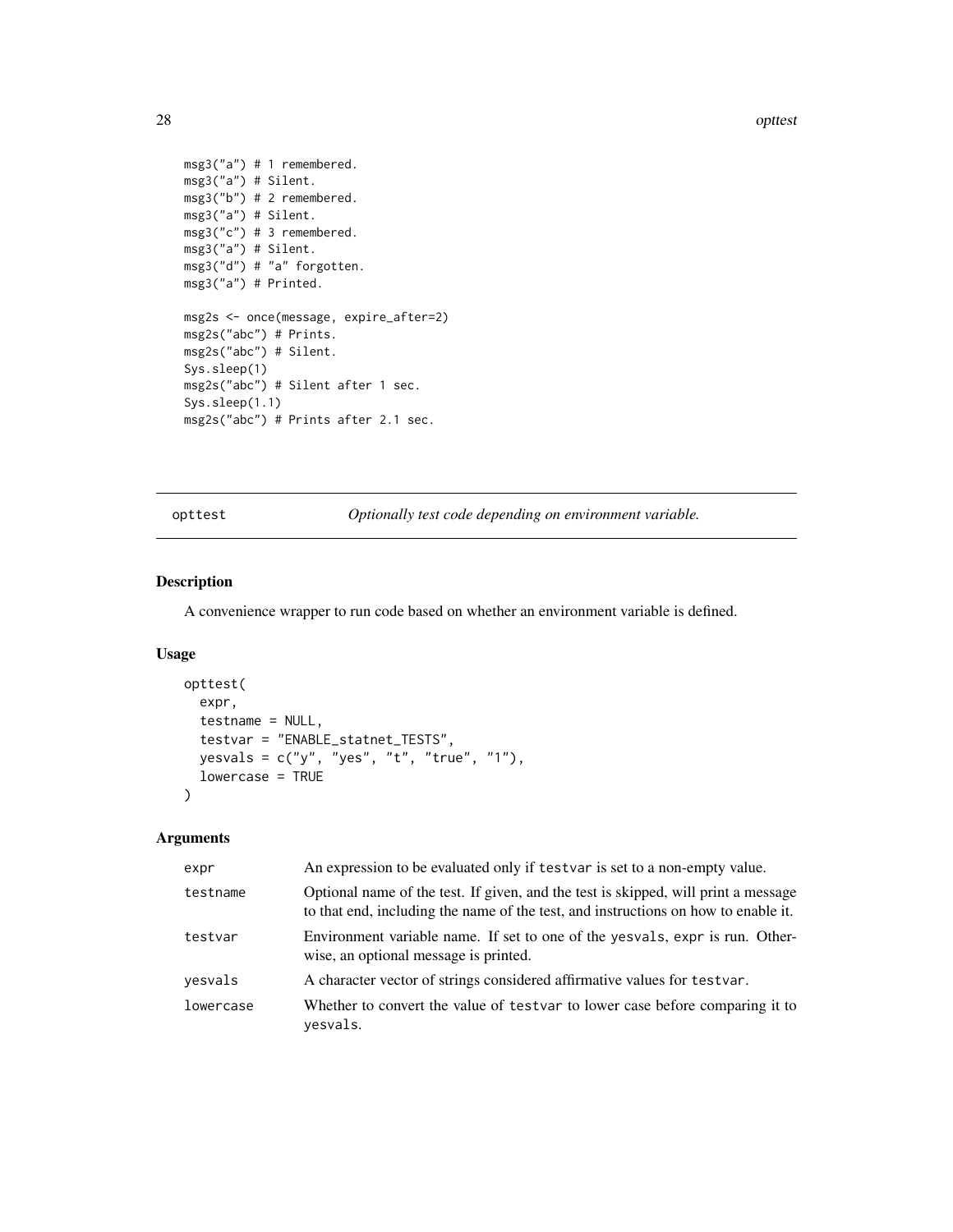<span id="page-28-0"></span>order 29

<span id="page-28-1"></span>order *Implement the* [sort](#page-0-0) *and* [order](#page-28-1) *methods for* [data.frame](#page-0-0) *and* [matrix](#page-0-0)*, sorting it in lexicographic order.*

## Description

These function return a data frame sorted in lexcographic order or a permutation that will rearrange it into lexicographic order: first by the first column, ties broken by the second, remaining ties by the third, etc..

#### Usage

```
order(..., nau last = TRUE, decreasing = FALSE)## Default S3 method:
order(..., nau last = TRUE, decreasing = FALSE)## S3 method for class 'data.frame'
order(..., nau last = TRUE, decreasing = FALSE)## S3 method for class 'matrix'
order(..., na.last = TRUE, decreasing = FALSE)## S3 method for class 'data.frame'
sort(x, decreasing = FALSE, ...)
```
## Arguments

| $\cdots$   | Ignored for sort. For order, first argument is the data frame to be ordered.<br>(This is needed for compatibility with order.) |
|------------|--------------------------------------------------------------------------------------------------------------------------------|
| na.last    | See order documentation.                                                                                                       |
| decreasing | Whether to sort in decreasing order.                                                                                           |
| X          | A data. frame to sort.                                                                                                         |

#### Value

For sort, a data frame, sorted lexicographically. For order, a permutation I (of a vector 1: $nrow(x)$ ) such that  $x[I,,drop=FALSE]$  equals x ordered lexicographically.

## See Also

[data.frame](#page-0-0), [sort](#page-0-0), [order](#page-28-1), [matrix](#page-0-0)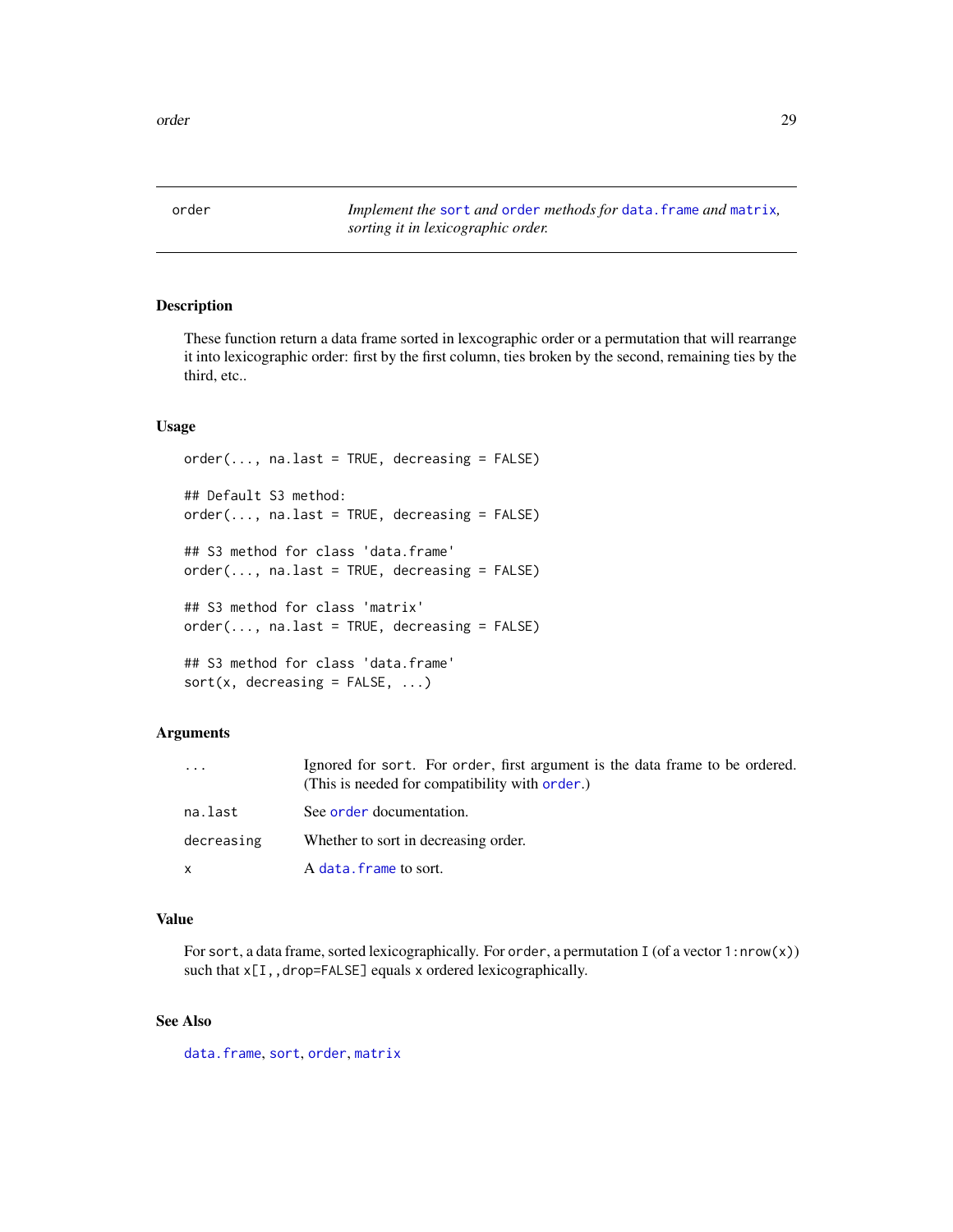## Examples

```
data(iris)
head(iris)
head(order(iris))
head(sort(iris))
stopifnot(identical(sort(iris),iris[order(iris),]))
```

| paste.and | Concatenates the elements of a vector (optionaly enclosing them in |
|-----------|--------------------------------------------------------------------|
|           | quotation marks or parentheses) adding appropriate punctuation and |
|           | <i>conjunctions.</i>                                               |

## Description

A vector x becomes "x[1]", "x[1] and x[2]", or "x[1], x[2], and x[3]", depending on the langth of x.

#### Usage

paste.and(x,  $oq = "", cq = "", con = "and")$ 

## Arguments

| X   | A vector.                                                        |
|-----|------------------------------------------------------------------|
| oq  | Opening quotation symbol. (Defaults to none.)                    |
| cq  | Closing quotation symbol. (Defaults to none.)                    |
| con | Conjunction to be used if $length(x) > 1$ . (Defaults to "and".) |

## Value

A string with the output.

#### See Also

paste, cat

## Examples

print(paste.and(c()))

print(paste.and(1))

print(paste.and(1:2))

<span id="page-29-0"></span>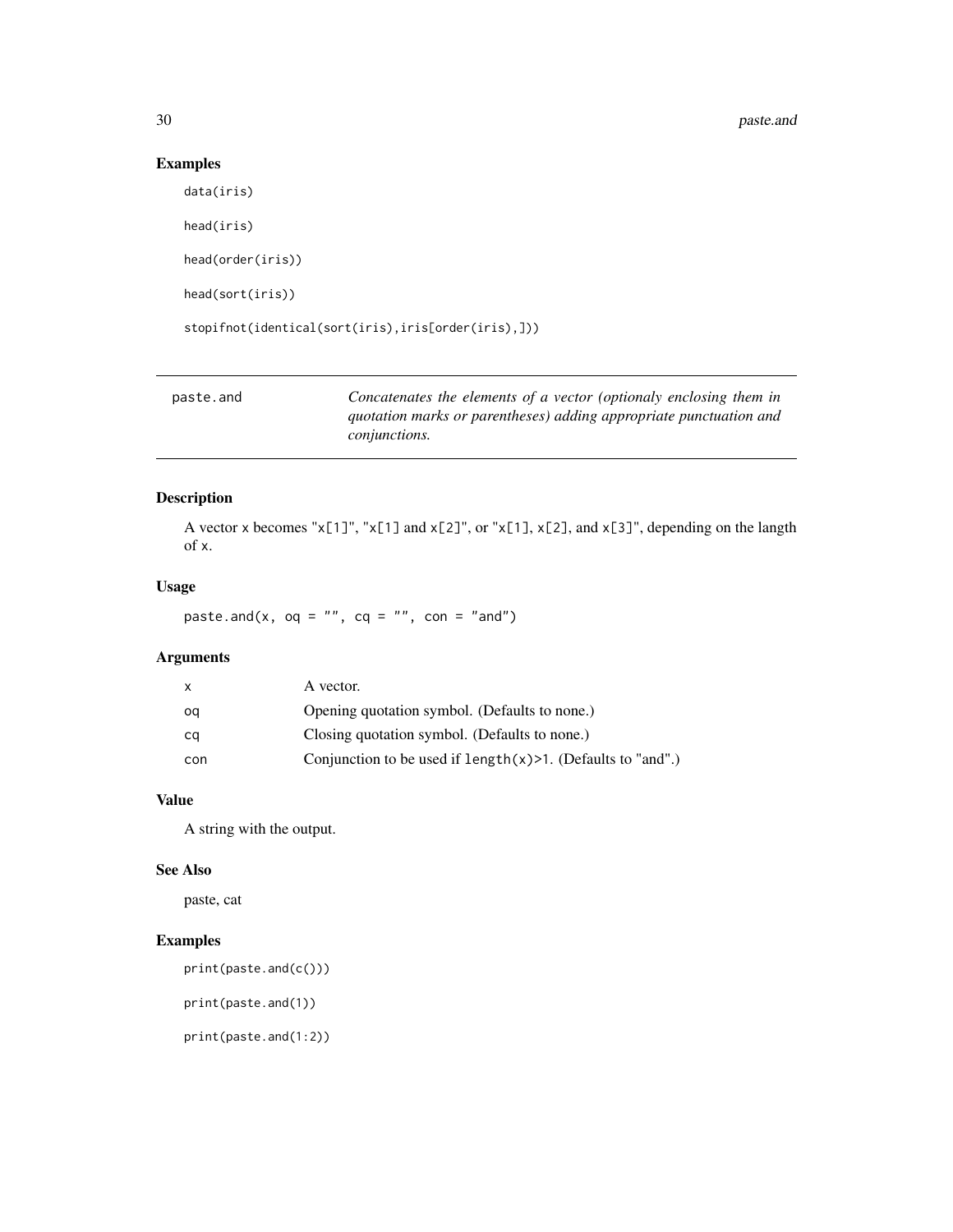## <span id="page-30-0"></span>persistEval 31

```
print(paste.and(1:3))
```

```
print(paste.and(1:4,con='or'))
```
persistEval *Evaluate an expression, restarting on error*

#### Description

A pair of functions paralleling [eval\(\)](#page-0-0) and [evalq\(\)](#page-0-0) that make multiple attempts at evaluating an expression, retrying on error up to a specified number of attempts, and optionally evaluating another expression before restarting.

## Usage

```
persistEval(
  expr,
  retries = NVL(getOption("eval.retries"), 5),
 beforeRetry,
 envir = parent.frame(),
 enclos = if (is.list(envir) || is.pairlist(envir)) parent.frame() else baseenv(),
  verbose = FALSE
)
persistEvalQ(
  expr,
  retries = NVL(getOption("eval.retries"), 5),
 beforeRetry,
  envir = parent.frame(),
 enclos = if (is.list(envir) || is.pairlist(envir)) parent.frame() else baseenv(),
  verbose = FALSE
)
```
#### Arguments

| expr          | an expression to be retried; note the difference between $eval()$ and $evalq()$ .                                                                                                                                           |  |
|---------------|-----------------------------------------------------------------------------------------------------------------------------------------------------------------------------------------------------------------------------|--|
| retries       | number of retries to make; defaults to "eval.retries" option, or 5.                                                                                                                                                         |  |
| beforeRetry   | if given, an expression that will be evaluated before each retry if the initial at-<br>tempt fails; it is evaluated in the same environment and with the same quoting<br>semantics as expr, but its errors are not handled. |  |
| envir, enclos | see $eval()$ .                                                                                                                                                                                                              |  |
| verbose       | Whether to output retries.                                                                                                                                                                                                  |  |

## Value

Results of evaluating expr, including side-effects such as variable assignments, if successful in retries retries.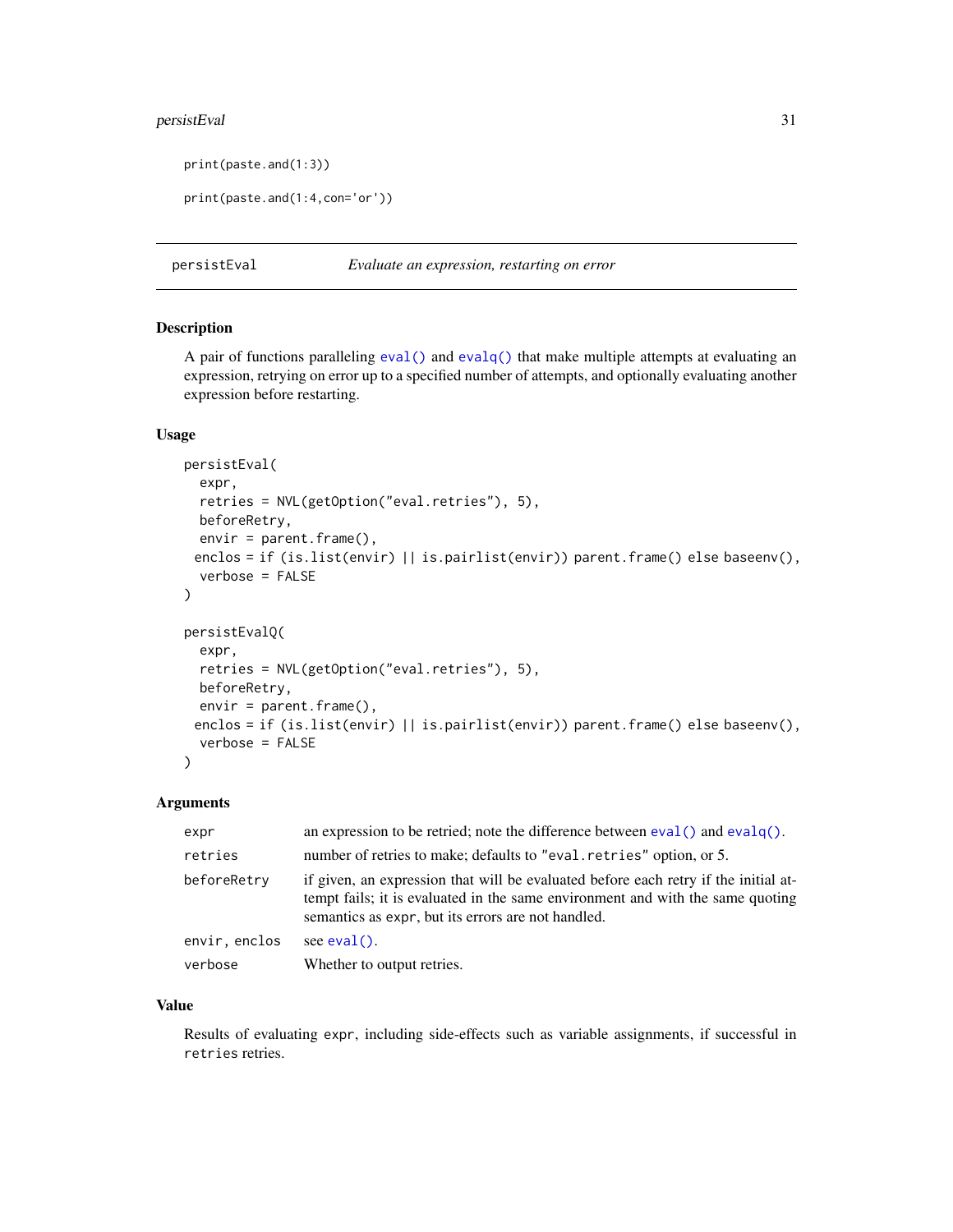If expr returns a "try-error" object (returned by  $try()$ ), it will be treated as an error. This behavior may change in the future.

#### Examples

```
x < - \thetapersistEvalQ({if((x<-x+1)<3) stop("x < 3") else x},
              beforeRetry = {cat("Will try incrementing...\n\times")})
x < - \thetae <- quote(if((x<-x+1)<3) stop("x < 3") else x)
persistEval(e,
             beforeRetry = quote(cat("Will try incrementing...\n")))
```
<span id="page-31-1"></span>print.control.list *Pretty print the control list*

## Description

This function prints the control list, including what it can control and the elements.

## Usage

```
## S3 method for class 'control.list'
print(x, ..., indent = "")
```
## Arguments

|                         | A list generated by a control. $\star$ function.                            |
|-------------------------|-----------------------------------------------------------------------------|
| $\cdot$ $\cdot$ $\cdot$ | Additional argument to print methods for individual settings.               |
| indent                  | an argument for recursive calls, to facilitate indentation of nested lists. |

## See Also

[check.control.class](#page-4-1), [set.control.class](#page-32-1)

<span id="page-31-0"></span>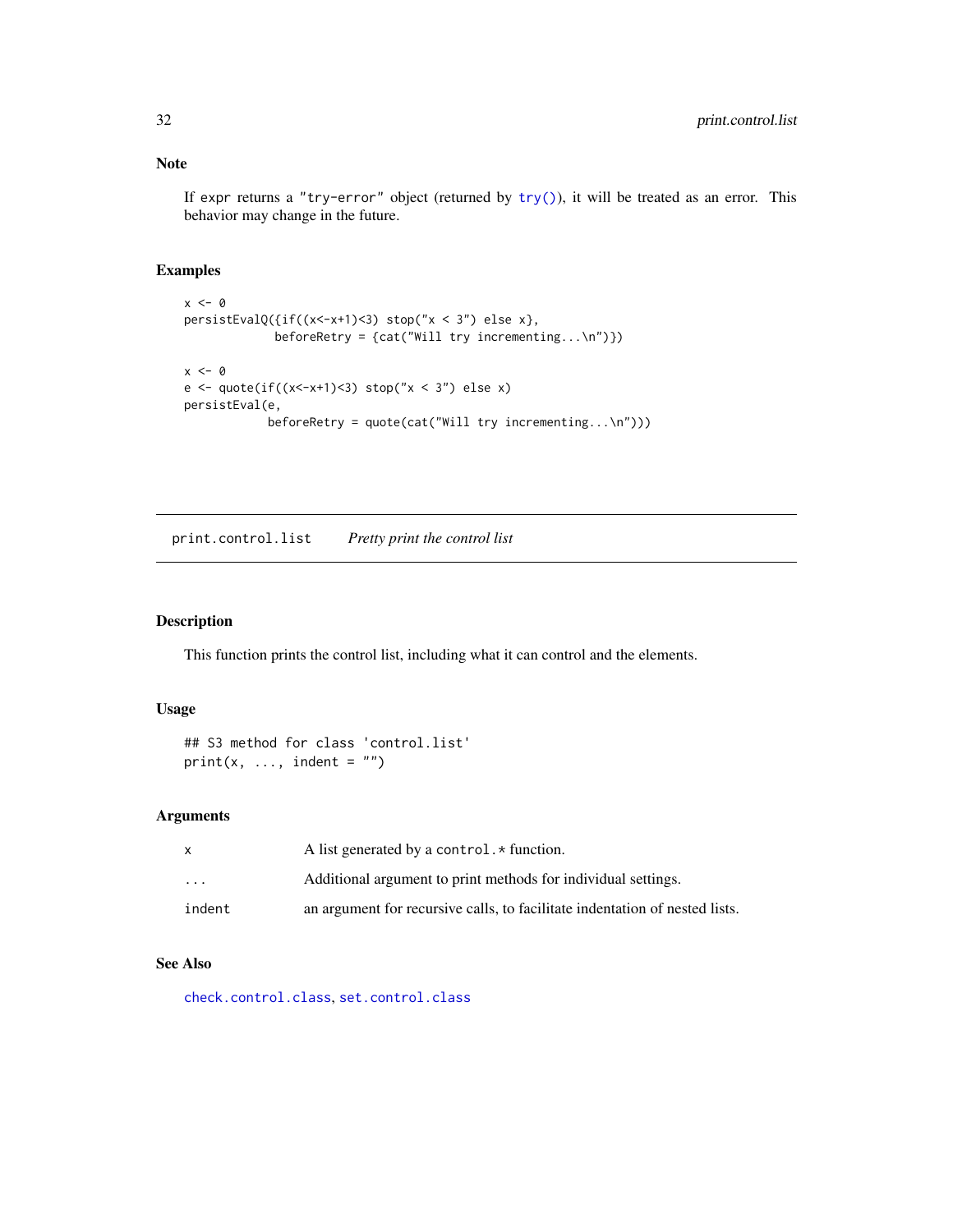<span id="page-32-1"></span><span id="page-32-0"></span>This function sets the class of the control list, with the default being the name of the calling function.

## Usage

```
set.control.class(
 myname = as.character(ult(sys.calls(), 2)[[1L]]),
 control = get("control", pos = parent.frame())
)
```
#### Arguments

| myname  | Name of the class to set.                                               |
|---------|-------------------------------------------------------------------------|
| control | Control list. Defaults to the control variable in the calling function. |

#### Value

The control list with class set.

## Note

In earlier versions, OKnames and myname were autodetected. This capability has been deprecated and results in a warning issued once per session. They now need to be set explicitly.

## See Also

[check.control.class\(\)](#page-4-1), [print.control.list\(\)](#page-31-1)

| simplify_simple | Convert a list to an atomic vector if it consists solely of atomic ele- |
|-----------------|-------------------------------------------------------------------------|
|                 | ments of length 1.                                                      |

## Description

This behaviour is not dissimilar to that of [simplify2array\(\)](#page-0-0), but it offers more robust handling of empty or NULL elements and never promotes to a matrix or an array, making it suitable to be a column of a [data.frame](#page-0-0).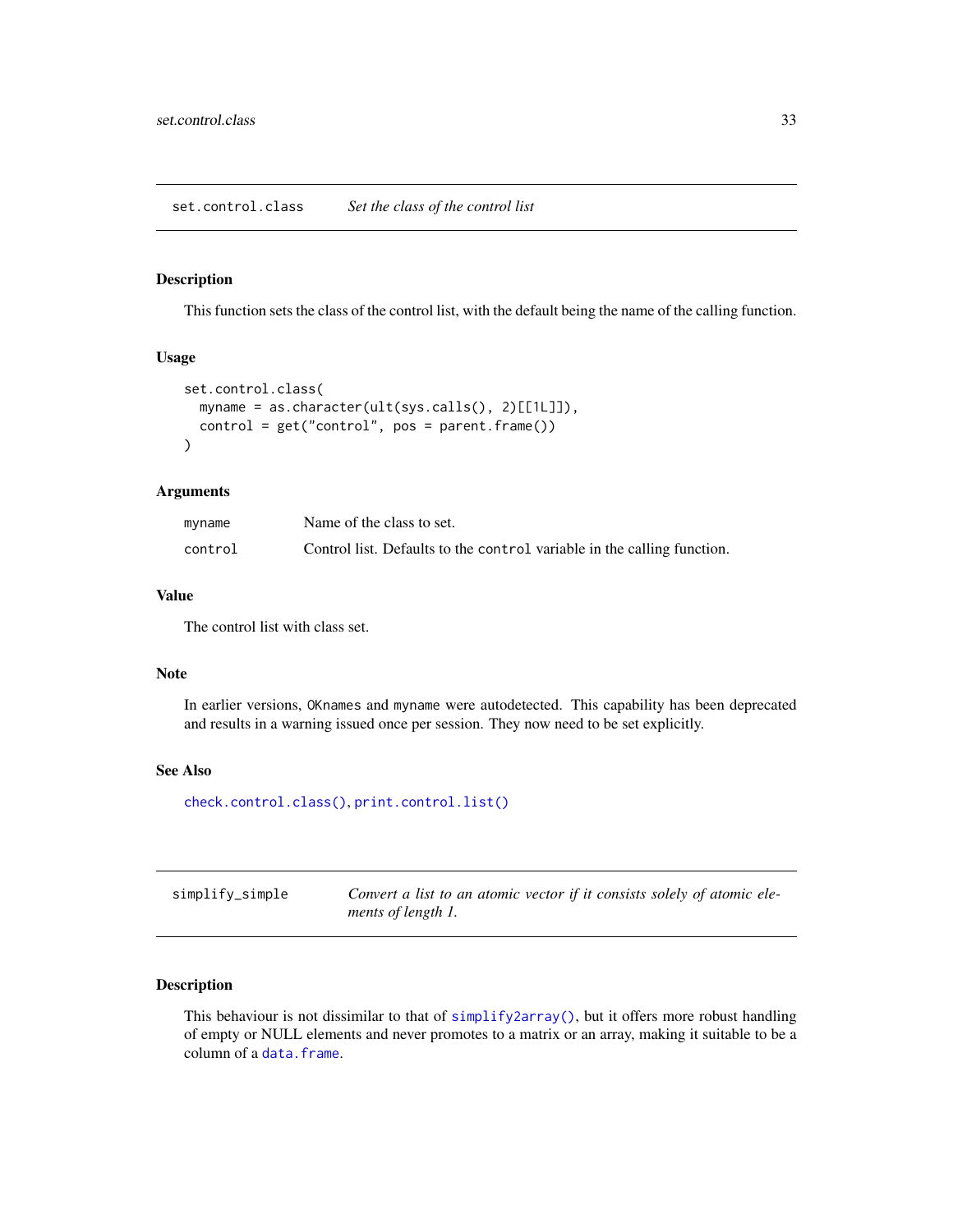## Usage

```
simplify_simple(
  x,
  \text{toNA} = \text{c("null", "empty", "keep"),}empty = c("keep", "unlist"),
  ...
)
```
## Arguments

| X         | an R list to be simplified.                                                                                                                                                                                                                                       |
|-----------|-------------------------------------------------------------------------------------------------------------------------------------------------------------------------------------------------------------------------------------------------------------------|
| toNA      | a character string indicating whether NULL entries (if "null") or 0-length en-<br>tries including NULL (if "empty") should be replaced with NAs before attempting<br>conversion; specifying keep or FALSE leaves them alone (typically preventing<br>conversion). |
| empty     | a character string indicating how empty lists should be handled: either "keep",<br>in which case they are unchanged or "unlist", in which cases they are unlisted<br>(typically to NULL).                                                                         |
| $\ddotsc$ | additional arguments passed to $unlist()$ .                                                                                                                                                                                                                       |

## Value

an atomic vector or a list of the same length as x.

```
(x < -as.list(1:5))stopifnot(identical(simplify_simple(x), 1:5))
x[3] <- list(NULL) # Put a NULL in place of 3.
x
stopifnot(identical(simplify_simple(x, FALSE), x)) # Can't be simplified without replacing the NULL.
stopifnot(identical(simplify_simple(x), c(1L,2L,NA,4L,5L))) # NULL replaced by NA and simplified.
x[[3]] <- integer(0)
x
stopifnot(identical(simplify_simple(x), x)) # A 0-length vector is not replaced by default,
stopifnot(identical(simplify_simple(x, "empty"), c(1L,2L,NA,4L,5L))) # but can be.
(x \leq - \text{lapply}(1:5, function(i) c(i, i+1L))) # Elements are vectors of equal length.
simplify2array(x) # simply2array() creates a matrix,
stopifnot(identical(simplify_simple(x), x)) # but simplify_simple() returns a list.
```
<span id="page-33-0"></span>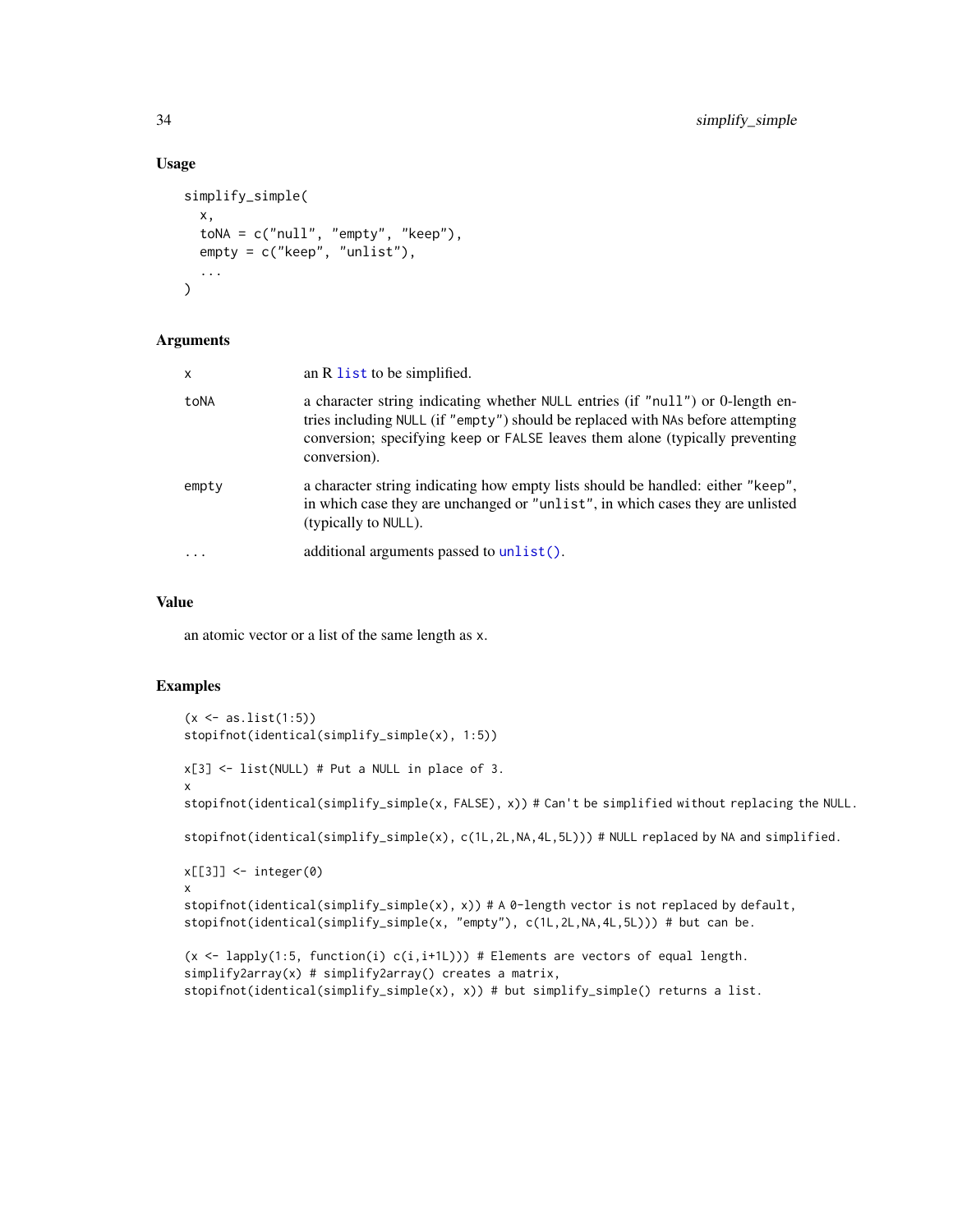<span id="page-34-1"></span><span id="page-34-0"></span>

A utility to facilitate argument completion of control lists.

#### Usage

snctrl(...)

#### Arguments

... The parameter list is updated dynamically as packages are loaded and unloaded. Their current list is given below.

## Details

In and of itself, snctrl copies its named arguments into a list. However, its argument list is updated dynamically as packages are loaded, as are those of its reexports from other packages. This is done using an API provided by helper functions. (See API?snctrl.)

#### Currently recognised control parameters

This list is updated as packages are loaded and unloaded.

#### Note

You may see messages along the lines of

The following object is masked from 'package:PKG': snctrl

when loading packages. They are benign.

snctrl\_names *Helper functions used by packages to facilitate* [snctrl](#page-34-1) *updating.*

#### <span id="page-34-2"></span>Description

Helper functions used by packages to facilitate [snctrl](#page-34-1) updating.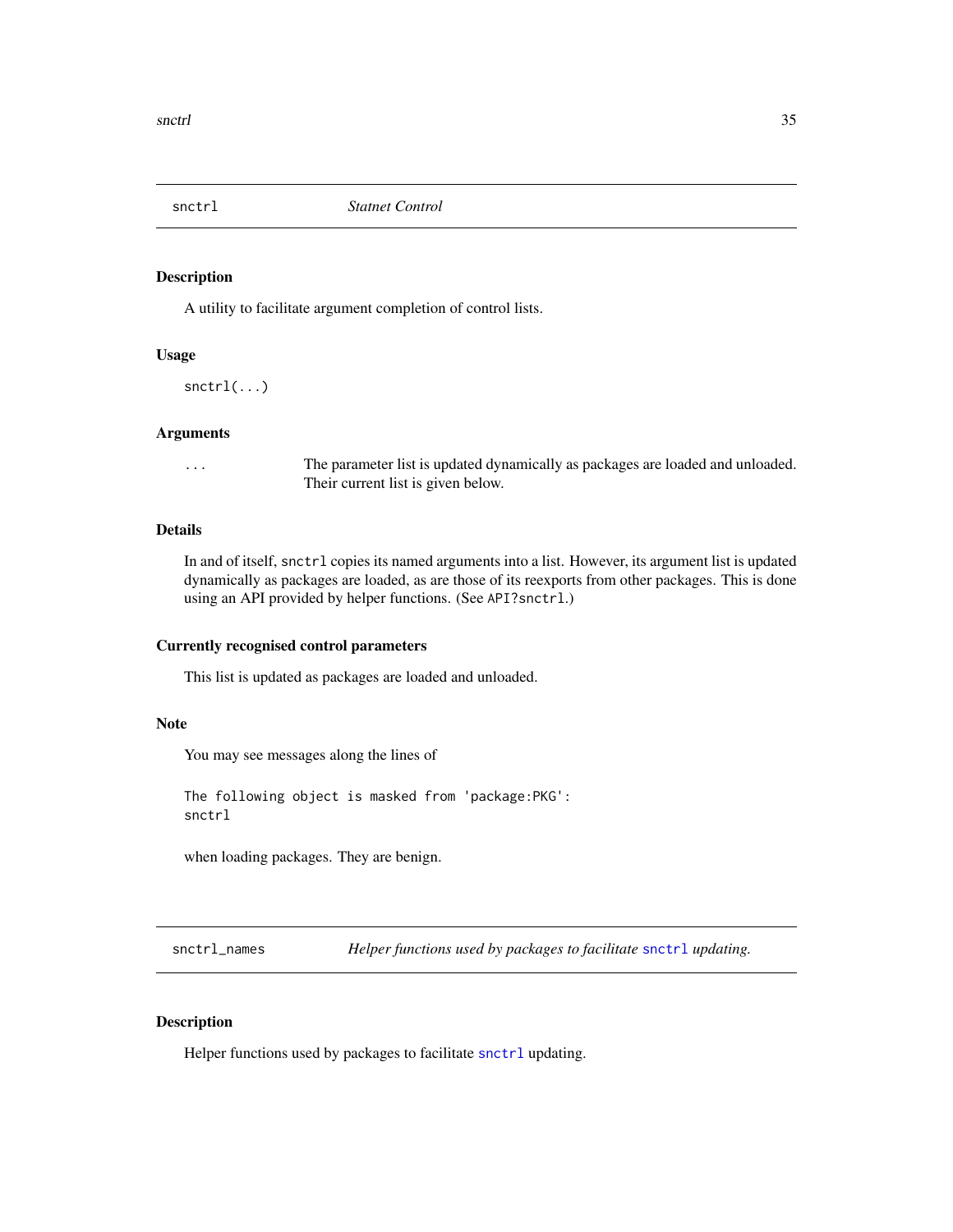#### Usage

```
snctrl_names()
```

```
update_snctrl(myname, arglists = NULL, callback = NULL)
```
 $collate\_controls(x = NULL, ...)$ 

UPDATE\_MY\_SCTRL\_EXPR

COLLATE\_ALL\_MY\_CONTROLS\_EXPR

## **Arguments**

| myname    | Name of the package defining the arguments.                                                                                                        |
|-----------|----------------------------------------------------------------------------------------------------------------------------------------------------|
| arglists  | A named list of argument name-default pairs. If the list is not named, it is first<br>passed through collate_controls().                           |
| callback  | A function with no arguments that updates the packages own copy of snctrl().                                                                       |
| X         | Either a function, a list of functions, or an environment. If $x$ is an environment,<br>all functions starting with dQuote(control.) are obtained. |
| $\ddotsc$ | Additional functions or lists of functions.                                                                                                        |

### Format

UPDATE\_MY\_SCTRL\_EXPR is a quoted expression meant to be passed directly to [eval\(\)](#page-0-0).

COLLATE\_ALL\_MY\_CONTROLS\_EXPR is a quoted expression meant to be passed directly to [eval\(\)](#page-0-0).

#### Value

update\_snctrl() has no return value and is used for its side-effects.

collate\_controls() returns the combined list of name-default pairs of each function.

## Functions

- snctrl\_names: Typeset the currently defined list of argument names by package and control function.
- update\_snctrl: Typically called from [.onLoad\(\)](#page-0-0), Update the argument list of [snctrl\(\)](#page-34-1) to include additional argument names associated with the package, and set a callback for the package to update its own copy.
- collate\_controls: Obtain and concatenate the argument lists of specified functions or all functions starting with dQuote(control.) in the environment.
- UPDATE\_MY\_SCTRL\_EXPR: A stored expression that, if evaluated, will create a callback function update\_my\_snctrl() that will update the client package's copy of [snctrl\(\)](#page-34-1).
- COLLATE\_ALL\_MY\_CONTROLS\_EXPR: A stored expression that, if evaluated on loading, will add arguments of the package's control.\*() functions to [snctrl\(\)](#page-34-1) and set the callback.

<span id="page-35-0"></span>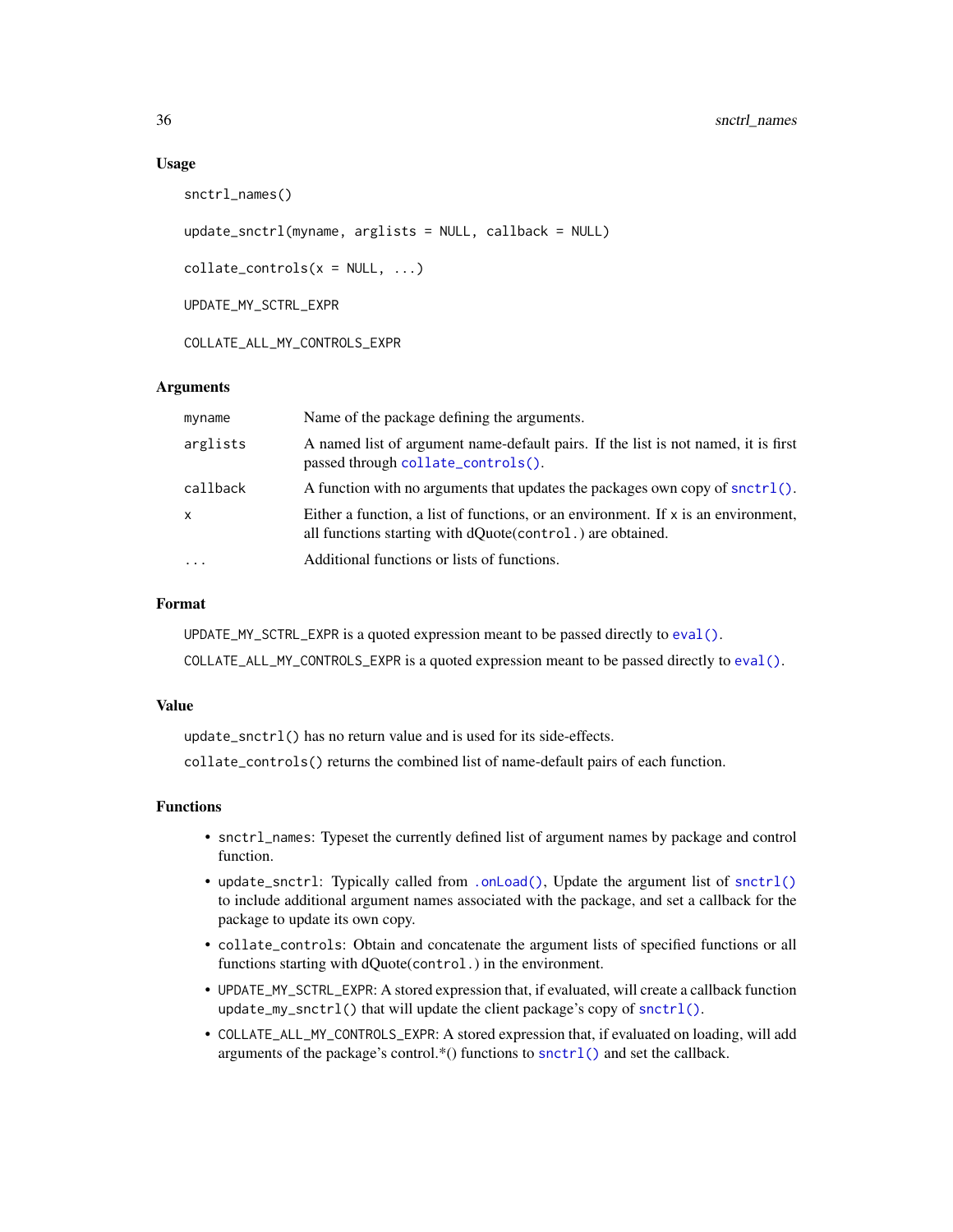#### <span id="page-36-0"></span>split.array 37

## Examples

```
## Not run:
# In the client package (outside any function):
eval(UPDATE_MY_SCTRL_EXPR)
## End(Not run)
## Not run:
# In the client package:
.onLoad <- function(libame, pkgname){
  # ... other code ...
  eval(statnet.common::COLLATE_ALL_MY_CONTROLS_EXPR)
  # ... other code ...
}
## End(Not run)
```
split.array *A* [split\(\)](#page-0-0) *method for* [array](#page-0-0) *and* [matrix](#page-0-0) *types on a margin.*

## Description

These methods split an [array](#page-0-0) and [matrix](#page-0-0) into a list of arrays or matrices with the same number of dimensions according to the specified margin.

#### Usage

## S3 method for class 'array'  $split(x, f, drop = FALSE, margin = NULL, ...)$ 

## S3 method for class 'matrix'  $split(x, f, drop = FALSE, margin = NULL, ...)$ 

#### Arguments

| X        | A matrix or an array.                                                                                        |
|----------|--------------------------------------------------------------------------------------------------------------|
| f, drop  | See help for split(). Note that drop here is <i>not</i> for array dimensions: these are<br>always preserved. |
| margin   | Which margin of the array to split along. NULL splits as split.default, drop-<br>ping dimensions.            |
| $\cdots$ | Additional arguments to $split()$ .                                                                          |

```
x \leftarrow diag(5)f \leftarrow rep(1:2, c(2,3))split(x, f, margin=1) # Split rows.
split(x, f, margin=2) # Split columns.
```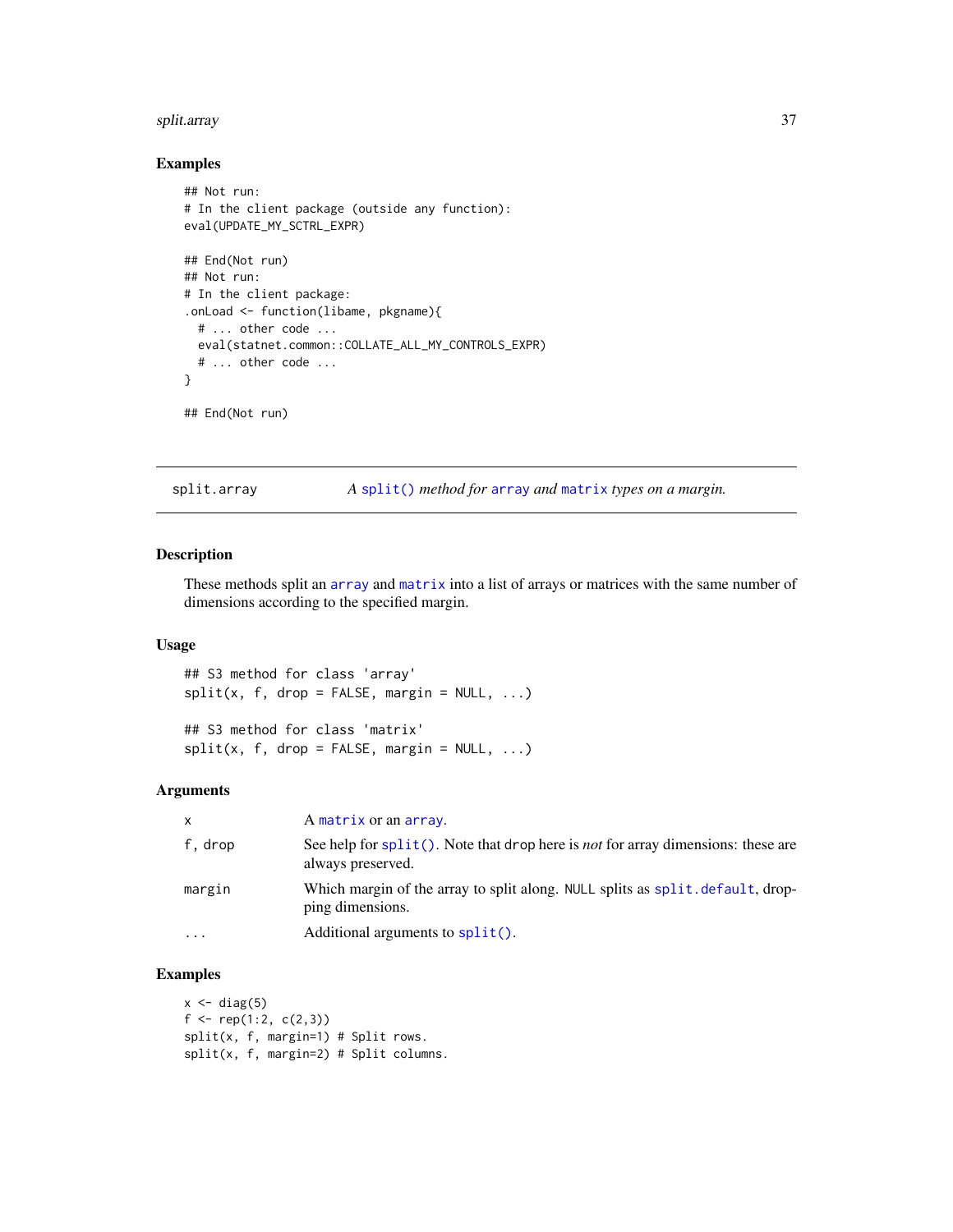```
# This is similar to how data frames are split:
stopifnot(identical(split(x, f, margin=1),
          lapply(lapply(split(as.data.frame(x), f), as.matrix), unname)))
```
statnet.cite CITATION *file utilities for Statnet packages (DEPRECATED)*

#### Description

These functions automate citation generation for Statnet Project packages. They no longer appear to work with CRAN and are thus deprecated.

#### Usage

statnet.cite.head(pkg)

statnet.cite.foot(pkg)

statnet.cite.pkg(pkg)

#### Arguments

pkg Name of the package whose citation is being generated.

## Value

For statnet.cite.head and statnet.cite.foot, an object of type citationHeader and citationFooter, respectively, understood by the [citation](#page-0-0) function, with package name substituted into the template.

For statnet.cite.pkg, an object of class [bibentry](#page-0-0) containing a 'software manual' citation for the package constructed from the current version and author information in the DESCRIPTION and a template.

#### See Also

citation, citHeader, citFooter, bibentry

```
## Not run:
statnet.cite.head("statnet.common")
statnet.cite.pkg("statnet.common")
statnet.cite.foot("statnet.common")
## End(Not run)
```
<span id="page-37-0"></span>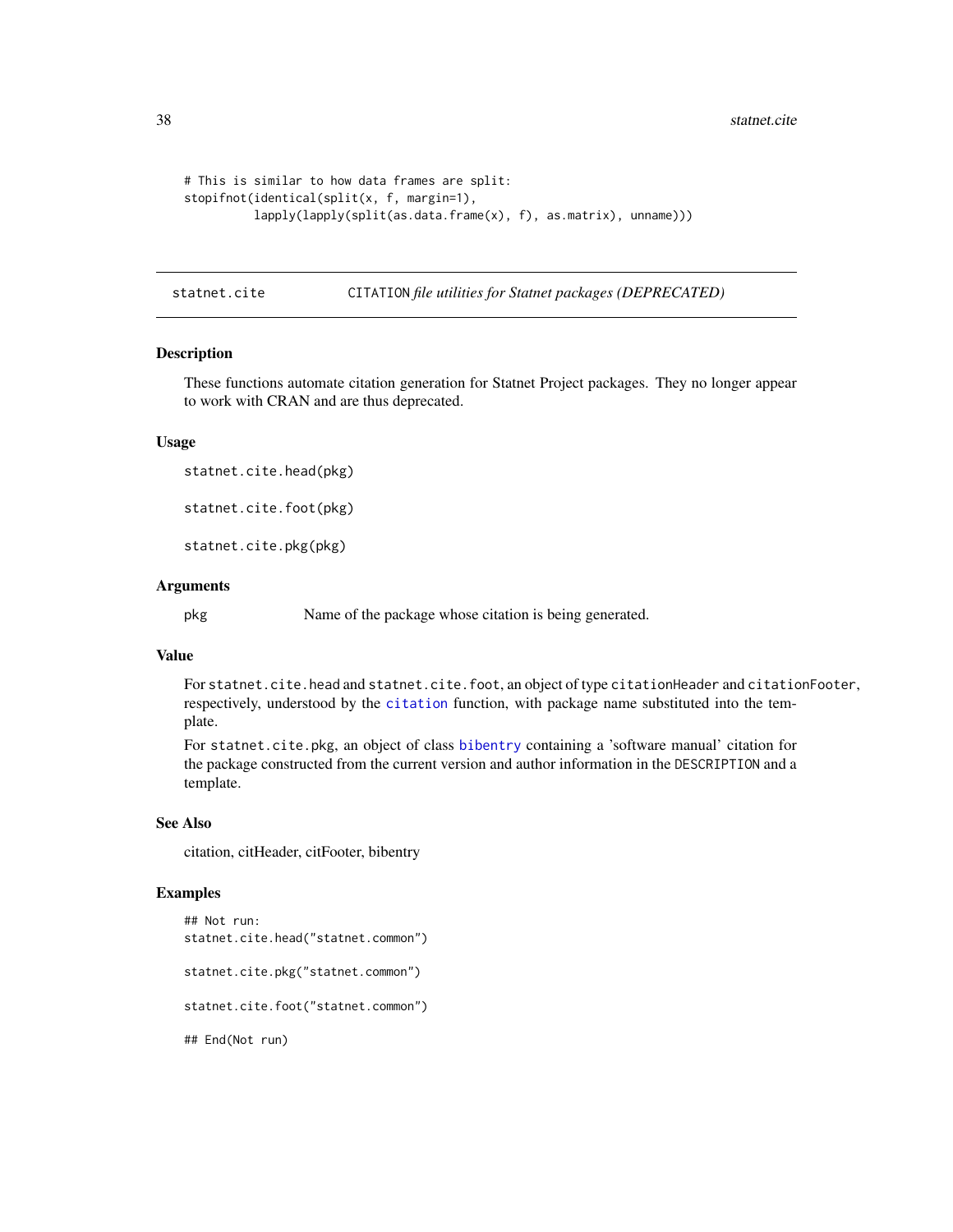<span id="page-38-1"></span><span id="page-38-0"></span>statnetStartupMessage *Construct a "standard" startup message to be printed when the package is loaded.*

## Description

This function uses information returned by [packageDescription\(\)](#page-0-0) to construct a standard package startup message according to the policy of the Statnet Project.

#### Usage

```
statnetStartupMessage(pkgname, friends = c(), nofriends = c())
```
#### Arguments

pkgname Name of the package whose information is used. friends, nofriends No longer used.

## Value

A string containing the startup message, to be passed to the [packageStartupMessage\(\)](#page-0-0) call or NULL, if policy prescribes printing default startup message. (Thus, if [statnetStartupMessage\(\)](#page-38-1) returns NULL, the calling package should not call [packageStartupMessage\(\)](#page-0-0) at all.)

## Note

Earlier versions of this function printed a more expansive message. This may change again as the Statnet Project policy evolves.

## See Also

[packageDescription\(\)](#page-0-0), [packageStartupMessage\(\)](#page-0-0)

```
## Not run:
.onAttach <- function(lib, pkg){
 sm <- statnetStartupMessage("ergm")
 if(!is.null(sm)) packageStartupMessage(sm)
}
## End(Not run)
```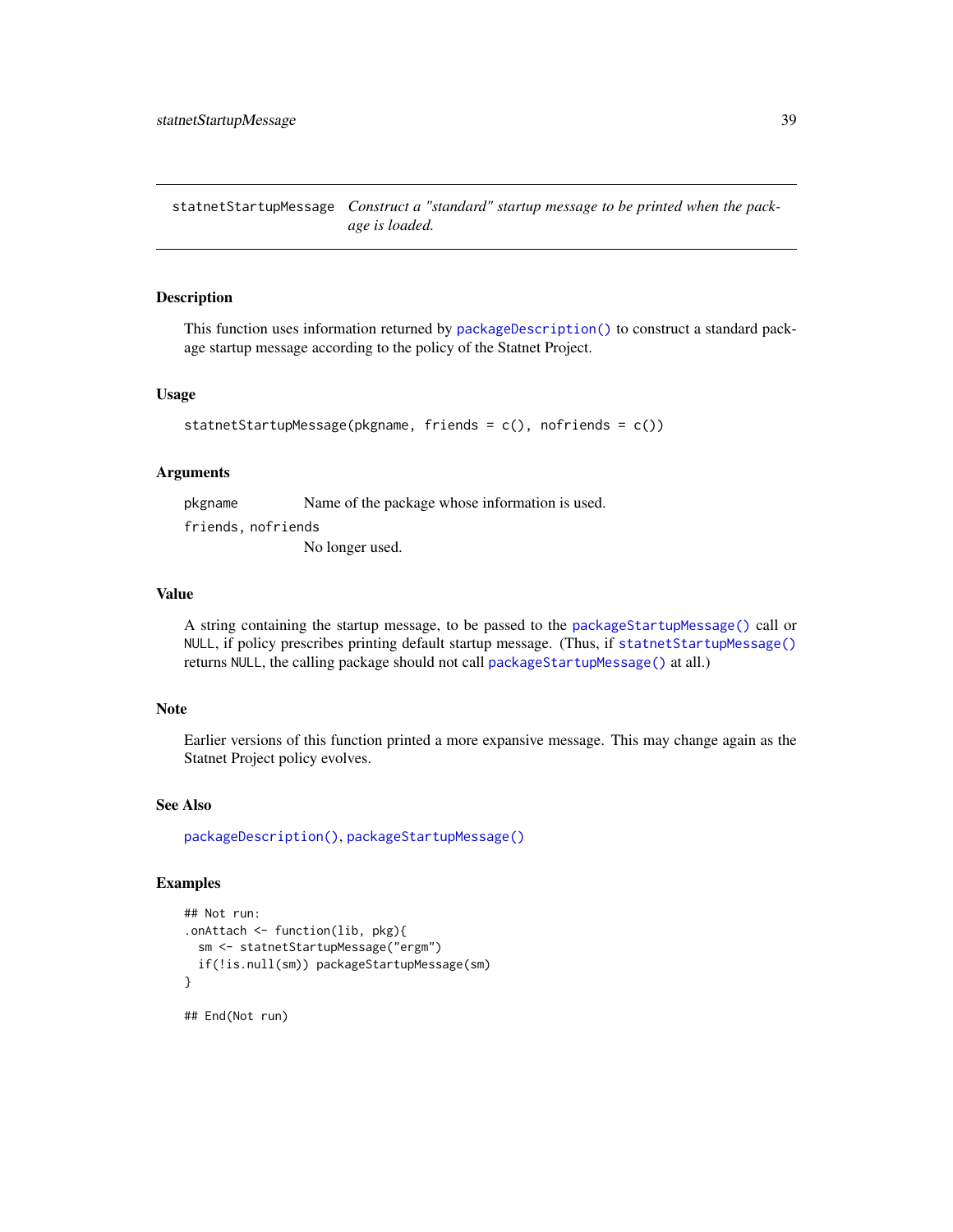<span id="page-39-0"></span>sweep\_cols.matrix *Suptract a elements of a vector from respective columns of a matrix*

## Description

An optimized function equivalent to sweep( $x$ , 2, STATS) for a matrix  $x$ .

#### Usage

sweep\_cols.matrix(x, STATS, disable\_checks = FALSE)

#### Arguments

| x.    | a numeric matrix;                                                                           |  |
|-------|---------------------------------------------------------------------------------------------|--|
| STATS | a numeric vector whose length equals to the number of columns of x.                         |  |
|       | disable checks if TRUE, do not check that $x$ is a numeric matrix and its number of columns |  |
|       | matches the length of STATS; set in production code for a significant speed-up.             |  |

## Value

A matrix of the same attributes as x.

#### Examples

```
x <- matrix(runif(1000), ncol=4)
s \le -1:4
```
stopifnot(all.equal(sweep\_cols.matrix(x, s), sweep(x, 2, s)))

trim\_env *Make a copy of an environment with just the selected objects.*

#### Description

Make a copy of an environment with just the selected objects.

#### Usage

```
trim_env(object, keep = NULL, ...)
## S3 method for class 'environment'
trim_env(object, keep = NULL, ...)
## Default S3 method:
trim_env(object, keep = NULL, ...)
```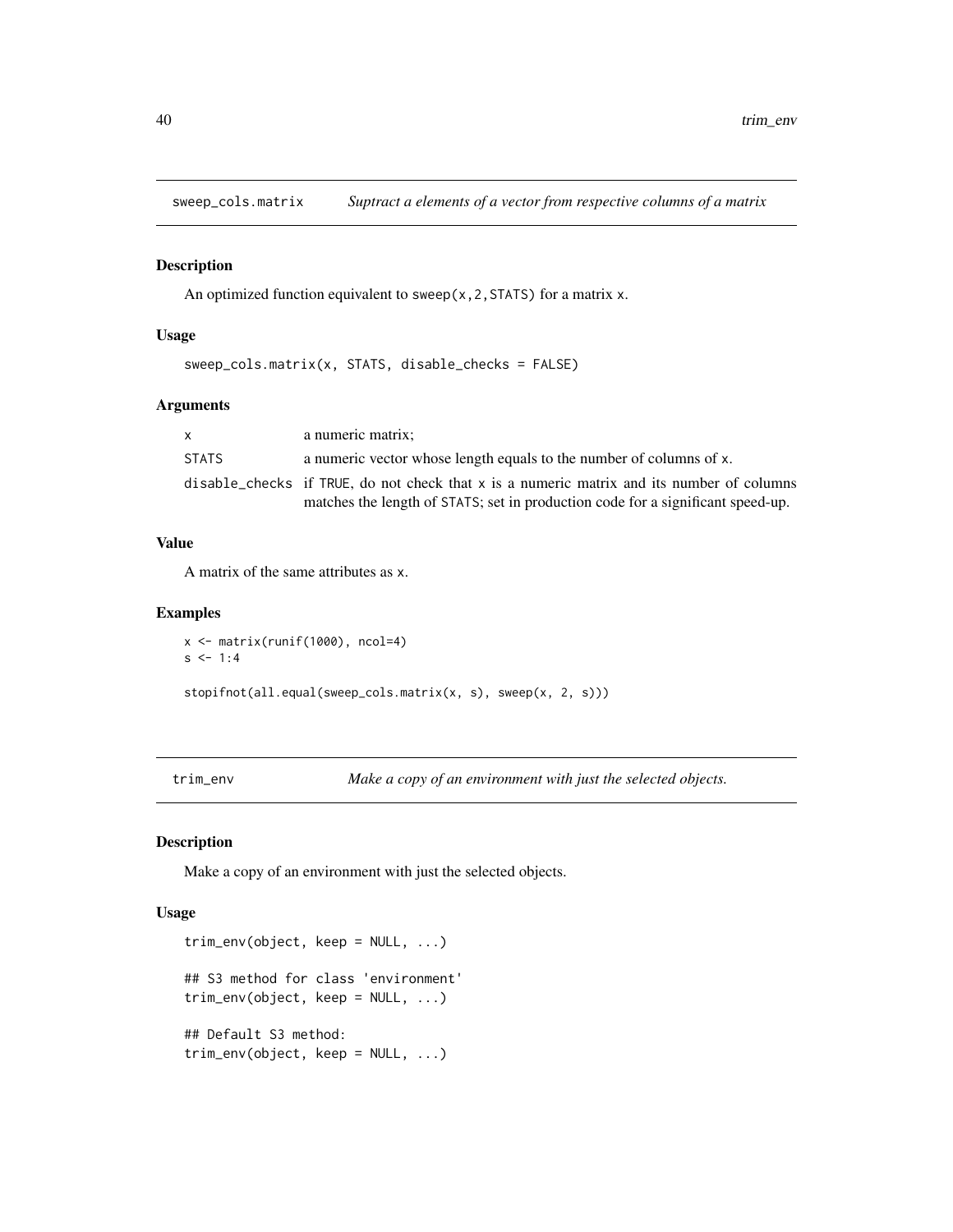## <span id="page-40-0"></span>Arguments

| object | An environment or an object with environment () and environment $\leq$ -meth-<br>ods.                                                                                                             |
|--------|---------------------------------------------------------------------------------------------------------------------------------------------------------------------------------------------------|
| keep   | A character vector giving names of variables in the environment (including its<br>ancestors) to copy over, defaulting to dropping all. Variables that cannot be<br>resolved are silently ignored. |
| .      | Additional arguments, passed on to lower-level methods.                                                                                                                                           |

## Value

An object of the same type as object, with updated environment.

## Methods (by class)

- environment: A method for environment objects.
- default: Default method, for objects such as [formula](#page-0-0) and [function](#page-0-0) that have [environment\(\)](#page-0-0) and environment()<- methods.

| ult | Extract or replace the ultimate (last) element of a vector or a list, or |
|-----|--------------------------------------------------------------------------|
|     | an element counting from the end.                                        |

## Description

Extract or replace the *ult*imate (last) element of a vector or a list, or an element counting from the end.

## Usage

 $ult(x, i = 1L)$ ult(x,  $i = 1$ L) <- value

## Arguments

| X     | a vector or a list.                                                                                                        |
|-------|----------------------------------------------------------------------------------------------------------------------------|
| i     | index from the end of the list to extract or replace (where 1 is the last element, 2<br>is the penultimate element, etc.). |
| value | Replacement value for the <i>i</i> th element from the end.                                                                |

## Value

An element of x.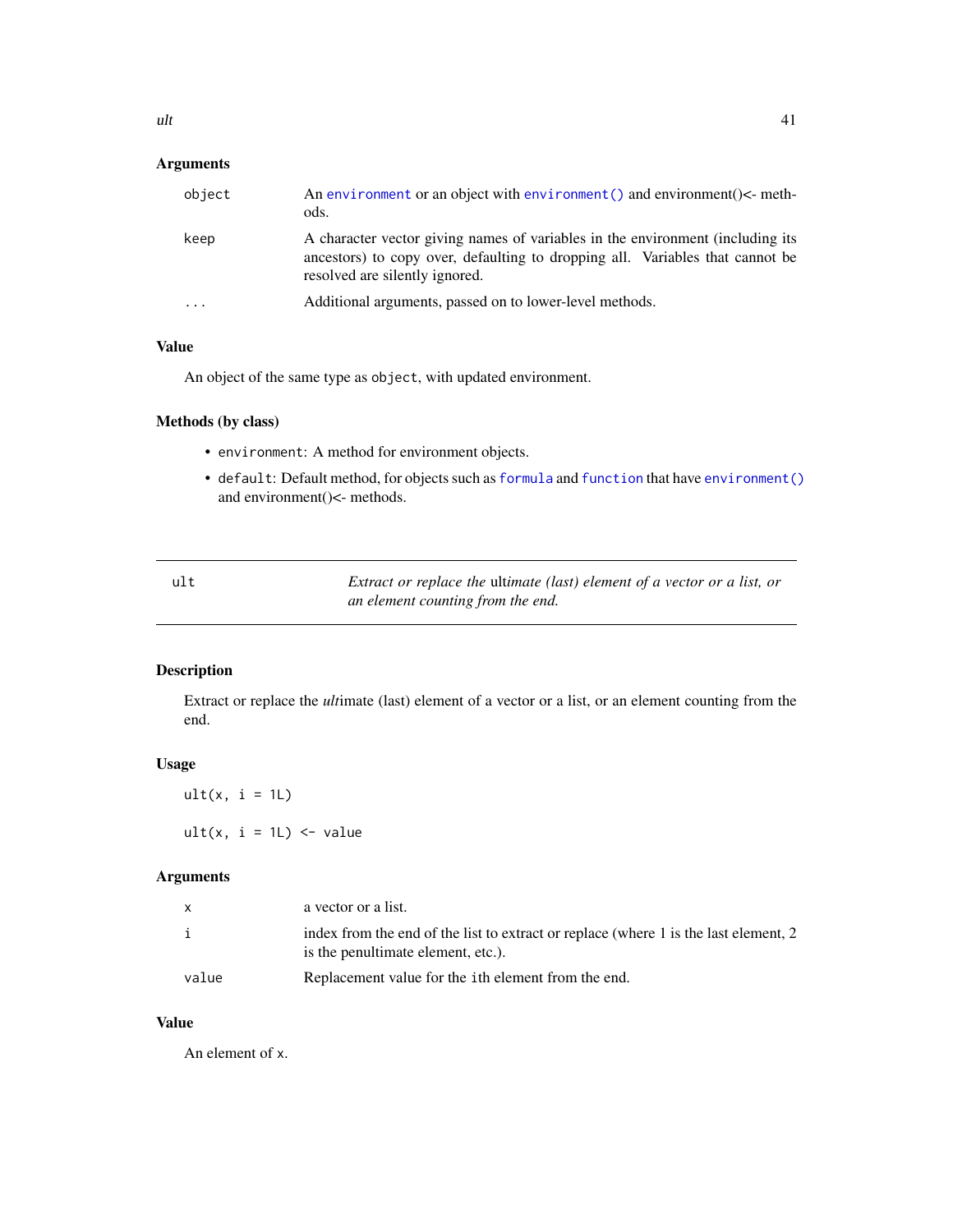## Note

Due to the way in which assigning to a function is implemented in R,  $ult(x) < -e$  may be less efficient than x[[length(x)]] <-e.

## Examples

 $x \le -1:5$  $(\text{last} \leftarrow \text{ult}(x))$ (penultimate  $\leq$  ult(x, 2)) # 2nd last.

 $(\text{ult}(x) < -6)$  $(ult(x, 2) < -7)$  # 2nd last. x

unwhich *Construct a logical vector with* TRUE *in specified positions.*

#### Description

This function is basically an inverse of [which](#page-0-0).

## Usage

unwhich(which, n)

## Arguments

| which | a numeric vector of indices to set to TRUE. |
|-------|---------------------------------------------|
| - n   | total length of the output vector.          |

## Value

A logical vector of length n whose elements listed in which are set to TRUE, and whose other elements are set to FALSE.

```
x \leftarrow as.logical(rbinom(10,1,0.5))stopifnot(all(x == unwhich(which(x), 10)))
```
<span id="page-41-0"></span>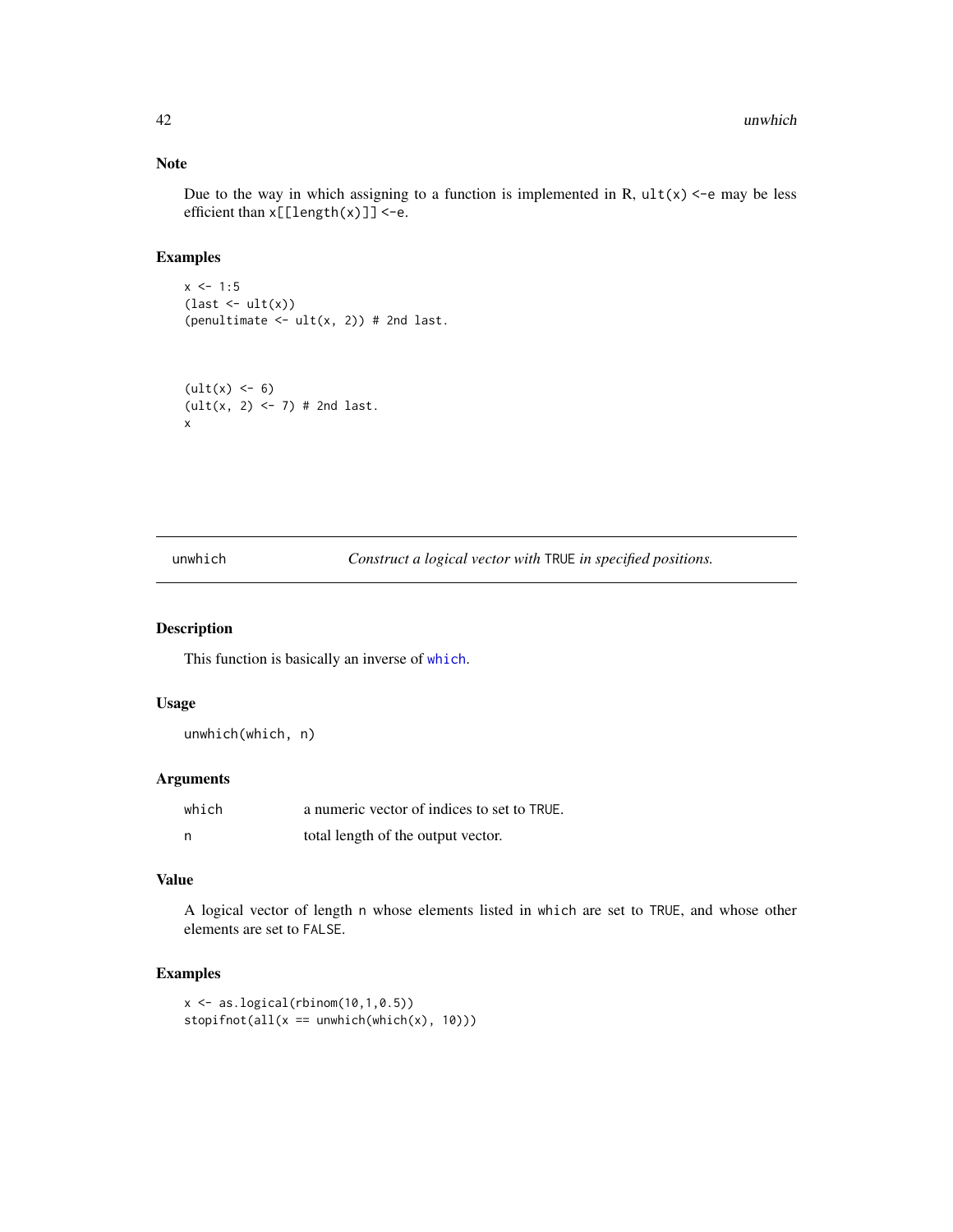<span id="page-42-0"></span>vector.namesmatch *reorder vector v into order determined by matching the names of its elements to a vector of names*

## Description

A helper function to reorder vector v (if named) into order specified by matching its names to the argument names

## Usage

vector.namesmatch(v, names, errname = NULL)

## Arguments

|         | a vector (or list) with named elements, to be reorderd                                                |
|---------|-------------------------------------------------------------------------------------------------------|
| names   | a character vector of element names, corresponding to names of v, specificying<br>desired organized v |
| errname | optional, name to be reported in any error messages. default to deparse (substitute $(v)$ )           |

## Details

does some checking of appropriateness of arguments, and reorders v by matching its names to character vector names

#### Value

returns v, with elements reordered

#### Note

earlier versions of this function did not order as advertiased

```
test<-list(c=1,b=2,a=3)
vector.namesmatch(test,names=c('a','c','b'))
```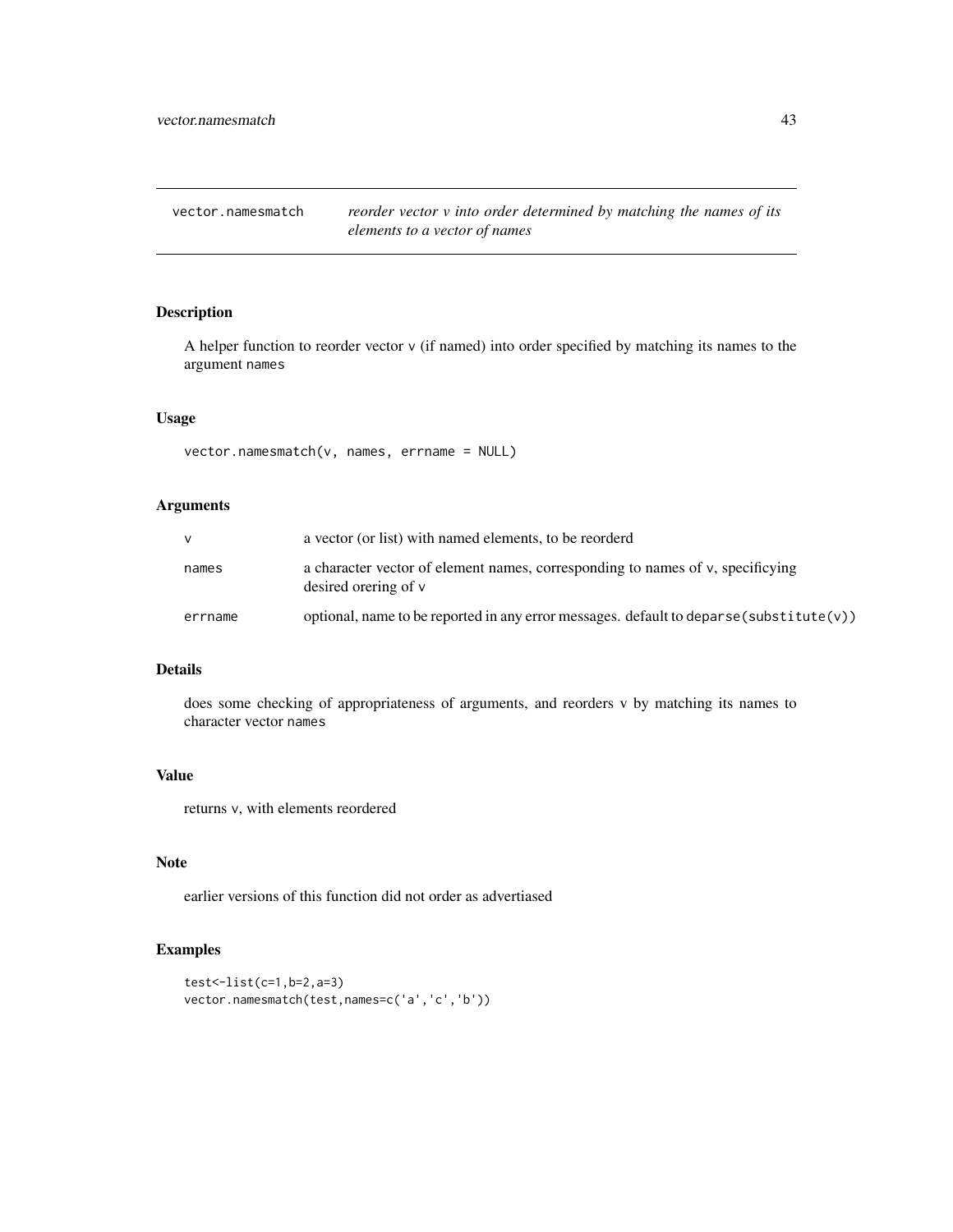<span id="page-43-0"></span>A simple class for keeping track of the running mean and the sum of squared deviations from the mean for a vector.

## Usage

```
Welford(dn, means, vars)
```
## S3 method for class 'Welford' update(object, newdata, ...)

## Arguments

|         | dn, means, vars initialization of the Welford object: if means and vars are given, they are treated                                    |
|---------|----------------------------------------------------------------------------------------------------------------------------------------|
|         | as the running means and variances, and dn is their associated sample size, and                                                        |
|         | if not, dn is the dimension of the vector (with sample size $0$ ).                                                                     |
| object  | a Welford object.                                                                                                                      |
| newdata | either a numeric vector of length d, a numeric matrix with d columns for a group<br>update, or another Welford object with the same d. |
| .       | additional arguments to methods.                                                                                                       |

#### Value

an object of type Welford: a list with four elements:

- 1. n: Running number of observations
- 2. means: Running mean for each variable
- 3. SSDs: Running sum of squared deviations from the mean for each variable
- 4. vars: Running variance of each variable

#### Methods (by generic)

• update: Update a Welford object with new data.

```
X <- matrix(rnorm(200), 20, 10)
w0 <- Welford(10)
w <- update(w0, X)
stopifnot(isTRUE(all.equal(w$means, colMeans(X))))
stopifnot(isTRUE(all.equal(w$vars, apply(X,2,var))))
```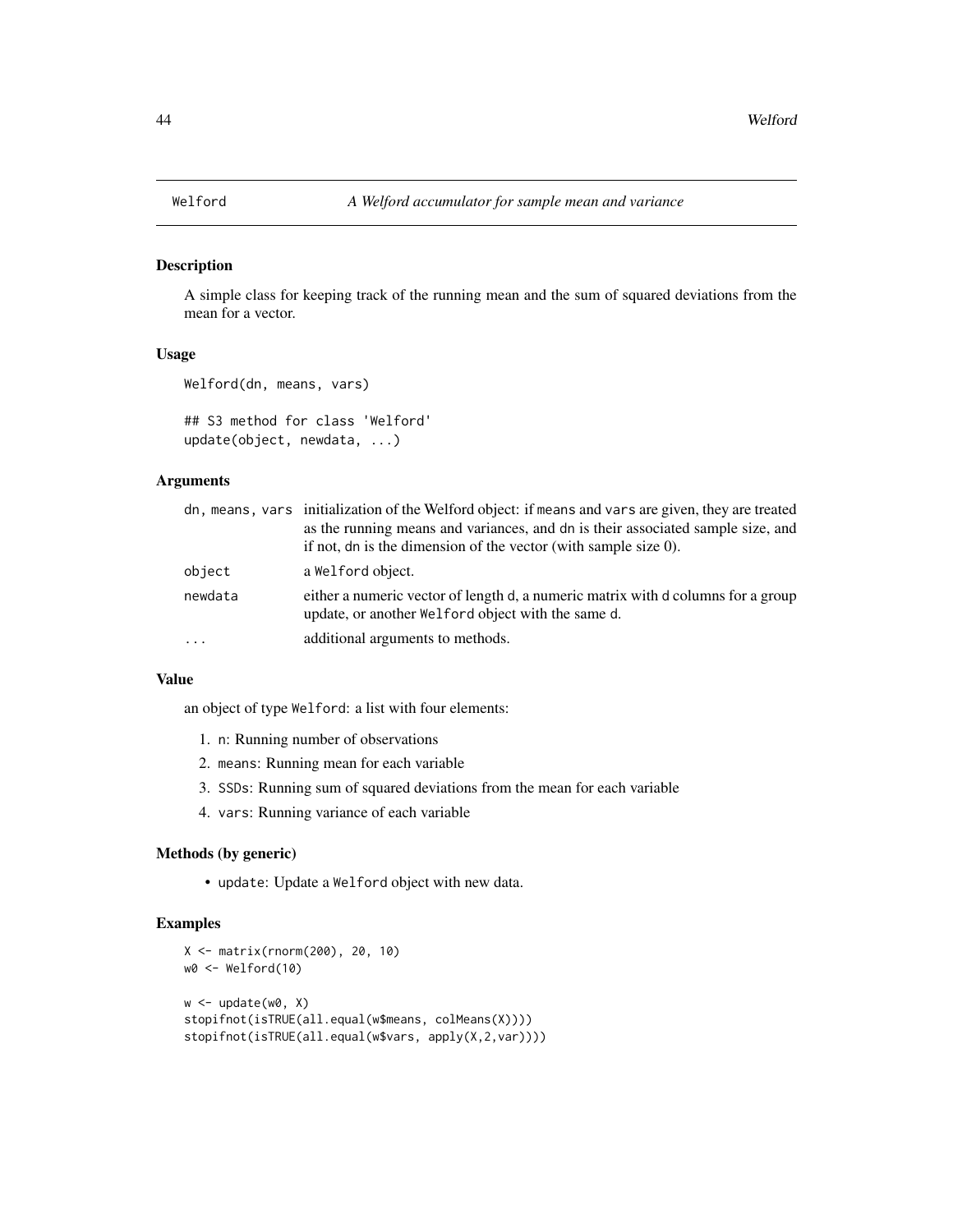#### <span id="page-44-0"></span>wmatrix 45

```
w <- update(w0, X[1:12,])
w <- update(w, X[13:20,])
stopifnot(isTRUE(all.equal(w$means, colMeans(X))))
stopifnot(isTRUE(all.equal(w$vars, apply(X,2,var))))
w <- Welford(12, colMeans(X[1:12,]), apply(X[1:12,], 2, var))
w <- update(w, X[13:20,])
stopifnot(isTRUE(all.equal(w$means, colMeans(X))))
stopifnot(isTRUE(all.equal(w$vars, apply(X,2,var))))
```
wmatrix *A data matrix with row weights*

## <span id="page-44-1"></span>Description

A representation of a numeric matrix with row weights, represented on either linear (linwmatrix) or logarithmic (logwmatrix) scale.

## Usage

```
logwmatrix(
  data = NA,
  nrow = 1,
  ncol = 1,
 byrow = FALSE,
  dimnames = NULL,
  w = NULL)
linwmatrix(
  data = NA,
  nrow = 1,
  ncol = 1,
  byrow = FALSE,
  dimnames = NULL,
  w = NULL)
is.wmatrix(x)
is.logwmatrix(x)
is.linwmatrix(x)
as.linwmatrix(x, ...)
as.logwmatrix(x, ...)
```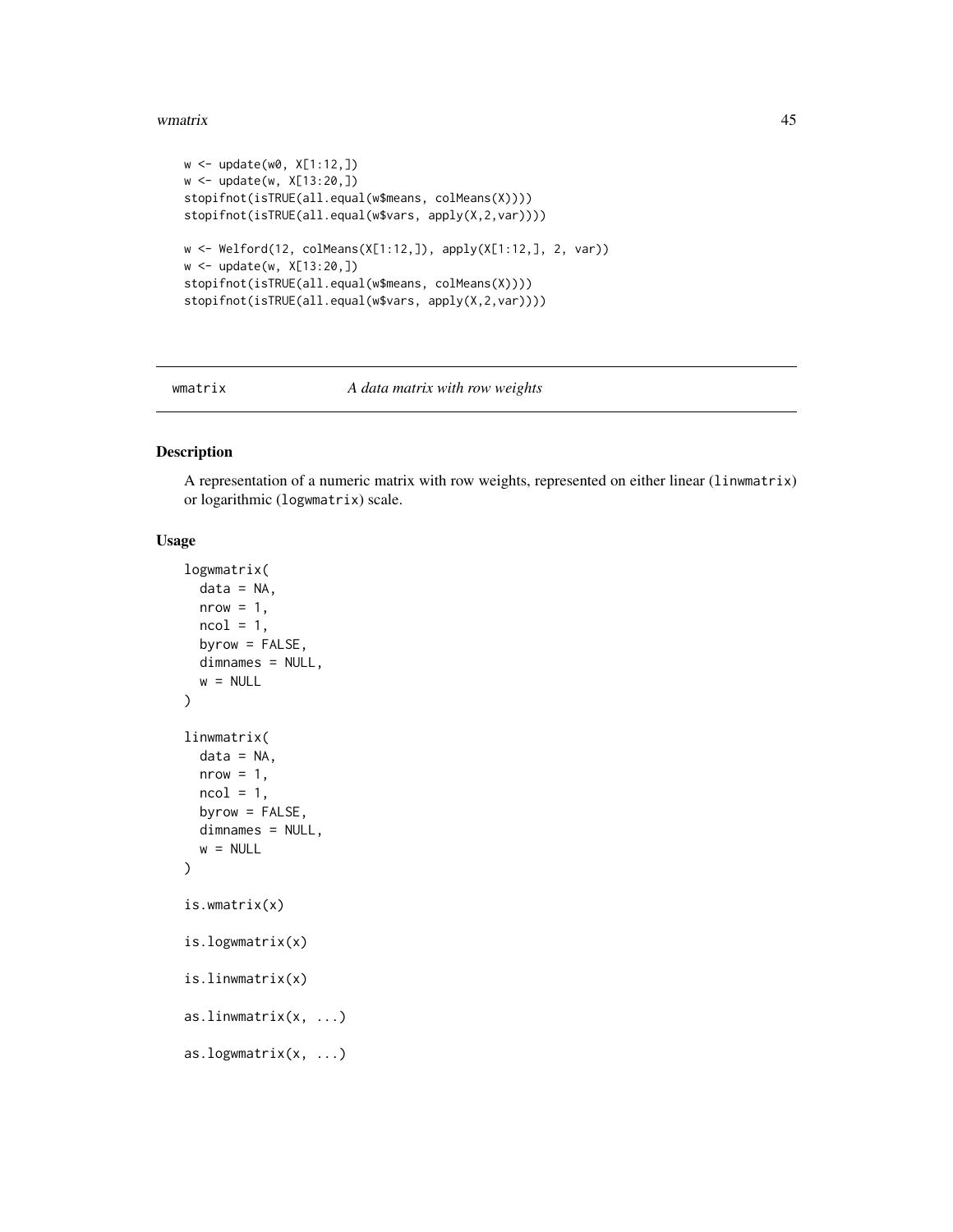<span id="page-45-0"></span>46 wmatrix

```
## S3 method for class 'linwmatrix'
as.linwmatrix(x, ...)
## S3 method for class 'logwmatrix'
as.linwmatrix(x, ...)
## S3 method for class 'logwmatrix'
as.logwmatrix(x, ...)
## S3 method for class 'linwmatrix'
as.logwmatrix(x, ...)
## S3 method for class 'matrix'
as.linwmatrix(x, w = NULL, ...)
## S3 method for class 'matrix'
as.logwmatrix(x, w = NULL, ...)
## S3 method for class 'wmatrix'
print(x, \ldots)## S3 method for class 'logwmatrix'
print(x, \ldots)## S3 method for class 'linwmatrix'
print(x, \ldots)## S3 method for class 'logwmatrix'
compress_rows(x, ...)
## S3 method for class 'linwmatrix'
compress_rows(x, ...)
## S3 method for class 'wmatrix'
decompress_rows(x, target.nrows = NULL, ...)
## S3 method for class 'wmatrix'
x[i, j, ..., drop = FALSE]## S3 replacement method for class 'wmatrix'
x[i, j, ...] <- value
```
#### Arguments

data, nrow, ncol, byrow, [dimname](#page-0-0)s passed to matrix.

w row weights on the appropriate scale.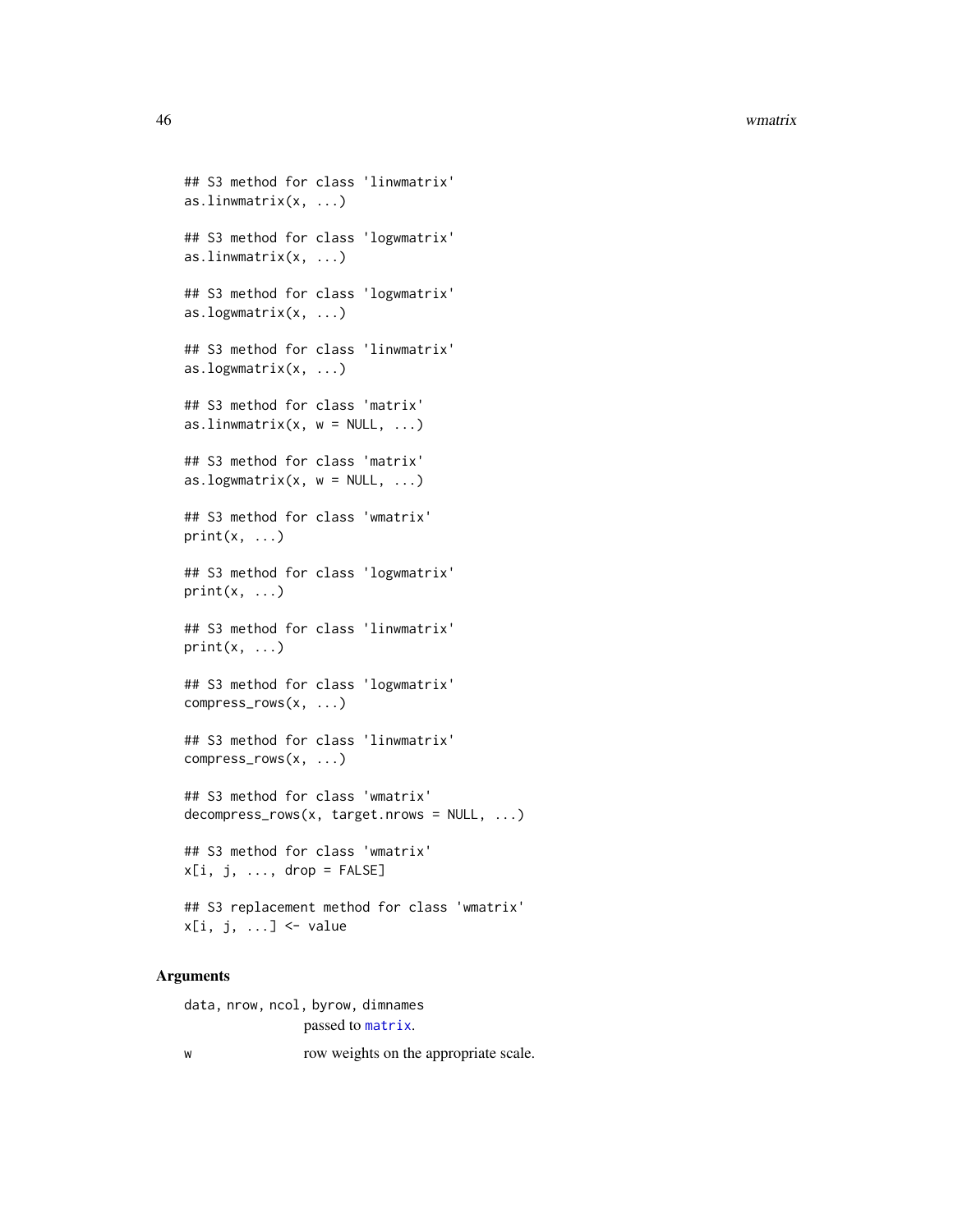#### <span id="page-46-0"></span>wmatrix 47

| x            | an object to be coerced or tested.                                                                                                                                                                             |
|--------------|----------------------------------------------------------------------------------------------------------------------------------------------------------------------------------------------------------------|
| $\cdots$     | extra arguments, currently unused.                                                                                                                                                                             |
| target.nrows | the approximate number of rows the uncompressed matrix should have; if not<br>achievable exactly while respecting proportionality, a matrix with a slightly dif-<br>ferent number of rows will be constructed. |
| i, j, value  | rows and columns and values for extraction or replacement; as matrix.                                                                                                                                          |
| drop         | Used for consistency with the generic. Ignored, and always treated as FALSE.                                                                                                                                   |

## Value

An object of class linwmatrix/logwmatrix and wmatrix, which is a [matrix](#page-0-0) but also has an attribute w containing row weights on the linear or the natural-log-transformed scale.

## Note

Note that wmatrix itself is an "abstract" class: you cannot instantiate it.

Note that at this time, wmatrix is designed as, first and foremost, as class for storing compressed data matrices, so most methods that operate on matrices may not handle the weights correctly and may even cause them to be lost.

## See Also

[rowweights](#page-47-1), [lrowweights](#page-47-1), [compress\\_rows](#page-5-1)

## Examples

```
(m <- matrix(1:3, 2, 3, byrow=TRUE))
(m <- rbind(m, 3*m, 2*m, m))
(mlog <- as.logwmatrix(m))
(mlin <- as.linwmatrix(m))
(cmlog <- compress_rows(mlog))
(cmlin <- compress_rows(mlin))
```
stopifnot(all.equal(as.linwmatrix(cmlog),cmlin))

```
cmlog[2,] < -1:3(cmlog <- compress_rows(cmlog))
stopifnot(sum(rowweights(cmlog))==nrow(m))
```

```
(m3 <- matrix(c(1:3,(1:3)*2,(1:3)*3), 3, 3, byrow=TRUE))
(rowweights(m3) < -c(4, 2, 2))
```

```
stopifnot(all.equal(compress_rows(as.logwmatrix(m)), as.logwmatrix(m3),check.attributes=FALSE))
stopifnot(all.equal(rowweights(compress_rows(as.logwmatrix(m))),
                    rowweights(as.logwmatrix(m3)),check.attributes=FALSE))
```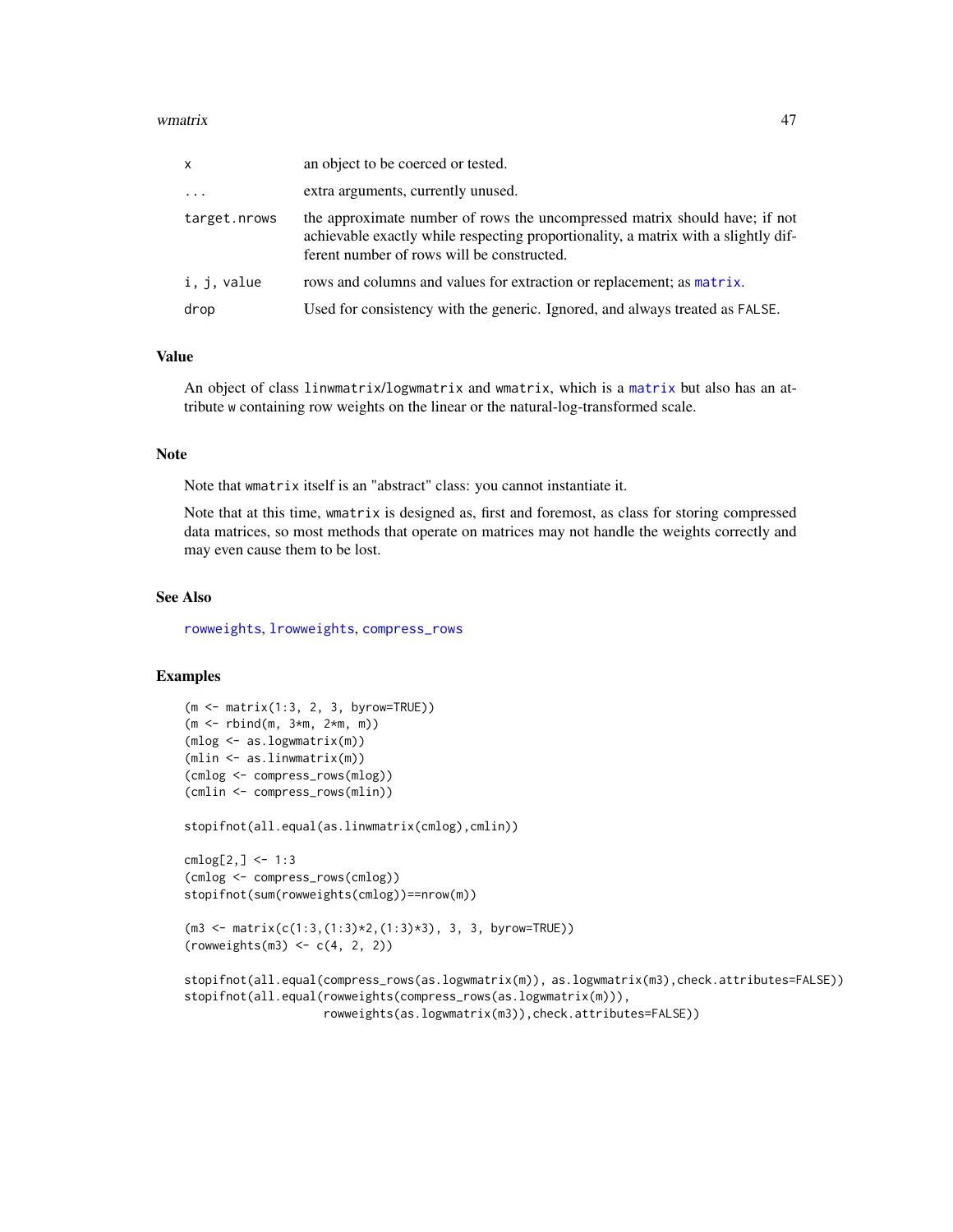<span id="page-47-1"></span><span id="page-47-0"></span>

Set or extract weighted matrix row weights

#### Usage

```
rowweights(x, ...)
## S3 method for class 'linwmatrix'
rowweights(x, ...)
## S3 method for class 'logwmatrix'
rowweights(x, ...)
lrowweights(x, ...)
## S3 method for class 'logwmatrix'
lrowweights(x, ...)
## S3 method for class 'linwmatrix'
lrowweights(x, ...)
rowweights(x, \ldots) <- value
## S3 replacement method for class 'linwmatrix'
rowweights(x, update = TRUE, \ldots) <- value
## S3 replacement method for class 'logwmatrix'
rowweights(x, update = TRUE, \ldots) <- value
lrowweights(x, \ldots) <- value
## S3 replacement method for class 'linwmatrix'
lrowweights(x, update = TRUE, \ldots) <- value
## S3 replacement method for class 'logwmatrix'
lrowweights(x, update = TRUE, \ldots) <- value
## S3 replacement method for class 'matrix'
rowweights(x, \ldots) <- value
## S3 replacement method for class 'matrix'
lrowweights(x, ...) \leftarrow value
```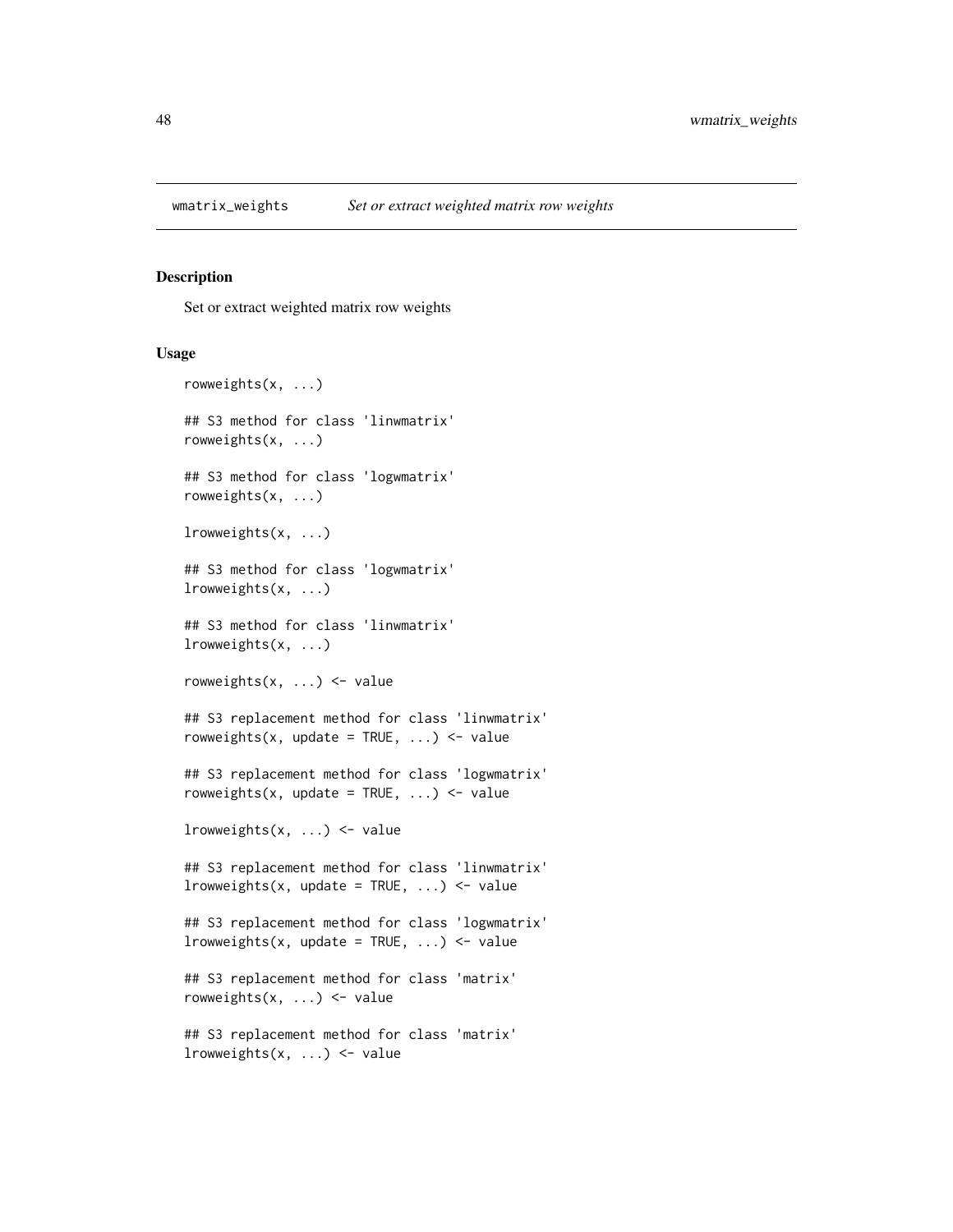## <span id="page-48-0"></span>wmatrix\_weights 49

## Arguments

| x        | a linwmatrix, a logwmatrix, or a matrix; a matrix is coerced to a weighted<br>matrix of an appropriate type.                                                                                          |
|----------|-------------------------------------------------------------------------------------------------------------------------------------------------------------------------------------------------------|
| $\cdots$ | extra arguments for methods.                                                                                                                                                                          |
| value    | weights to set, on the appropriate scale.                                                                                                                                                             |
| update   | if TRUE (the default), the old weights are updated with the new weights (i.e.,<br>corresponding weights are multiplied on linear scale or added on on log scale);<br>otherwise, they are overwritten. |

## Value

For the accessor functions, the row weights or the row log-weights; otherwise, a weighted matrix with modified weights. The type of weight (linear or logarithmic) is converted to the required type and the type of weighting of the matrix is preserved.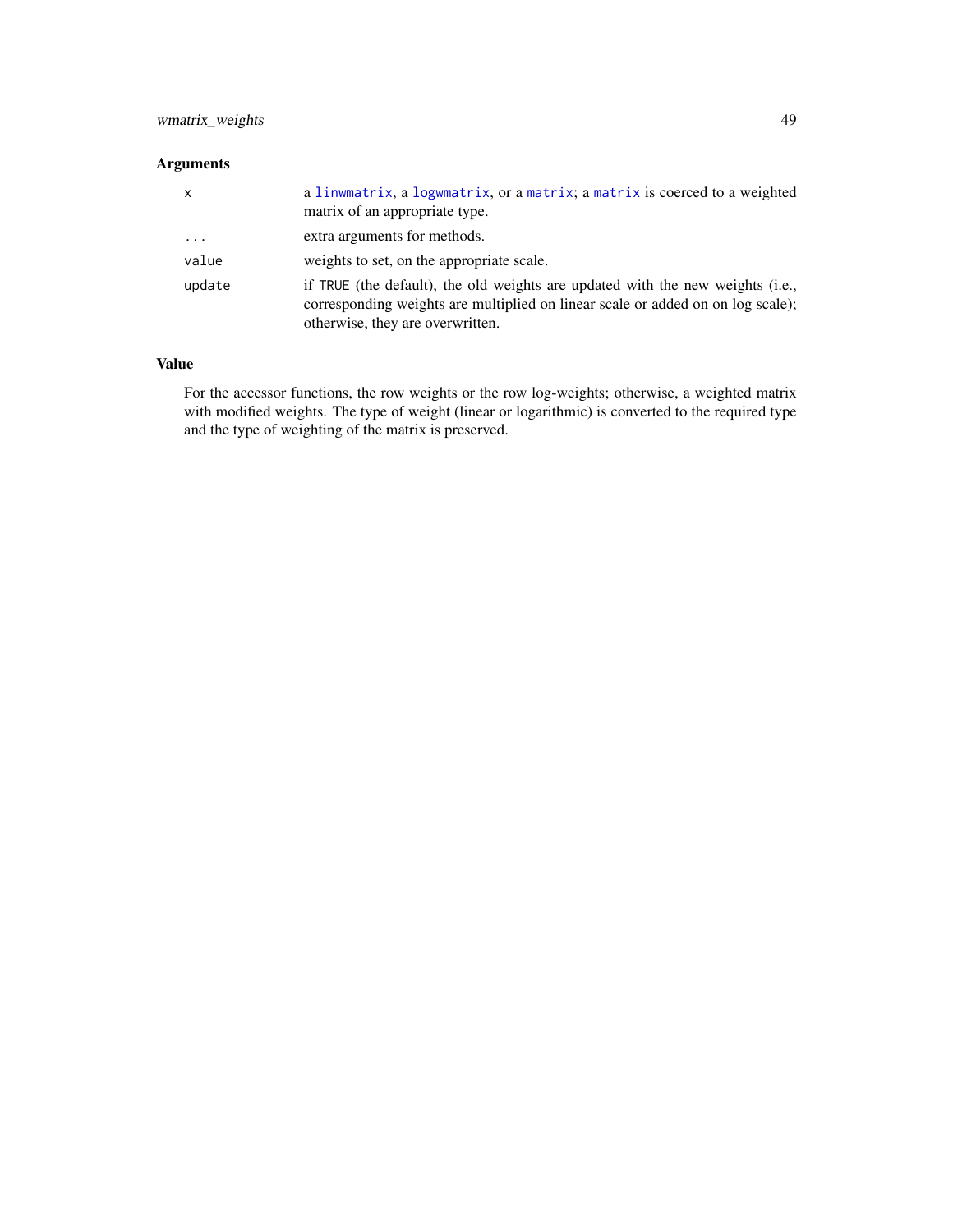# <span id="page-49-0"></span>Index

∗ arith logspace.utils, [21](#page-20-0) ∗ datasets snctrl\_names, [35](#page-34-0) ∗ debugging opttest, [28](#page-27-0) ∗ environment opttest, [28](#page-27-0) ∗ manip compress\_rows.data.frame, [7](#page-6-0) order, [29](#page-28-0) ∗ utilities check.control.class, [5](#page-4-0) control.remap, [9](#page-8-0) ERRVL, [14](#page-13-0) NVL, [24](#page-23-0) opttest, [28](#page-27-0) paste.and, [30](#page-29-0) print.control.list, [32](#page-31-0) set.control.class, [33](#page-32-0) statnet.cite, [38](#page-37-0) statnetStartupMessage, [39](#page-38-0) .Deprecate\_method *(*deprecation-utilities*)*, [11](#page-10-0) .Deprecate\_once *(*deprecation-utilities*)*, [11](#page-10-0) .Deprecated(), *[11](#page-10-0)* .onLoad(), *[36](#page-35-0)* [.wmatrix *(*wmatrix*)*, [45](#page-44-0) [<-.wmatrix *(*wmatrix*)*, [45](#page-44-0) \$, *[8](#page-7-0)* \$.control.list *(*control.list.accessor*)*, [8](#page-7-0) all\_identical, [2](#page-1-0) append.rhs.formula *(*formula.utilities*)*, [17](#page-16-0) append\_rhs.formula *(*formula.utilities*)*, [17](#page-16-0) array, *[37](#page-36-0)*

as.control.list, [3](#page-2-0) as.control.list(), *[5,](#page-4-0) [6](#page-5-0)* as.linwmatrix *(*wmatrix*)*, [45](#page-44-0) as.logwmatrix *(*wmatrix*)*, [45](#page-44-0) attr, [4](#page-3-0) base\_env *(*empty\_env*)*, [13](#page-12-0) bibentry, *[38](#page-37-0)* check.control.class, [5,](#page-4-0) *[32](#page-31-0)* check.control.class(), *[33](#page-32-0)* citation, *[38](#page-37-0)* COLLATE\_ALL\_MY\_CONTROLS\_EXPR *(*snctrl\_names*)*, [35](#page-34-0) collate\_controls *(*snctrl\_names*)*, [35](#page-34-0) collate\_controls(), *[36](#page-35-0)* colMeans, *[23](#page-22-0)* colMeans.mcmc.list *(*mcmc-utilities*)*, [23](#page-22-0) compress\_rows, [6,](#page-5-0) *[47](#page-46-0)* compress\_rows.data.frame, [7](#page-6-0) compress\_rows.linwmatrix *(*wmatrix*)*, [45](#page-44-0) compress\_rows.logwmatrix *(*wmatrix*)*, [45](#page-44-0) control.list.accessor, [8](#page-7-0) control.remap, [9](#page-8-0)

data.frame, *[7](#page-6-0)*, *[29](#page-28-0)*, *[33](#page-32-0)* decompress\_rows *(*compress\_rows*)*, [6](#page-5-0) decompress\_rows.compressed\_rows\_df *(*compress\_rows.data.frame*)*, [7](#page-6-0) decompress\_rows.wmatrix *(*wmatrix*)*, [45](#page-44-0) default\_options, [10](#page-9-0) deInf, [10](#page-9-0) deprecation-utilities, [11](#page-10-0) despace, [12](#page-11-0) diff.control.list, [12](#page-11-0)

empty\_env, [13](#page-12-0) environment, *[20](#page-19-0)*, *[41](#page-40-0)* environment(), *[41](#page-40-0)* ERRVL, [14](#page-13-0)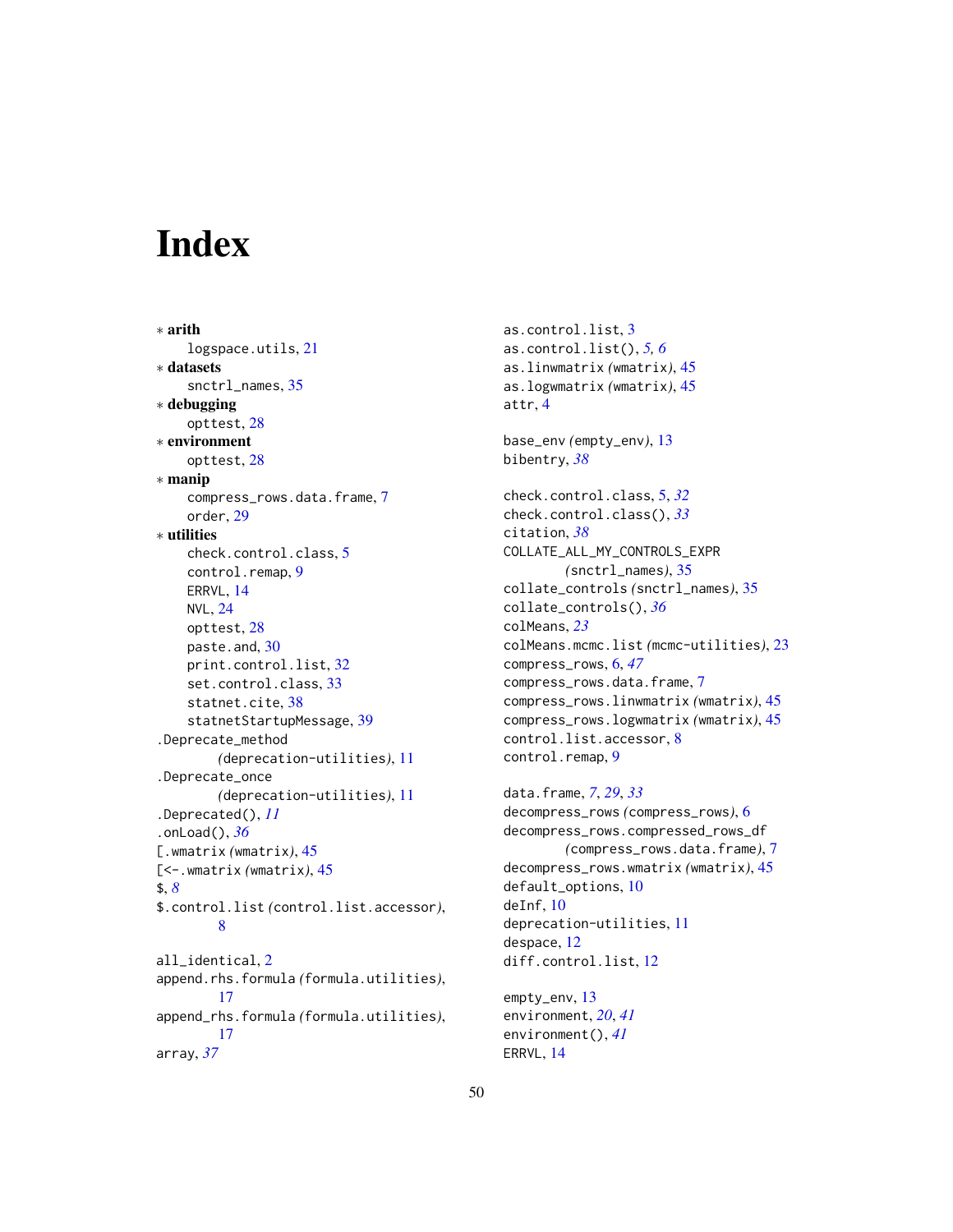#### $I<sub>N</sub>$  in  $I<sub>N</sub>$  is  $I<sub>N</sub>$  in  $I<sub>N</sub>$  in  $I<sub>N</sub>$  in  $I<sub>N</sub>$  in  $I<sub>N</sub>$  in  $I<sub>N</sub>$  in  $I<sub>N</sub>$  in  $I<sub>N</sub>$  in  $I<sub>N</sub>$  in  $I<sub>N</sub>$  in  $I<sub>N</sub>$  in  $I<sub>N</sub>$  in  $I<sub>N</sub>$  in  $I<sub>N</sub>$  in  $I<sub>N</sub>$  in

```
eval(), 31, 36
eval_lhs.formula (formula.utilities), 17
evalq(), 31
EVL (NVL), 24
EVL2 (NVL), 24
EVL3 (NVL), 24
EVL<- (NVL), 24
filter_rhs.formula (formula.utilities),
        17
fixed.pval, 15
forkTimeout, 16
format.pval(), 15
formula, 41
formula.utilities, 17
function, 41
getAnywhere(), 21
getElement, 8
handle.controls, 19
identical, 3
if, 26
inherits, 14
is.linwmatrix (wmatrix), 45
is.logwmatrix (wmatrix), 45
is.null, 26
is.wmatrix (wmatrix), 45
lapply, 23
lapply.mcmc.list (mcmc-utilities), 23
linwmatrix, 49
linwmatrix (wmatrix), 45
list, 3, 7, 34
list_rhs.formula (formula.utilities), 17
list_summands.call (formula.utilities),
        17
locate_function, 20
locate_prefixed_function
        (locate_function), 20
log_mean_exp (logspace.utils), 21
log_sum_exp (logspace.utils), 21
logspace.utils, 21
logwmatrix, 49
logwmatrix (wmatrix), 45
lrowweights, 47
lrowweights (wmatrix_weights), 48
lrowweights<- (wmatrix_weights), 48
```
lweighted.mean *(*logspace.utils*)*, [21](#page-20-0) lweighted.var *(*logspace.utils*)*, [21](#page-20-0) match.arg(), *[19,](#page-18-0) [20](#page-19-0)* matrix, *[29](#page-28-0)*, *[37](#page-36-0)*, *[46,](#page-45-0) [47](#page-46-0)*, *[49](#page-48-0)* mcmc-utilities, [23](#page-22-0) mcmc.list, *[23](#page-22-0)* message, *[24](#page-23-0)* message\_print, [24](#page-23-0) nonsimp.update.formula *(*formula.utilities*)*, [17](#page-16-0) nonsimp\_update.formula *(*formula.utilities*)*, [17](#page-16-0) NULL, *[24–](#page-23-0)[26](#page-25-0)* NVL, *[14](#page-13-0)*, [24](#page-23-0) NVL2 *(*NVL*)*, [24](#page-23-0) NVL3 *(*NVL*)*, [24](#page-23-0) NVL<- *(*NVL*)*, [24](#page-23-0) once, [26](#page-25-0) options(), *[10](#page-9-0)* opttest, [28](#page-27-0) order, *[29](#page-28-0)*, [29](#page-28-0) packageDescription(), *[39](#page-38-0)* packageStartupMessage(), *[39](#page-38-0)* parallel::mcparallel(), *[16](#page-15-0)* paste.and, [30](#page-29-0) persistEval, [31](#page-30-0) persistEvalQ *(*persistEval*)*, [31](#page-30-0) print, *[24](#page-23-0)* print.control.list, *[9](#page-8-0)*, [32](#page-31-0) print.control.list(), *[6](#page-5-0)*, *[33](#page-32-0)* print.diff.control.list *(*diff.control.list*)*, [12](#page-11-0) print.linwmatrix *(*wmatrix*)*, [45](#page-44-0) print.logwmatrix *(*wmatrix*)*, [45](#page-44-0) print.wmatrix *(*wmatrix*)*, [45](#page-44-0) rowweights, *[47](#page-46-0)* rowweights *(*wmatrix\_weights*)*, [48](#page-47-0) rowweights<- *(*wmatrix\_weights*)*, [48](#page-47-0) set.control.class, *[32](#page-31-0)*, [33](#page-32-0) set.control.class(), *[6](#page-5-0)* setTimeLimit(), *[16](#page-15-0)* simplify2array(), *[33](#page-32-0)* simplify\_simple, [33](#page-32-0) snctrl, *[35](#page-34-0)*, [35](#page-34-0)